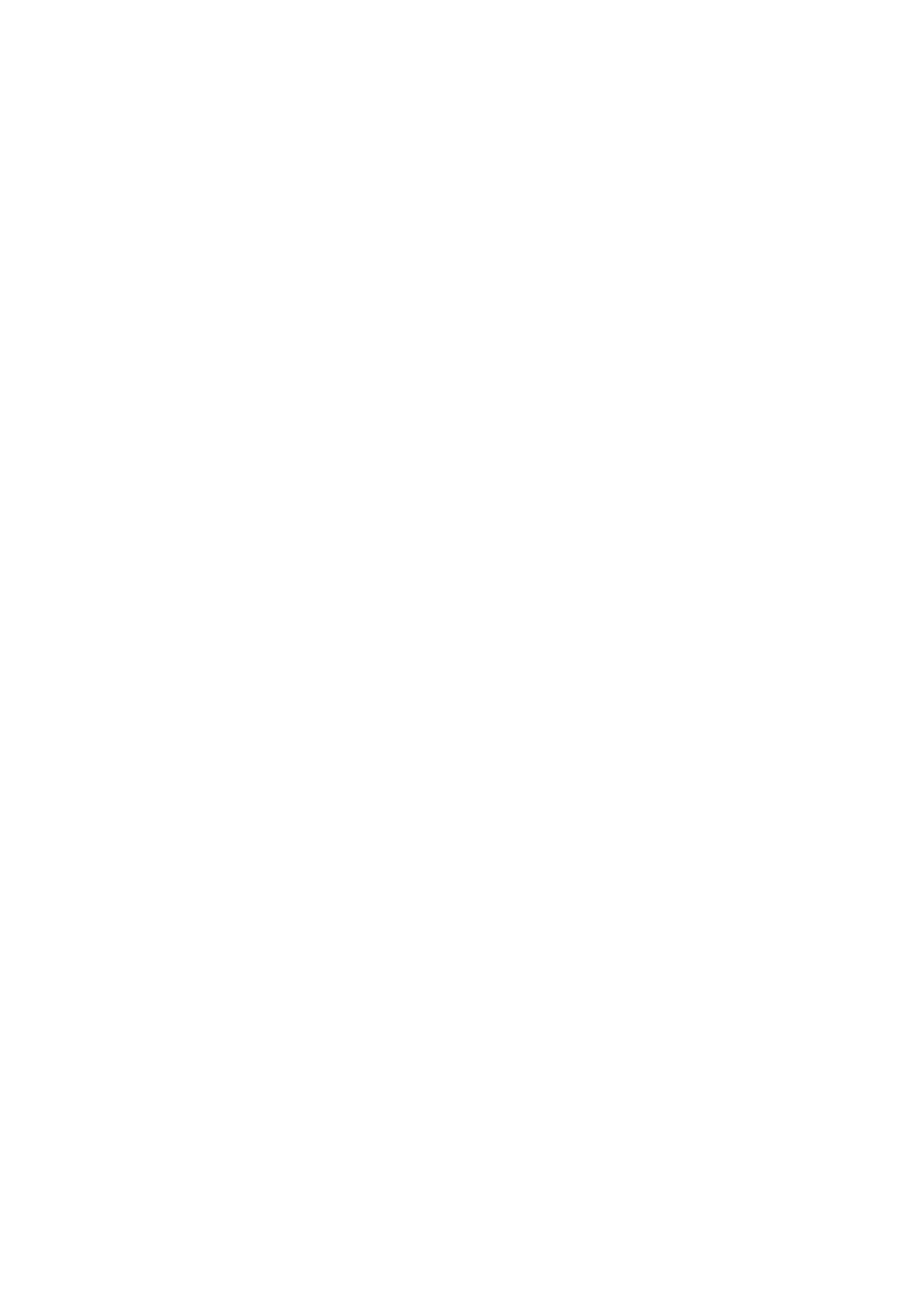#### *Research Paper*

# *"Can You Teach a Lion to Roar?" i*

# Selected African Skills Development and Capacity Building Perspectives

*Breaking Down Old Paradigms and Creating New Opportunities*

--------------------------------------------------------------------------------------------------------------------------------------

# Dumisani Magadlela PhD

*Visiting Associate Professor*  Institute of Innovation Research (IIR) Hitotsubashi University, Kunitachi, Tokyo, Japan

#### AND

*Programme Manager* Pan African Capacity Building Programme (PACBP) Development Bank of Southern Africa (DBSA) Johannesburg, South Africa

Date: 25 April 2016

*Contact:*  Email: [Dumisanim@dbsa.org;](mailto:Dumisanim@dbsa.org) Tel.: +81 42 580 8436 (IIR-Japan) +27 82 321 2213 (RSA)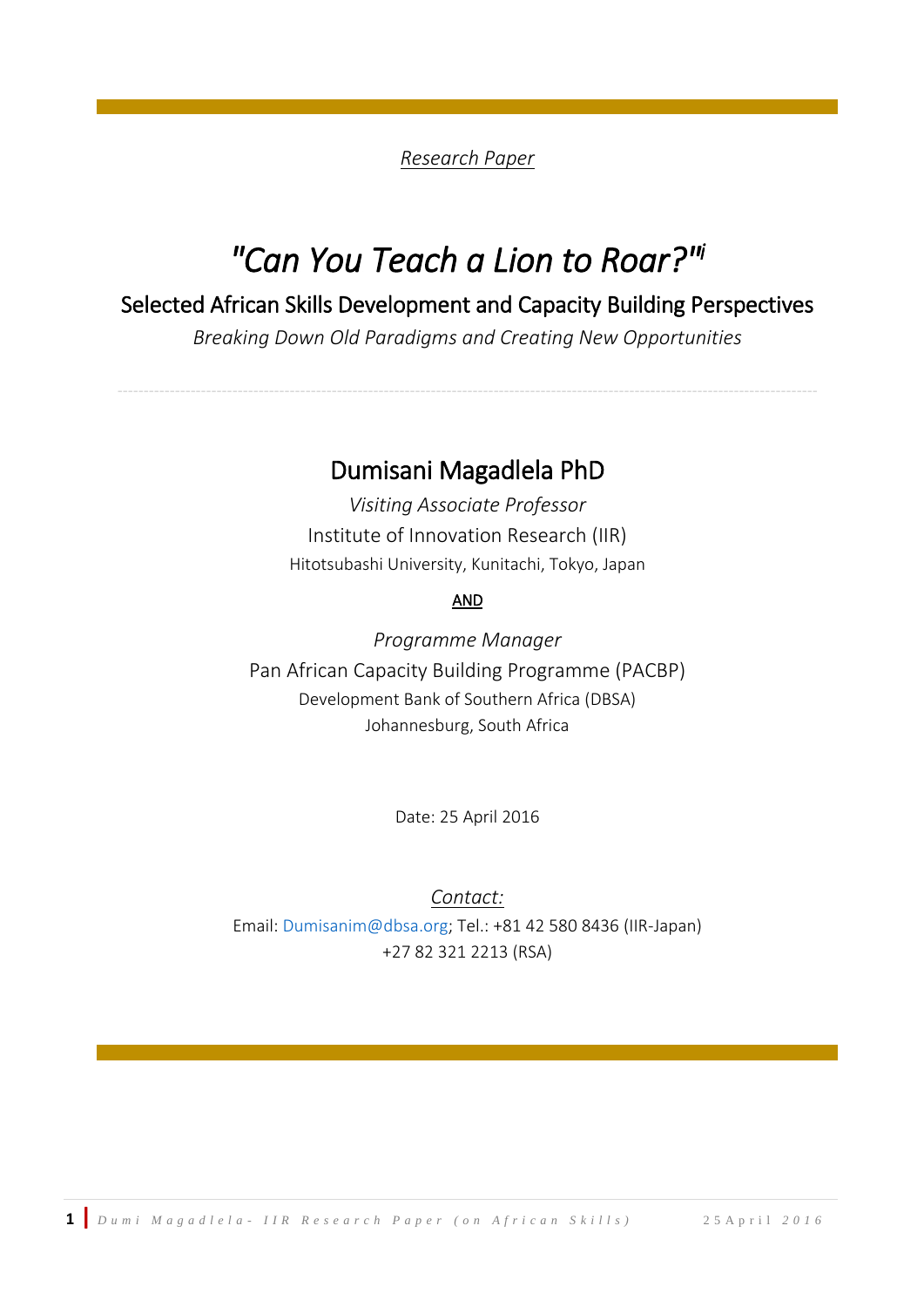### Abstract

<span id="page-3-0"></span>*This research paper explores selected sub-Saharan African skills development and capacity building priorities needed for the sub-continent to achieve its growth targets and development objectives. There are multiple and diverse African skills challenges across thisregion. There is a growing urgency for the provision of practical skills and capacity solutions across different sectors. If sub-Saharan African governments, public institutions, and the region's international counterparts, are to achieve their desired development objectives, Africans from all walks of life must be empowered with new sets of skills and mind-sets. The best start is with the provision of skills required to plan ahead in line with the AU's Vision 2063, while managing current development efforts strategically to lay solid foundations for future success across the continent. The demographic dividend of a large pool of African youth is a powerful long-term advantage that few regions around the world can boast of. This critical advantage comes loaded with its own clear skills development challenges and potential risks. It requires targeted and courageous skills investments to yield the anticipated results from the dividend. The paper addresses the question of how strategic partnerships such as those among African DFIs (such as the AfDB, DBSA, and IDC), with international partners such as Japan's JICA, especially the ABE programme, together with African multi-lateral institutions such as the African Union and Nepad, and all interested and well-meaning African partners, can leverage on the current positive macro-economic trends to finally achieve sustainable African development. The paper concludes by inviting and urging local stakeholders and partners to collaborate in skills development initiatives in order to take advantage of the current growth momentum. IMPORTANT: The reader will note that this paper provides more of a 'practitioner-perspective' and is not philosophical, or theory-based, research paper.* 

#### *Key Terms:*

Sub-Saharan Africa; skills development; capacity building; African youth; leadership; institutional strengthening; economic growth; strategic partnerships; mind-sets.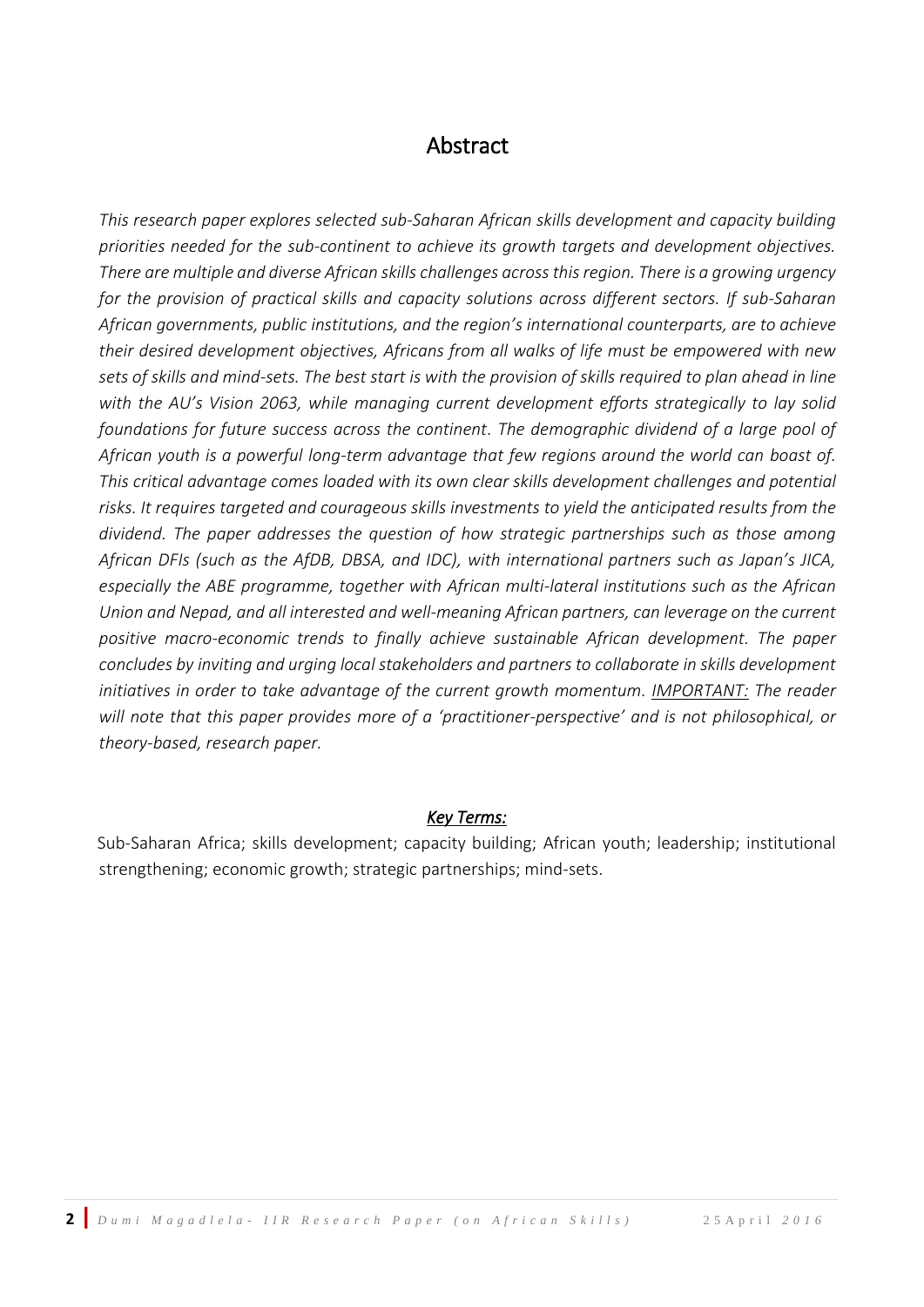# ACRONYMS

| AU            | African Union                                             |
|---------------|-----------------------------------------------------------|
| <b>NEPAD</b>  | New Economic Programme for Africa's Development           |
| <b>DBSA</b>   | Development Bank of Southern Africa                       |
| <b>IDC</b>    | Industrial Development Corporation                        |
| EU            | European Union                                            |
| WEF           | World Economic Forum                                      |
| SADC          | Southern African Development Community                    |
| <b>TVET</b>   | Technical and Vocational Education and Training           |
| DFI           | Development Finance Institution                           |
| <b>PACBP</b>  | Pan African Capacity Building Programme                   |
| <b>ILO</b>    | International Labour Organisation                         |
| <b>UNESCO</b> | United Nations Economic, Social and Cultural Organisation |
| <b>BRICS</b>  | Brazil, Russia, India, China South Africa                 |
| AfDB          | African Development Bank                                  |
| GDP           | <b>Gross Domestic Product</b>                             |
| <b>USD</b>    | Unites States Dollar                                      |
| <b>ACBF</b>   | African Capacity Building Foundation                      |
| PIDA          | Programme for Infrastructure Development in Africa        |
| IP            | Intellectual Property                                     |
| WIL           | Work Integrated Learning                                  |
| ICT           | Information and Communications Technologies               |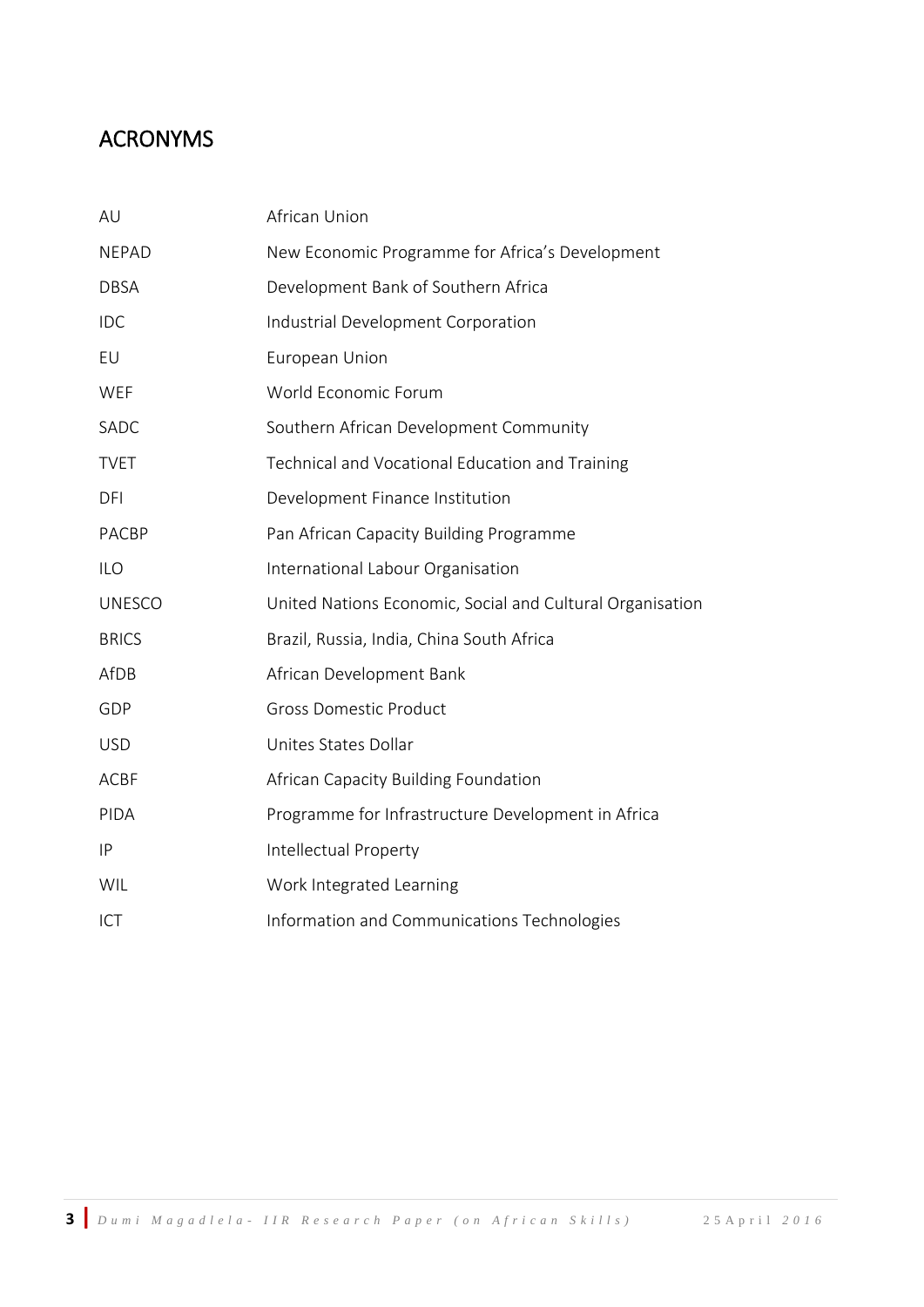### **Contents**

| 1. |  |
|----|--|
| 2. |  |
| 3. |  |
| 4. |  |
| 5. |  |
| 6. |  |
| 7. |  |
| 8. |  |
| 9. |  |
|    |  |

*"Africa's greatest wealth is not the continent's minerals and natural resources. It is the African people themselves, especially Africa's youth" (Magadlela, 2016: in this paper).*

----------------------------------------------------------------------------------------------------------

----------------------------------------------------------------------------------------------------------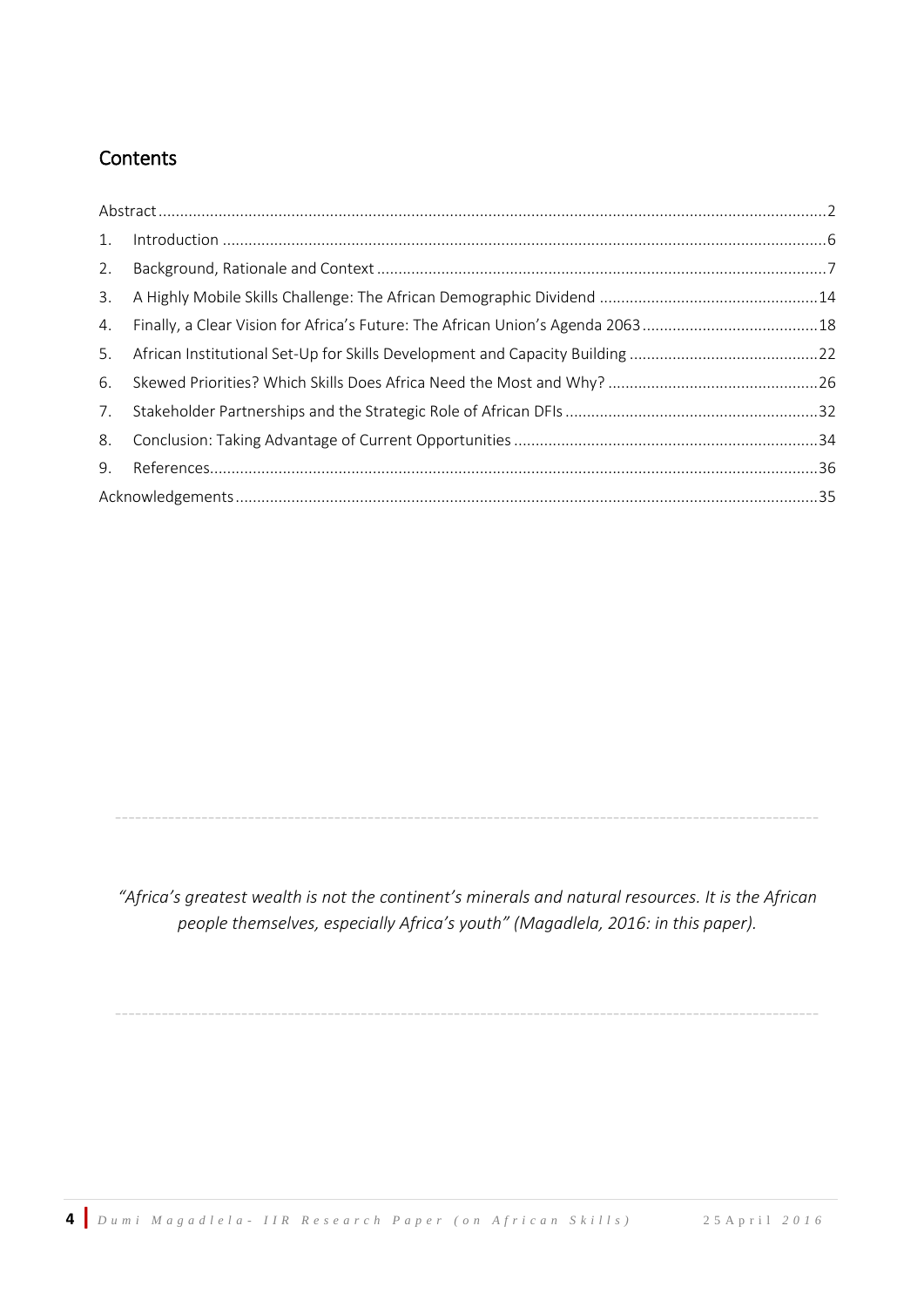### *Disclaimer*

----------------------------------------------------------------------------------------------------------------------------------------------------------------------------------------

*The views expressed in this Research Paper are not the views and opinions of any of the institutions or organisations that the author works with, represents, or is associated with. All views and opinions (and mistakes) are the responsibility of the author. The reader will note that small sections of this paper have been drawn from some of the author's earlier work as published in several public platforms, including online publications, such as:*  [http://africabusiness.com/2015/10/21/dumisani-magadlela/.](http://africabusiness.com/2015/10/21/dumisani-magadlela/)

----------------------------------------------------------------------------------------------------------------------------------------------------------------------------------------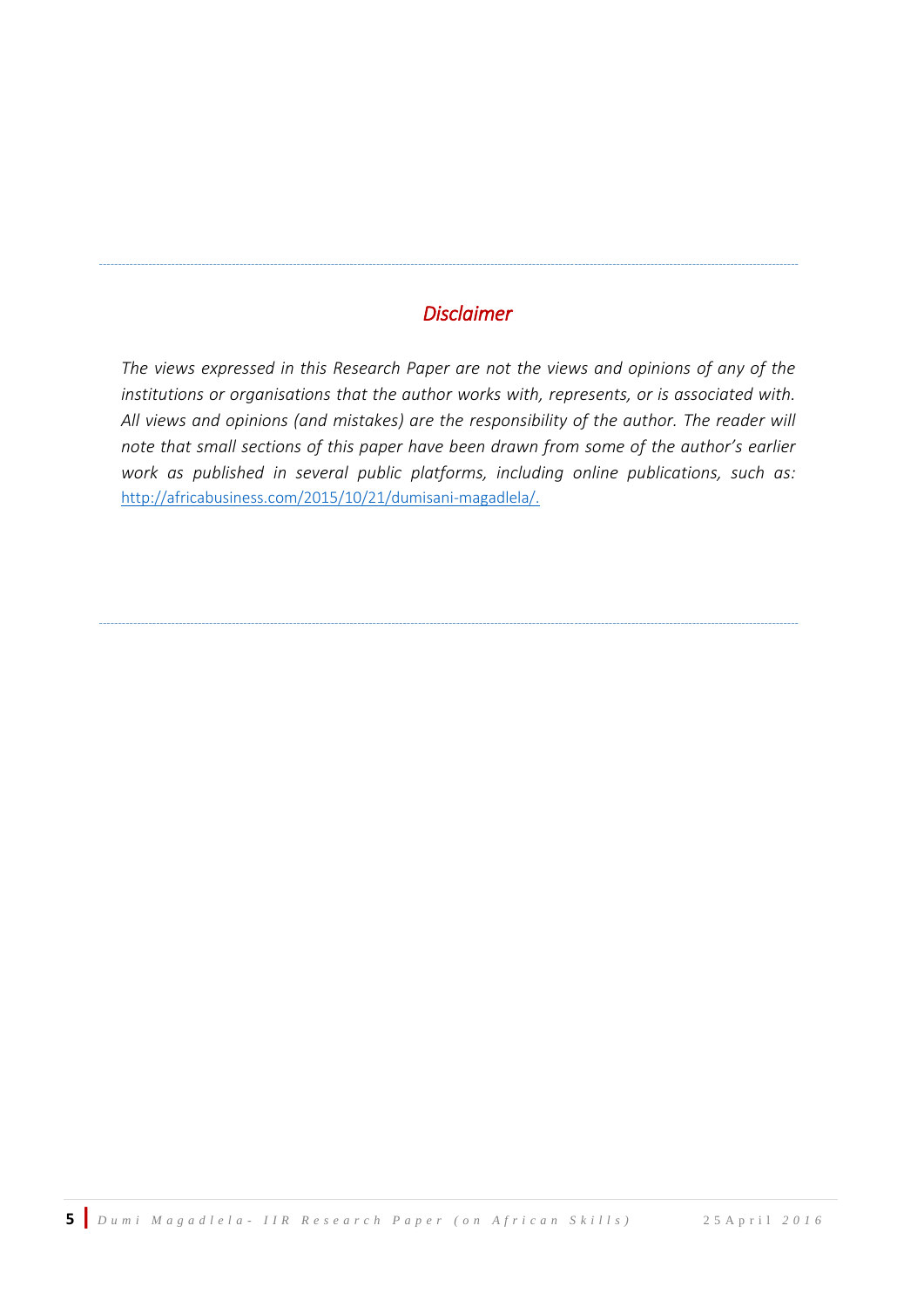### <span id="page-7-0"></span>1. Introduction

This research paper is an exploration of African skills development and capacity building contexts, challenges, efforts, and solutions. The paper offers both a critical perspective on existing skills development initiatives, and a practical stance with suggested solutions for the future. It also offers recommendations on what is most likely to succeed in the context of the current African skills development landscape and economic growth trajectory. The paper draws from the work and operations of some of the leading African development finance institutions (DFIs), such as the African Development Bank (AfDB). There is reference also to the work of the DFI-funded Pan African Capacity Building Programme (PACBP) which is managed through the Development Bank of Southern Africa (DBSA), in partnership with the Industrial Development Corporation (IDC).

The first part of the paper, on background, rationale and context, presents selected factors in the context and background of Africa's skills challenges. This is a selective background, and the section does not cover centuries' old or decades of skills gaps in Africa's past. Instead, it tackles challenges as viewed from the perspective of recent and 'independent' African history, and does not review African Governments' old policies and efforts to develop skills. Instead, the paper's focus is on current high-level skills initiatives to address some of sub-Saharan Africa's priority challenges, such as infrastructure development with its massive financing backlog which requires over US\$90billion annually to address. The infrastructure skills development challenges require active complementary support from other 'development value-chain' sectors such as finance, leadership, project management, risk management, and environmental analyses to become sustainable. Hence the need for integrated, as opposed to fragmented, multi-sector, holistic, and comprehensive skills development programmes across the continent.

This section is followed by shorter and brief overviews of the background, rationale and context for this skills development and capacity building analysis. After the background, the paper positions the African Union's Agenda 2063 as the main development target for most African nations and their respective institutions, including all (joint or various other) skills development and capacity building initiatives. This section is followed by two sections that present the constantly shifting landscape for skills and capacity building, and the institutional set-up that desperately requires strong collaboration and strategic partnerships to align efforts for skills development.

The final sections address issues that include the need to take advantage of Africa's demographic dividend and economic growth momentum, and encourages African stakeholders to choose carefully which skills to prioritise, and which stakeholders or partners to collaborate with. The paper ends with a call for action before the current growth trajectory shifts.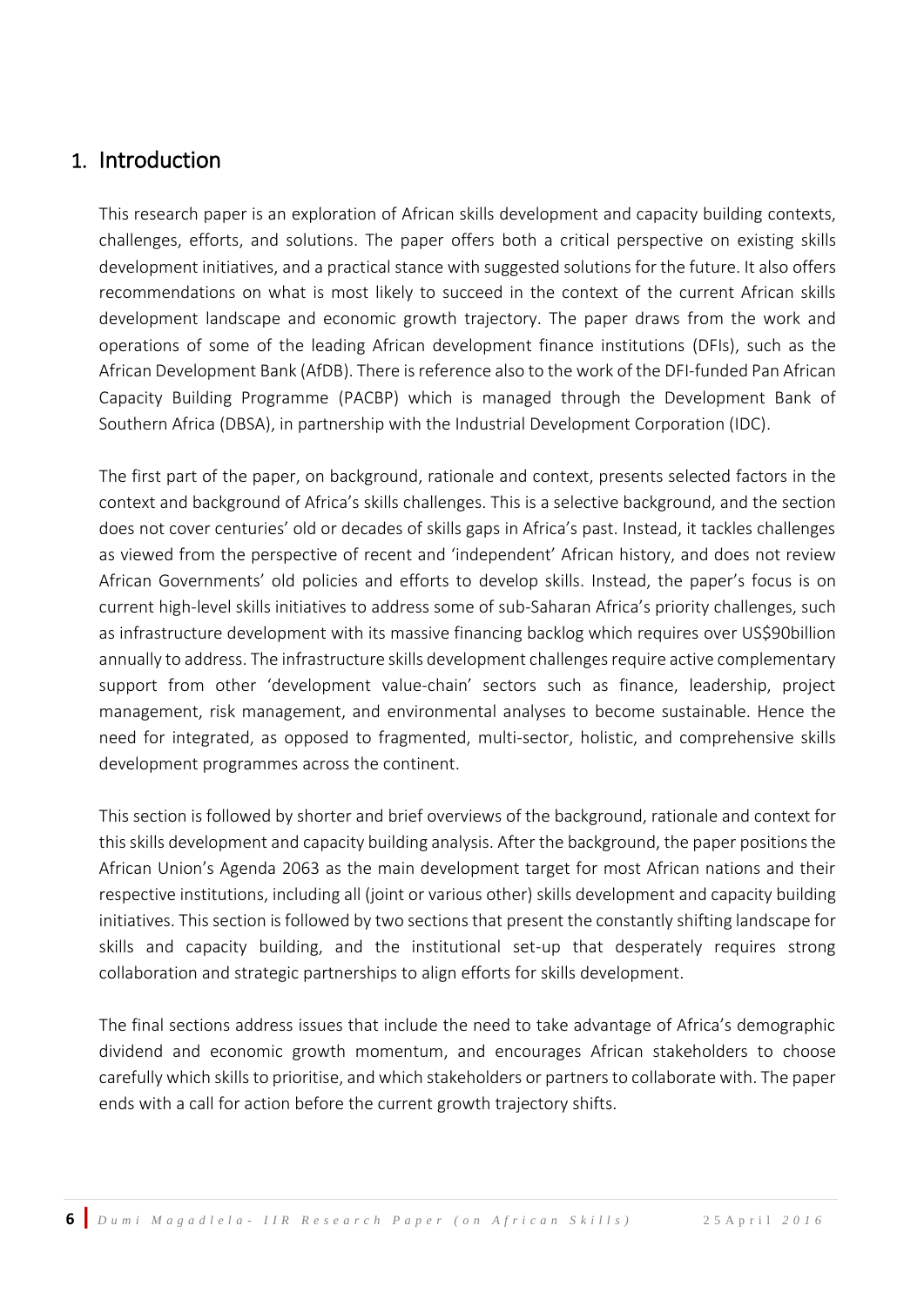# <span id="page-8-0"></span>2. Background, Rationale and Context

The first and most important point to make in positioning this paper is that Africa is not one amorphous and homogenous mass of indistinguishable nation-states. Africa is made up of 54 diverse countries within which are even more areas of difference and diversity. While the diversity poses its own challenges such as tough mobilisation and limited consensus on regional development priorities, it also offers Africa's beauty, untapped economic power, and unparalleled demographic strength.

Reference to Africa in this paper is mainly to sub-Saharan Africa (see Figure 1 below). The author recognises the inherent linkages that exist institutionally, religiously, demographically and geographically across African nations. Thus, in this paper reference to African skills and capacity building challenges is within the *loose* general identification of the geographic boundaries of the continent, while respecting and acknowledging that the 54 sovereign nation-states have their own regional and internal skills development and capacity challenges. The African Union perspective is used here in the same manner that the paper addresses Africa's work towards achieving the AU's Agenda 2063: as a collective group if nations that have agreed to come together for their collective good, and for a common purpose to develop the continent.



#### Figure 1: Map of Africa

Source: [www.Africaguide.com](http://www.africaguide.com/)

This exploratory research paper does not go deeper into the rather complex subject of describing which skills are technical and which ones are not. Drawing from a paper by Kingombe and Wegner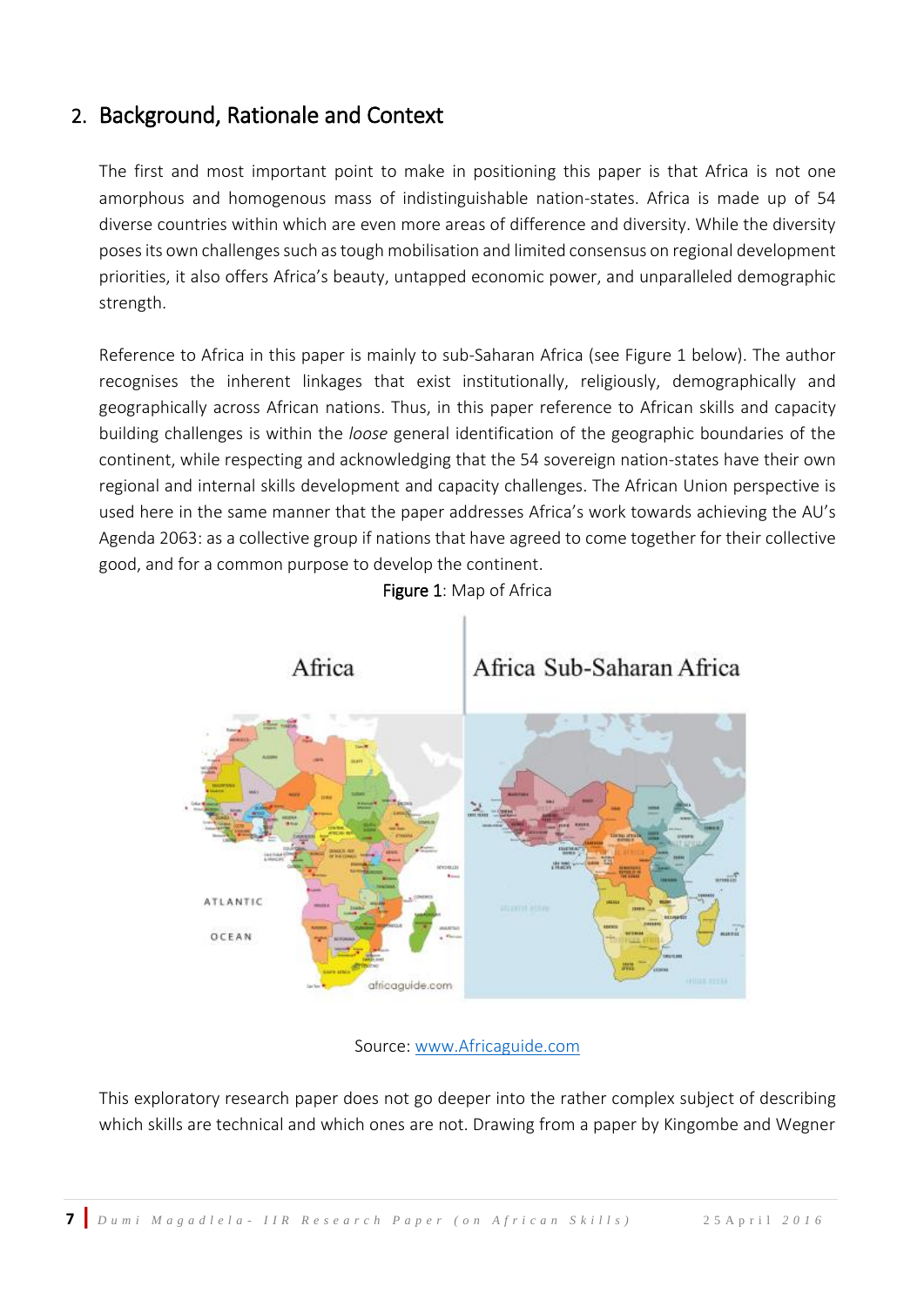(2008), the paper refers to definitions of skills development often used by UNESCO and the International Labour Organisation (ILO), who describe a technical and vocational skill as:

*"…a comprehensive term referring to those aspects of the educational process involving, in addition to general education, the study of technologies and related sciences, and the acquisition of practical skills, attitudes, understanding and knowledge relating to occupations in various sectors of economic and social life."* UNESCO (2002: [http://unesdoc.unesco.org\)](http://unesdoc.unesco.org/). See also [http://en.unesco.org/themes/skills-work-and-life.](http://en.unesco.org/themes/skills-work-and-life)

This paper recognises the extensive work of UNESCO and ILO over decades across sub-Saharan Africa, and builds on some of their recommendations such as the need to focus on gender and youth, and to enhance skills in the informal sector and in agriculture, which are the two most common economic sectors for the majority of the African population.

A crucial part of skills development that this paper does not venture into is that of sector-based professional bodies and their impact on skills development and capacity building. The paper not only acknowledges and recognises the value and contributions that national, regional and international professional bodies such as those in engineering, finance, auditing, governance, and recently coaching, play in sector-specific skills development, but commends the quality assurance and related work of these entities. This is a topic for another research paper altogether.

### *2.1 The shifting African skills and capacity building landscape*

Skills and capacity tend to go well together. A skill can be described as a competence in something of value or interest. Capacity comprises the skills, incentives, resources, organisational systems and structures, as well as the broader enabling environment that enable individuals and organisations to plan, implement, and monitor their development. Capacity building efforts can be at individual, organisational, regional and international levels.

Since capacity development is systemic in nature, there is a high probability that when one level has sufficient capacity, the benefits of that capacity will be felt in other levels of human organisation too. This is why educating women and youth has been proven to have far greater impact in advancing and transforming societies and nations over time. The UN has repeatedly called for greater skills for women in agricultural production, and international efforts such as through the Millennium Development Goals (MDGs) showed that empowering women yields positive systemic improvements (UN, 2014).

Within businesses, individual capacity is developed and used most effectively and tangibly in pursuit of specific organisational objectives to deliver services which in turn benefit the business and in some cases broader society. Part of building African capacity centres around improving the investment climate for private firms and local entrepreneurs, and empowering local authorities and communities to take part in public decision-making, in promoting good governance and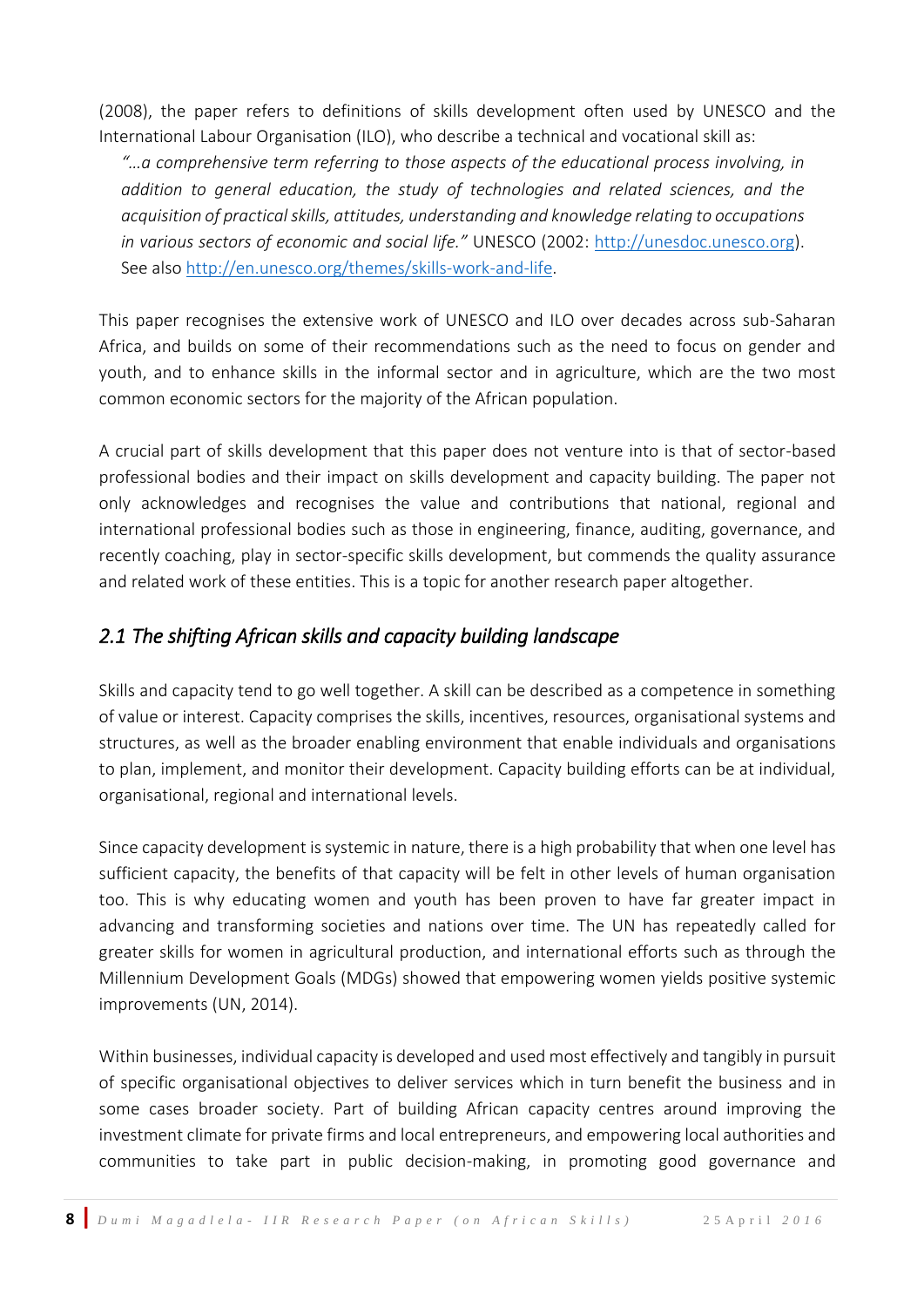accountability, resolving conflict amicably, promoting peace and security, rebuilding and strengthening fragile states, and creating space for people to choose their leaders by promoting democratic discourse. Capacity has many flavours, and it is mainly contextual, and it is also influential. Skills are broader and have multiple meanings, yet remain globally relevant and transferable across individuals, organisations, nationals and regions.

Most of Africa's recent economic growth opportunities have been driven by the growing global demand for the continent's natural resources. Africa will do well to take advantage of this resource demand opportunity or 'commodity boom', and build-up her strength through skills and capacity. Africa must then proceed to build institutional and human capacity and skills (including leadership and so-called soft skills, which are in great demand and among the toughest to develop) and ensure that there is sufficient capacity both to sustain the current growth trajectory, and to diversify the skills base, in order to better-manage the growth benefits and become more resilient in future than before. The economic growth example and case of the Asian Tigers is instructive in this regard, especially their continued economic growth with limited, if any, natural resources to utilize (see Anne O. Krueger, 2009 "Asia and the Global Financial Crisis". Source: [http://www.frbsf.org/economic-research/files/Krueger.pdf\)](http://www.frbsf.org/economic-research/files/Krueger.pdf).

### *2.2 The African Statistical Minefield: Availability, Reliability and Skills Challenges*

In locating this paper in context, it is important to indicate that one of the most persistent and stubborn challenges constantly afflicting African governments, multi-lateral institutions and international bodies operating across the African continent is the three-pronged challenge of *availability, quality and reliability of information* or data. There have been lingering challenges in identifying credible sources of information and African governments are strengthening this important aspect of any planning process.

There are perception challenges with the availability, credibility and reliability of statistics and data from the continent. The blossoming business of foreign-based (financed) information sources on Africa all claiming to be the best sources of information on/about anything and everything African has not really helped either. In all this, the best information is still from *'the ground'* and is mostly experiential. Where skills and capacity are concerned, the same challenges arise, and skills development interventions focus on sectoral or partnership-based engagements to minimise the challenges and improve chances of success.

Increasingly skilled professionals are generating valuable information, knowledge, and intelligence to inform proper planning and make accurate business and government projections. The very subject of how many skills development and capacity building initiatives or projects has Africa hosted over the years, is contested. This paper does not even attempt to engage in that fruitless discussion. The paper also does not review the massive amounts of efforts and funding that has previously been poured into developing African skills and capacity over the years. Nor does it dwell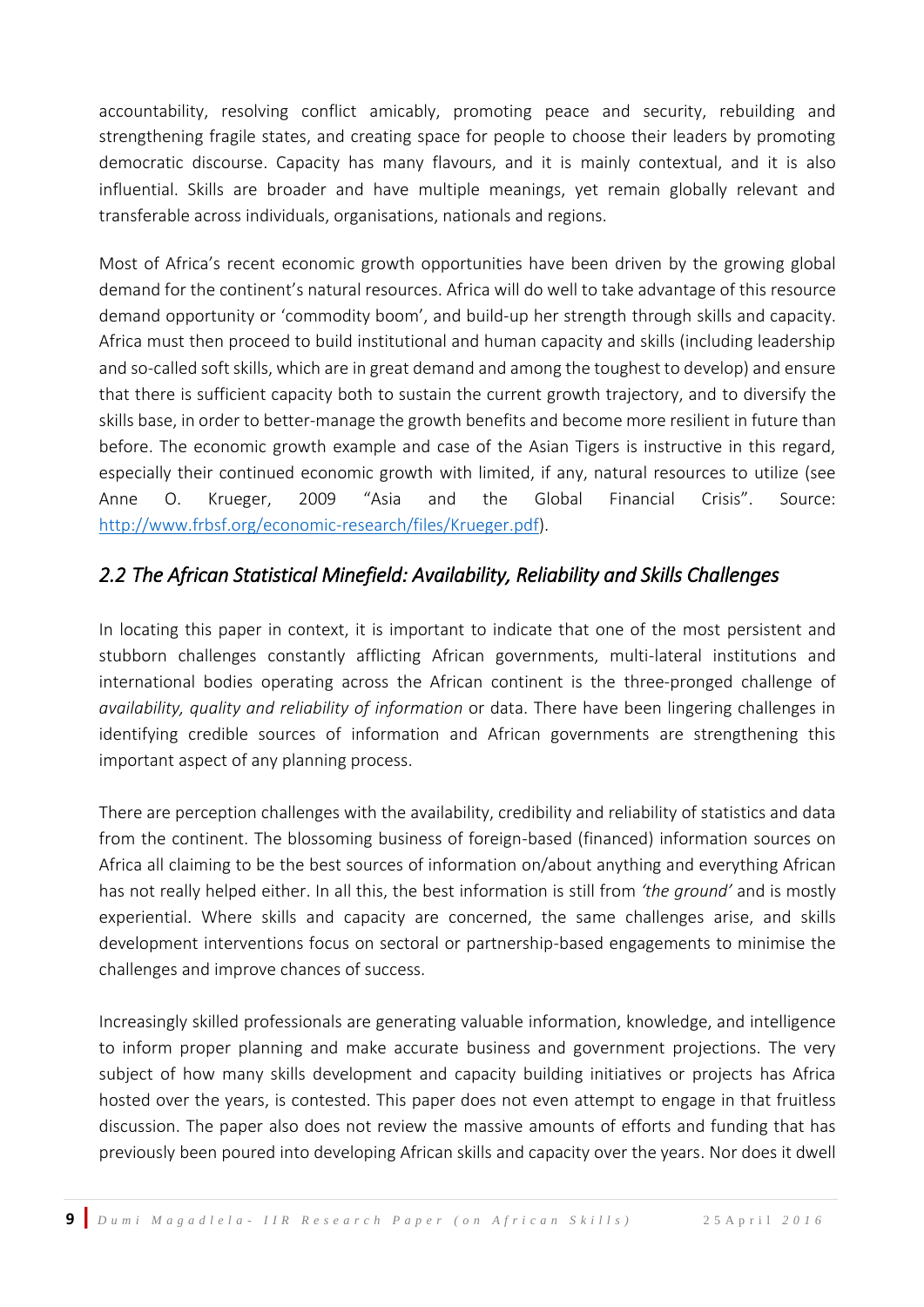on the availability and reliability of current statistics to inform planning and make accurate projections. There are other institutions and stakeholders focused on that.

African censuses and other periodic data gathering sources require strengthening to narrow the margins of error and to increasingly make accurate business analyses, especially where investments are concerned. Information in this paper has been gathered from different and often conflicting sources. This is one of a series of efforts by African organisations, especially DFIs, to unpack the need for skills and capacity, and to carefully track and manage skills and capacity-related developments across the African continent.

There are strong and growing African universities building skills in statistical analyses and research methods, in spite of the glaring capacity challenges, such as illustrated in the work of Akilagpa Sawyerr (2014). Several international partners are increasingly gathering data in areas supporting infrastructure development and economic development, such as Bloomberg and the international consulting firms (e.g. EY, Deloitte, McKinsey, Bain & Co. among others). There are limits here where these international businesses/corporations mainly focus on indicators that point towards narrow financial benefits for their shareholders and subscribers, and not provide a whole picture for general continent-wide up-liftment. Their mandate and thrust is different, and that is understandable. It is the nature of business as it is done globally.

The point being made in this paper is that the onus is on African governments and their research institutions to develop the skills and build the requisite capacity to generate the knowledge that Africa needs to make the necessary advancement towards reaching its development objectives such as Agenda 2063. The following statement from one African scholar is pertinent:

*"What remains clear through all this is the crucial role that Africa's systems and institutions for knowledge generation, synthesis, adaptation, and application have to play in insuring the advancement of the national interest on all fronts, economic, social, cultural, and political."* (Akilagpa Sawyerr, 2014: p. 215).

Sawyerr (2014) calls for a stronger pan-African and Africa-centred research capacity and skills development drive within and through African universities and research institutions. He contends that *"research by African researchers working primarily at African institutions, turning out first-rate knowledge on locally relevant issues"* (Akilagpa Sawyerr, 2014: p. 215) will create Africa-wide spinoffs that will develop a culture of research and knowledge generation across the continent.

These are some of the African solutions that can be grown and nurtured locally and organically with the support of strategic partners such as JICA's ABE initiative and several others that are Afro-centric and friendly to African interests in their approach.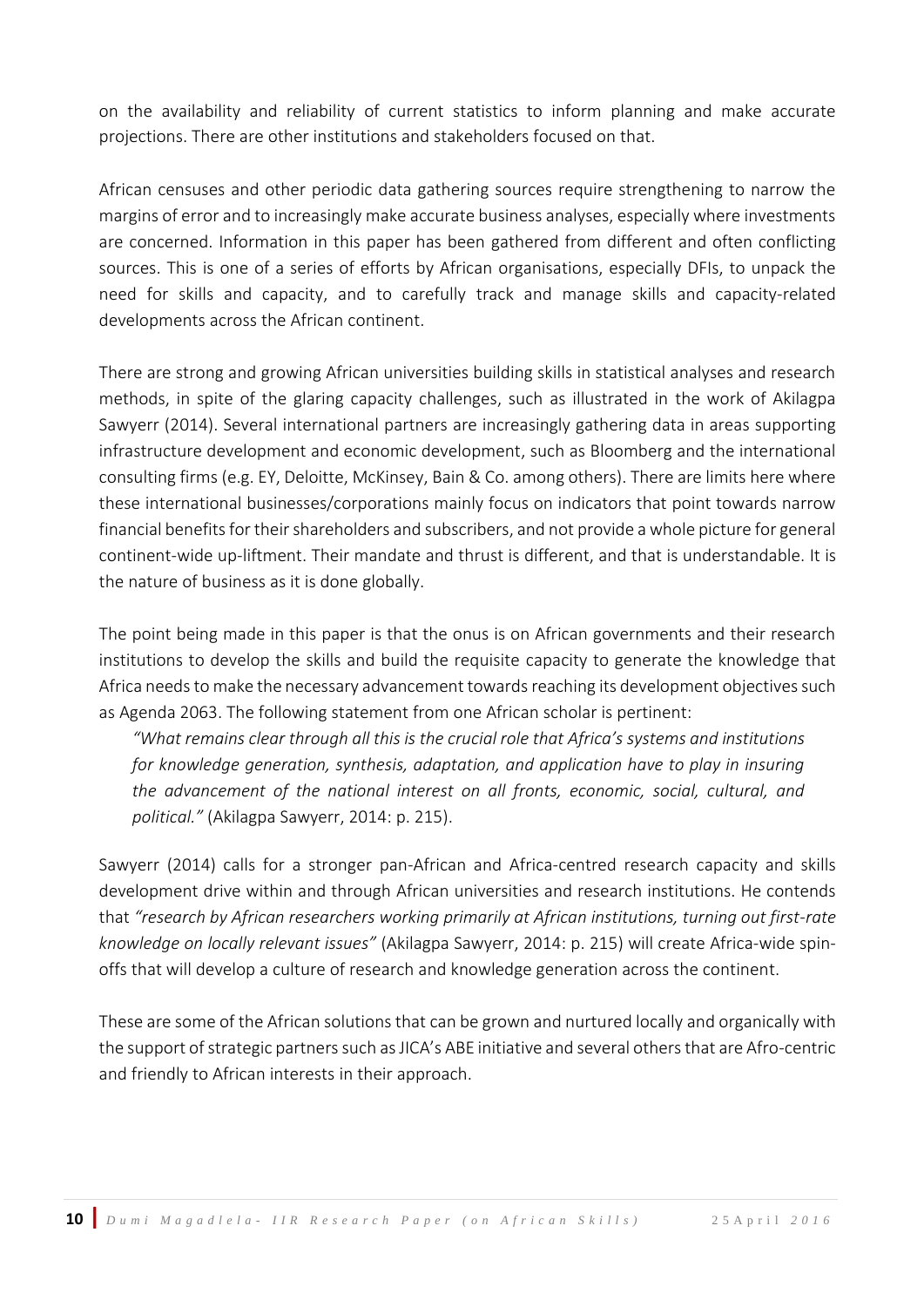### *2.3 Skills to Take Advantage of the Positive Economic Growth Trajectory*

Since the 1990s, Africa has made significant and continuous progress in economic growth as evidenced by the average annual growth rate of 5.8 % before the occurrence of the current financial and economic crisis in 2008 (Africa Progress Report 2015; JICA, 2013). Africa's growth has been attributed to various reforms undertaken by African governments to stabilize and liberalize their economies as well as stimulate local and regional economic growth. The critical role of capacity building and skills enhancement in Africa's development has never been more evident. Despite significant interventions by development partners and individual country efforts, skills shortages and institutional capacity limitations have remained a central, and binding, constraint to Africa's long-term development.

One of the more comprehensive analyses of Africa's immediate past and the current development context, and of future economic projections, is provided by a JICA report from 2013. This JICA document *"lays out a broad Africa 2050 scenario in which Africa catches up (or converges) with the rest of the world to narrow the gap in terms of living standards and productivity"* (JICA, 2013: p. 6). The document presents well-researched analyses on Africa's macroeconomics, covering the now well-documented demographics (with the popular and expectancy-laded demographic dividend), the continuing poverty and inequality conditions, the sprawling, rampant urbanization, and the utilization of Africa's rich natural resources.

There are missing critical factors missing among the major themes of the JICA report referred to above, and these can be found within the cross-cutting sub-themes, which include the following critical areas: skills development and capacity building, youth and gender issues, leadership development, coaching and mentoring, and developing new mind-sets and attitudes for Africa's next chapter. The other issues to include are raising Africans' awareness of the long-term value of collective ownership of natural resources, and the development of modern infrastructure to drive African economies towards their desired goals.

So far, the ABE initiative is one of the best-case examples for supporting African skills development in recent years, and must be given all the support and developed. Ideally, the ABE initiative should partner with the Pan African capacity Building Programme and expand locally with a shorter stint in Japan, accompanied by extended periods within Japanese enterprises across Africa and based in African partner universities. The PACBP is already in partnership with at least four leading African universities and runs a two-year Masters in Public Infrastructure Management (MPIM). This partnership will strengthen the already good relationships between Japan and African countries.

The political and economic liberalisation and stronger attention to good governance have characterised most African countries since the 1980s with the emergence of new public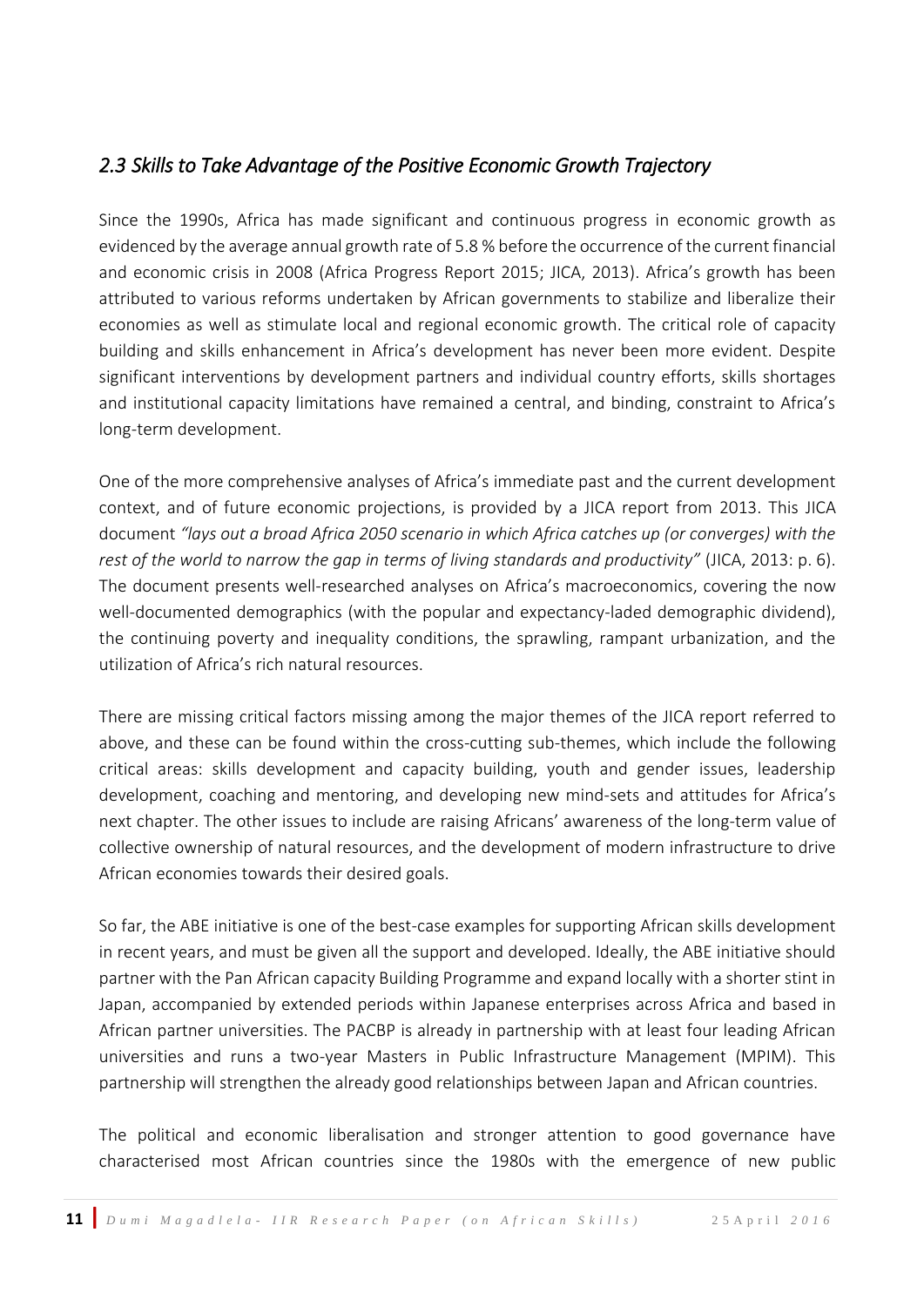management approaches which centred on managerialism and marketisation of service delivery. The private sector is expected to step up and take a leading role in service delivery. While the overall economic policy environment has become more conducive to private sector development, job creation and effective public sector delivery have remained a challenge in most African countries, and the skills challenge is at the centre of the impasse.

Often local councils, or municipalities, which are tasked with charged with providing the basic services desperately needed by poor communities they seek to serve, do not have the requisite personnel with skills and capacity to deliver the required services. In most cases, the officials in charge of projects are not even qualified to do the very jobs that they are appointed in. These are among the skills development and capacity challenges that DFIs and other African partners must tackle head-on if they wish to have any tangible impact on Africa's development journey (DBSA, 2010; Sebola, 2014).

The progress in the ability of African institutions and societies to perform their mandatory functions, resolve conflict, attend to urgent developmental challenges internally across the continent, set and achieve objectives, has remained low due to problems related to skills and capacity. The continent has been plagued by many other challenges, including skills flight. Hundreds of well-educated Africans with requisite skills are leaving the continent every year in search of jobs, better career prospects, and improved quality of life elsewhere, and this has left the continent in urgent need for scaling efforts on skills development and capacity building. In summary, Table 1 below presents some of the figures that paint a clear picture of what the next phase of Africa's development looks like.

| No.            | <b>Areas of Interest/Sectors</b> | <b>Indicators/Measures</b>                                         |  |
|----------------|----------------------------------|--------------------------------------------------------------------|--|
| $\mathbf{1}$   | Africa's<br>growth<br>economic   | Average GDP = 5% (above global average)                            |  |
|                | momentum                         |                                                                    |  |
| $\overline{2}$ | Mounting global interest in      | Increasing capital flows - fivefold increase(2010/12) surpassed    |  |
|                | Africa                           | target of USD 17 billion                                           |  |
| $\overline{3}$ | Minerals and natural resource    | About 87% of African countries are richly endowed with natural     |  |
|                | wealth                           | resources that they can tap into to grow. Must benefit local       |  |
|                |                                  | population.                                                        |  |
| $\overline{4}$ | Governance and accountability    | Democracy is gaining ground across Africa                          |  |
| 5              | New technologies to leap-frog    | Today 1 in 5 Africans use the Internet; Renewable energy           |  |
|                | stages of industrialization      | potential is taking root to avoid the damaging industrialization   |  |
|                |                                  | root for development                                               |  |
| 6              | demographic<br>powerful<br>The   | Africa's population explosion will see it hit 2.4 billion by 2050; |  |
|                | dividend                         | This will create a youthful workforce of one billion people by     |  |
|                |                                  | 2050. This will represent more than 50% of the world's youth       |  |
|                |                                  | population. Incredible advantage.                                  |  |
| $\overline{7}$ | Growing middle-class             | The African population has tripled over the last 30 years and is   |  |
|                |                                  | now projected to reach 1.1 billion (42%) in 2060. Youngest         |  |

#### Table 1: New African Opportunities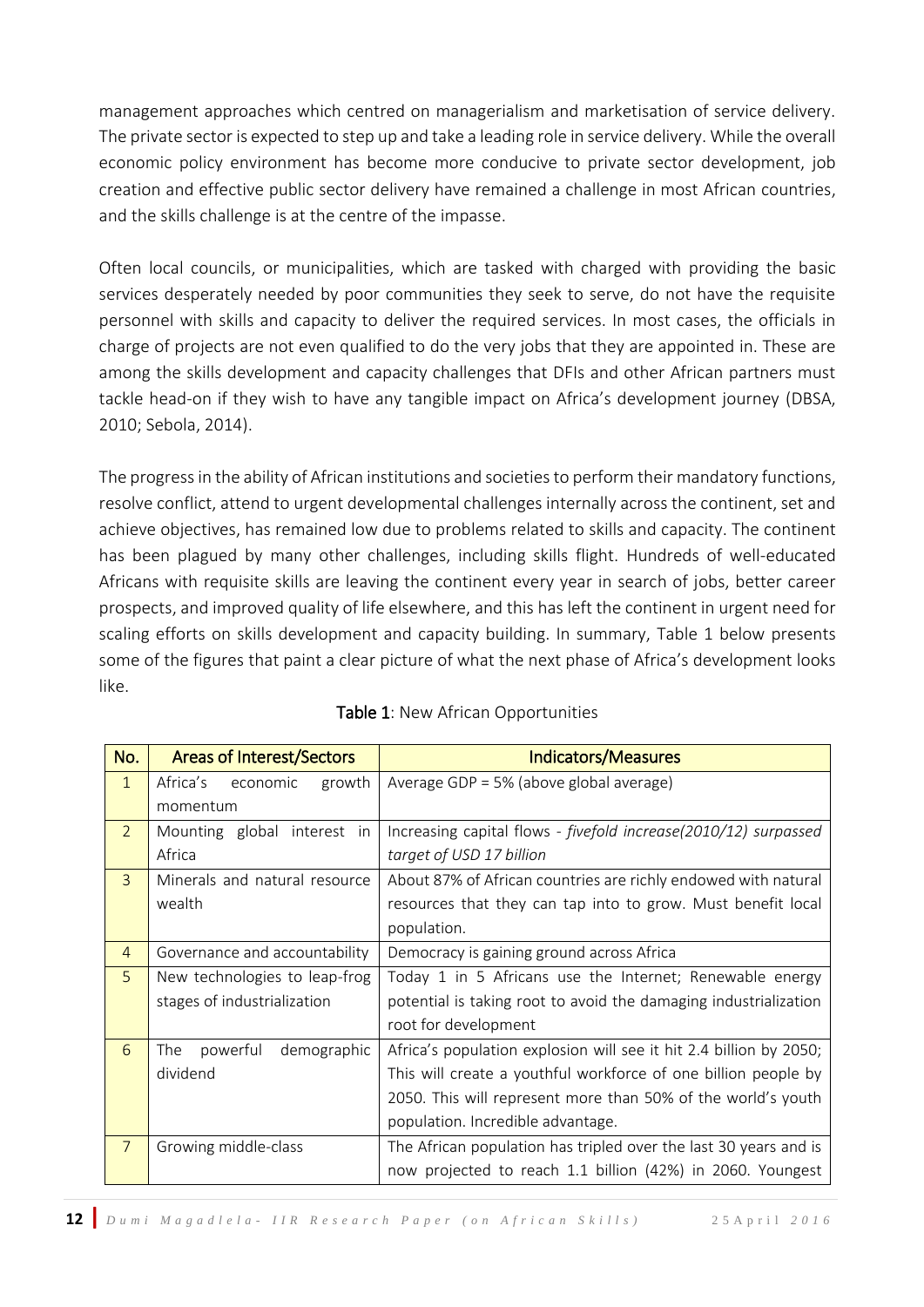|                    | continent with 62% of the population in Africa under 25 years-                                                                       |  |
|--------------------|--------------------------------------------------------------------------------------------------------------------------------------|--|
|                    | a guaranteed consumer base for years to come- consumer<br>spending to reach 2.2 trillion USD by 2030                                 |  |
| Rapid urbanization | 50% of Africa will be urbanized by 2050 (planning and delivery<br>of services and utilities for large urbanized youthful population) |  |

Source: African Development Bank (AfDB) Youth Employment Initiative for Africa (2016)

The stage is set for Africa and Africa's key stakeholders to collaborate smartly in building skills for the long-term Africa-wide development, and not for short-term sectoral benefits. The above background in Table 1, illustrates the context, and rationale for all partners to step up their efforts to grab these opportunities while they are still viable. Partners such as the impressive ABE initiative, led by JICA, and drawing on African professionals as trainees or students from across the African continent, can make these opportunities count for more than statistical figures in how the candidates are trained and re-deployed.

In the case of the ABE initiative, the test for the programmes is in the lasting solutions and impact delivered by the trained students, participants, or delegates long after they have returned home from their training in Japan. Can they stay focused on the bigger objectives when they operate within the context of the onslaught of poverty and inequality? A similar question, on human capital and change (or shifts), is posed by the African Development Bank as follows:

*"These profound shifts come with significant repercussions for building human capital amidst downside risks of persistent poverty and increasing inequalities. Africa lives a paradox of rapid economic growth with poverty and inequalities having striking effects on youth and women" (AfDB, 2014: p. iv.).*

The challenges for most Africans with skills, with jobs, or with entrepreneurial opportunities, is to balance the pressure of up-lifting or supporting family and social network members without such opportunities, while growing the opportunity to do even more with it. These cultural and anthropological factors are real, and cannot be taken for granted by those not exposed to them. However, they lend themselves to another paper beyond this one. Suffice it to say that there seem to be endless multiple layers in the African skills and capacity building landscape.

In order for Africa to take full advantage of the vast opportunity that this transitional period presents, Africans from all walks of life need to step up to the plate. This is summed up beautifully in the following statement from the AfDB's 2013-2022 Strategy:

*"Overcoming such formidable challenges will require a new mind-set where Africa's leaders and people fully assume ownership for their development—much in the way China, India, the Republic of Korea and Singapore have done" (*AfDB, 2013: p.6).

There is no one to delegate the conceptualisation, thinking-through, planning and implementation of Africa's development path to except for Africans to do it themselves. The African Union's Agenda 2063 is the blue-print that everyone must rally around and see through to its achievement.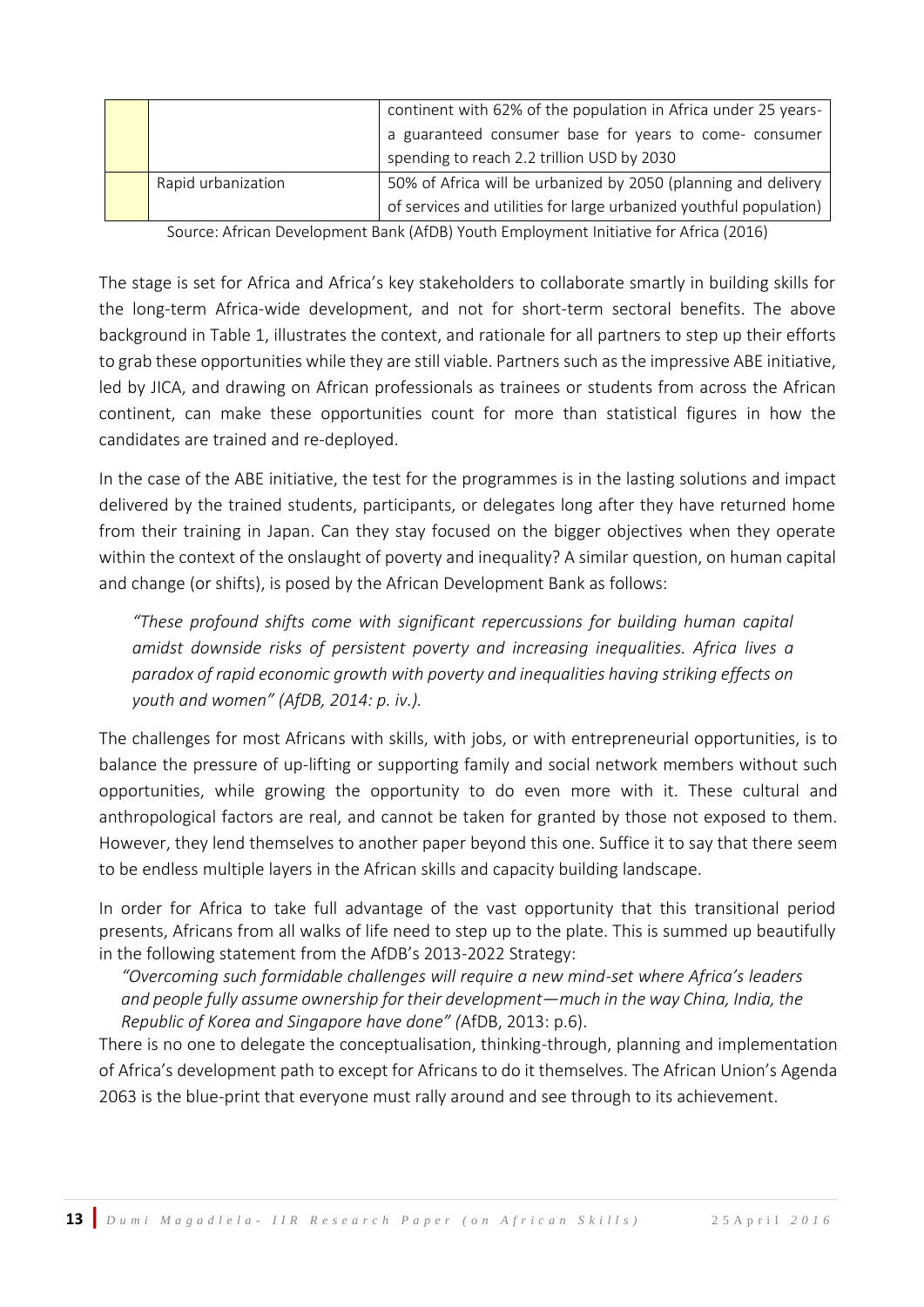# <span id="page-15-0"></span>3. A Highly Mobile Skills Challenge: The African Demographic Dividend

As of June 2015, up to 50 percent of the African population was said to be under 20 years of age. A 2014 UNICEF report indicates that 4 out of 10 people in the world will be African by the end of this century. The same report suggests that currently 40 percent of Africa's population lives in urban areas, and this is set to rise dramatically within the next 10 years (UNICEF, 2014). Africa's famous demographic dividend is up for grabs by the continent's emerging economies, and there is little time to waste, nor is there much room for mistakes. The one billion people in Africa will be replaced by up to 2.3 billion people by 2050 (AfDB, 2014; UNICEF, 2014). Most of these people will be young, or below 35 years. The opportunity to grow the value of this demographic dividend is not tomorrow or next year; it is right here and right this very moment. Now.

Can Africa's young lions (youth) be taught to roar? Is the roaring instinct (*drive to improve the African condition*) alive and ready within them, and already set, and waiting to be coached and mentored, nurtured and encouraged, to grow into its natural greatness with carefully-developed and timely leadership and entrepreneurial skills interventions? This remains one of the greatest challenges for Africa and its leaders: *how to harvest this incredible resource of burgeoning African human capital*. The paper's stance on this is that the first challenge must be to gain an intimate understanding of the resource's diverse and disparate nature. The AfDB (2014) suggests that: *"…by 2040, Africa will have the world's largest workforce, surpassing China and India"* (AfDB, 2014, p.1). The report rightly contends that this large 'youth bulge' is a massive opportunity, yet it can also become a risk if it is not carefully managed and/or utilized. The *opportunity* far outweighs the *risk*, as stated below:

*"If the talents of this rising youth cohort are harnessed and channeled towards the productive sectors of the economy, the opportunities for economic and social development are endless"*  (AfDB, 2014, p.1).

Development finance institutions (DFIs) have a great opportunity to support governments in delivering on this absolutely critical area. Capacity building is everyone's business. The onus is on every African leader, manager, or professional in every position, to ensure that all required skills are developed both through tertiary education and through short intervention courses aimed at enhancing existing skills to facilitate Africa's infrastructure and economic development.

Africa's promising demographic dividend will be harnessed if Africans *themselves* identify mechanisms to grow the human assets that the continent current carries. The fact that Africa has 6 or 7 of the fastest-growing economies in the world in 2015 should be enough motivation to ensure that this is accompanied by the development of all the necessary skills to build economic resilience to sustain the levels of growth beyond the short term period. One of the crippling, and growing, challenges Africa faces as the continent seeks to grow is inequality or lack of inclusiveness. Others call it elitism in patterns of growth. While Africa has 6 out of the 10 fastest-growing economies in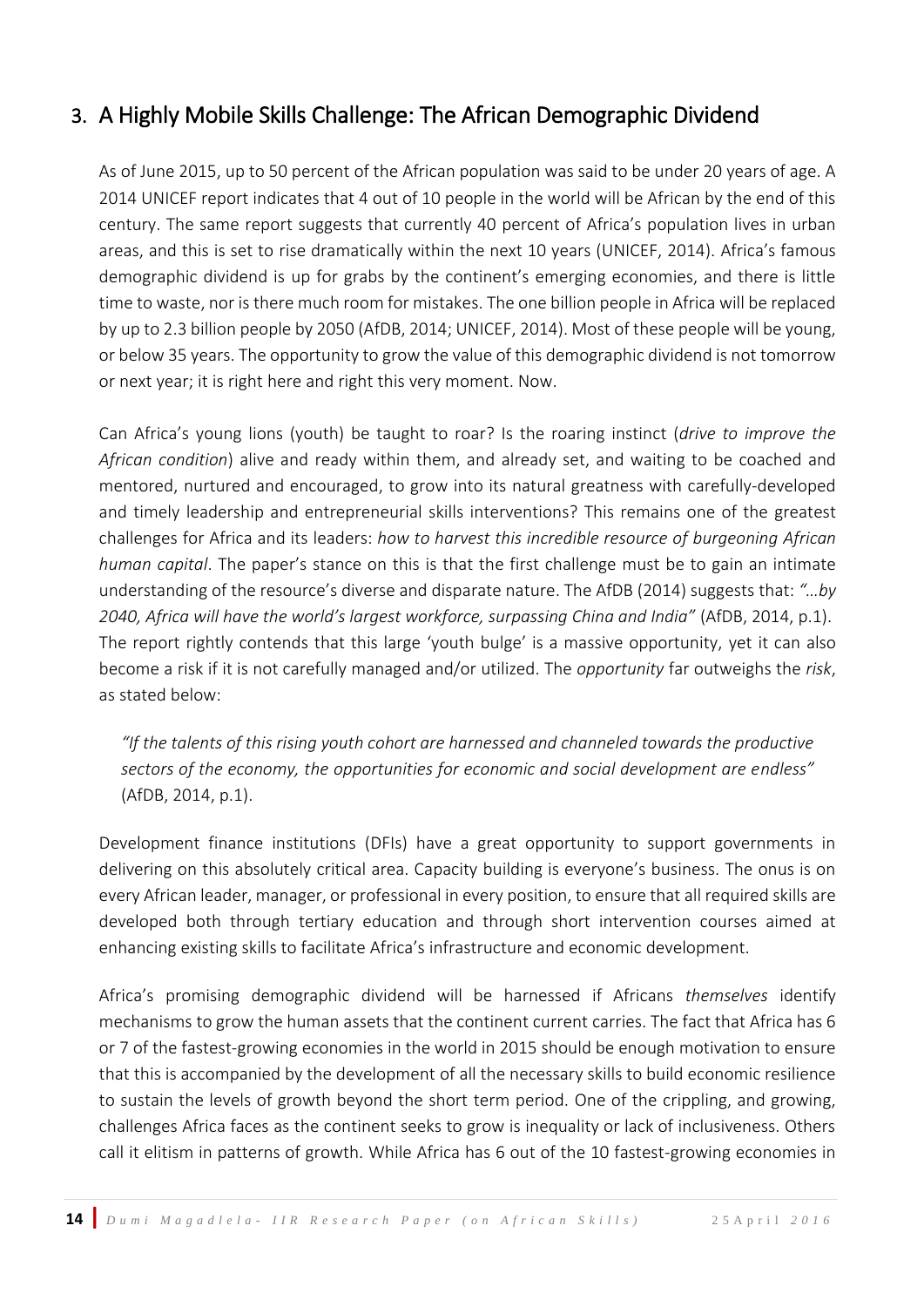the world, it has the unwanted record of also having 6 of the most unequal countries in the world (AfDB Strategy: 2013-2022). The solution is in developing people's skills to cope, survive, and thrive under current promising conditions.

*"Failure to invest in human capital development could stall growth, exacerbate poverty and threaten political stability. Spending on human development is not welfare. It is smart economics"* (AfDB, 2015: *presentation by AfDB HR Department at the DBSA*).

The silent African challenge and opportunity is in the continent's exploding population growth, summed up below:

*"Africa is the second-largest and second most populous continent on earth with an estimated population in 2013 of 1.033 billion people. Africa is home to 54 recognized sovereign states and countries. The UN Population Fund stated in 2009 that the population of Africa had hit the one billion mark and had therefore doubled in size over the course of 27 years". (World Population Review, 2016: Online report, downloaded on 6 march 2016 from [http://worldpopulationreview.com/continents/africa-population/\)](http://worldpopulationreview.com/continents/africa-population/).* 

There are additional reports that indicate that Africa has experienced a marked increase in its population only in the last few decades (UN Population Fund, 2009). Some reports suggest that Africa's current population is five times what it was in 1950 (UNICEF 2014). What is clear is that the continent's rapid population expansion is set to continue, and possibly accelerate. Chances are that Africa's inhabitants will double from 1.2 billion to 2.4 billion between 2015 and 2050. The African population will eventually hit 4.2 billion by 2100 (UNICEF, August 2014: p. 7).

While this exponential growth takes place, it is important to note that the African population is not spread uniformly across the continent. There are a handful of countries with the largest share of its people, and these are given in Table 2 below. This group of countries will face even greater challenges to manage their economies and respond to the ever-growing demands for jobs, services and other amenities from their mainly young people.

| <b>NO</b>      | <b>COUNTRY</b>                   | <b>POPULATION SIZE</b>                 | <b>UN ESTIMATE</b> |
|----------------|----------------------------------|----------------------------------------|--------------------|
| 1              | Nigeria                          | 173,611,131                            | 187,084,274        |
| 2              | Ethiopia                         | 95,045,679                             | 100,695,497        |
| 3              | Egypt                            | 82,196,587                             | 85,675,572         |
| $\overline{4}$ | Democratic Republic of the Congo | 67,363,365                             | 72,583,772         |
| 5              | South Africa                     | 52,914,243                             | 54,978,907         |
| 6              | <b>Total African Population</b>  | 1.166 billion (January 2016 estimates) |                    |
|                |                                  |                                        |                    |

| Table 2: Most populous African countries |  |
|------------------------------------------|--|
|------------------------------------------|--|

*Sources: 2016 World Population Review [\(http://worldpopulationreview.com/continents/africa](http://worldpopulationreview.com/continents/africa-population/)[population/\)](http://worldpopulationreview.com/continents/africa-population/); Worldometers, 2016: [http://www.worldometers.info/world-population/population-by](http://www.worldometers.info/world-population/population-by-country/)[country/](http://www.worldometers.info/world-population/population-by-country/)*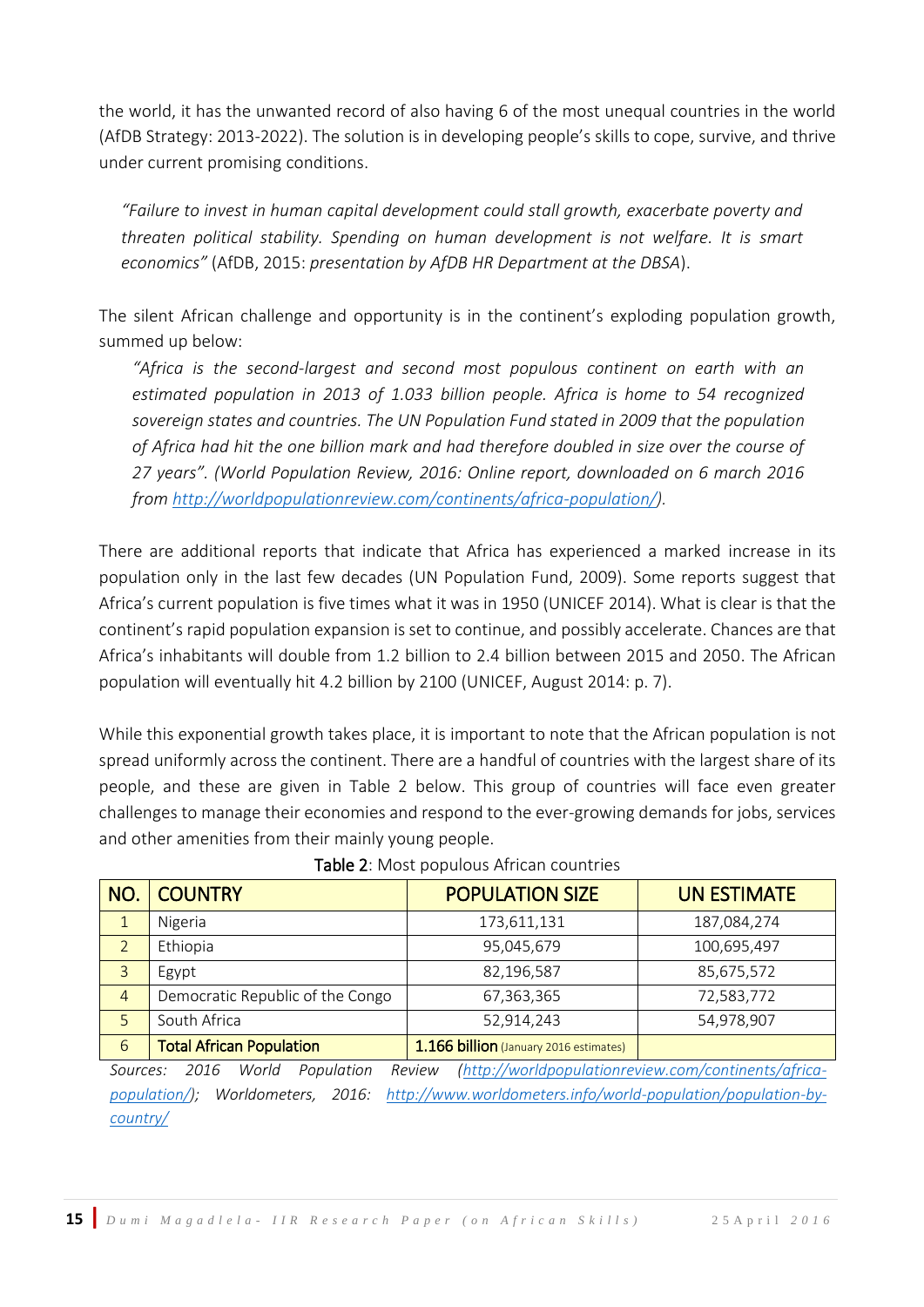A notable difference in Table 2 above is that UN estimates generally tend to be higher than other estimates as shown on the table. The pace and rates of global population trends indicate that Africa will be breaking all records with its accelerated population explosion which is already underway.

*"More than half of global population growth between now and 2050 is expected to occur in Africa. Africa has the highest rate of population growth among major areas, growing at a pace of 2.55 per cent annually in 2010-2015 (figure 3). Consequently, of the additional 2.4 billion people projected to be added to the global population between 2015 and 2050, 1.3 billion will be added in Africa. Asia is projected to be the second largest contributor to future global population growth, adding 0.9 billion people between 2015 and 2050…" (United Nations, 2015, World Population Prospects: the 2015 Revision: Summary and key findings:* 

*[http://esa.un.org/unpd/wpp/publications/files/key\\_findings\\_wpp\\_2015.pdf\)](http://esa.un.org/unpd/wpp/publications/files/key_findings_wpp_2015.pdf).* 

There are approximately 7.3 billion people in the world today, although figures vary (UN, 2015). Africa has approximately sixteen percent (16%) of that total, which is roughly 1.2 billion people. As of June 2015, up to 50 percent of the African population was said to be under 20 years of age (UNPF, 2015; UNICEF, 2014). The future of humanity is increasingly African. More than half the projected 2.2 billion rise in the world population in 2015-2050 is expected to take place in Africa, even though the continent's population growth rate will slow down a bit. Back in 1950, only 9 among 100 of the world's number of inhabitants were African. On current trends, within the next 35 years, *1 in every 4 people (globally) will be African; rising to 4 in 10 people by the end of this century* (UNICEF, 2014: p.7). This figures have been referred to as 'frightening' by some commentators.

In 1950, only 11 million African babies were born. This number has increased to more than 40 million in 2015 and will continue to expand within the next 35 years. By mid-century, 41 per cent of the world's births will take place in Africa, and almost 2 billion births will take place on this continent alone over the next 35 years (UNICEF, 2014: p.8). Planning for ensuring a good education, skills, business opportunities or jobs, for all African youth is one thing. Developing mindsets for the millions of youth to create opportunities for themselves and not just *'look for a job'* after school of college, will be another crucial challenge needing to be addressed at the level of early schooling for all African youth. There are enough unemployed African youth across all of Africa today, with figures estimated to exceed 15 million as of 2013 (AfDB estimates: 2016).

This is one of the most powerful resources any region in the world can have to support its development. Africa has it in one of the largest numbers seen globally to date. The relatively limited skills development and technical, tertiary or vocational training across the continent needs to be revamped, up-scaled and accelerated right across the continent to equip these assets fully and get the continent ready to reap rich rewards from this demographic dividend. The intake in all training institutions would need to increase dramatically, and their offerings tailored to the skills needed by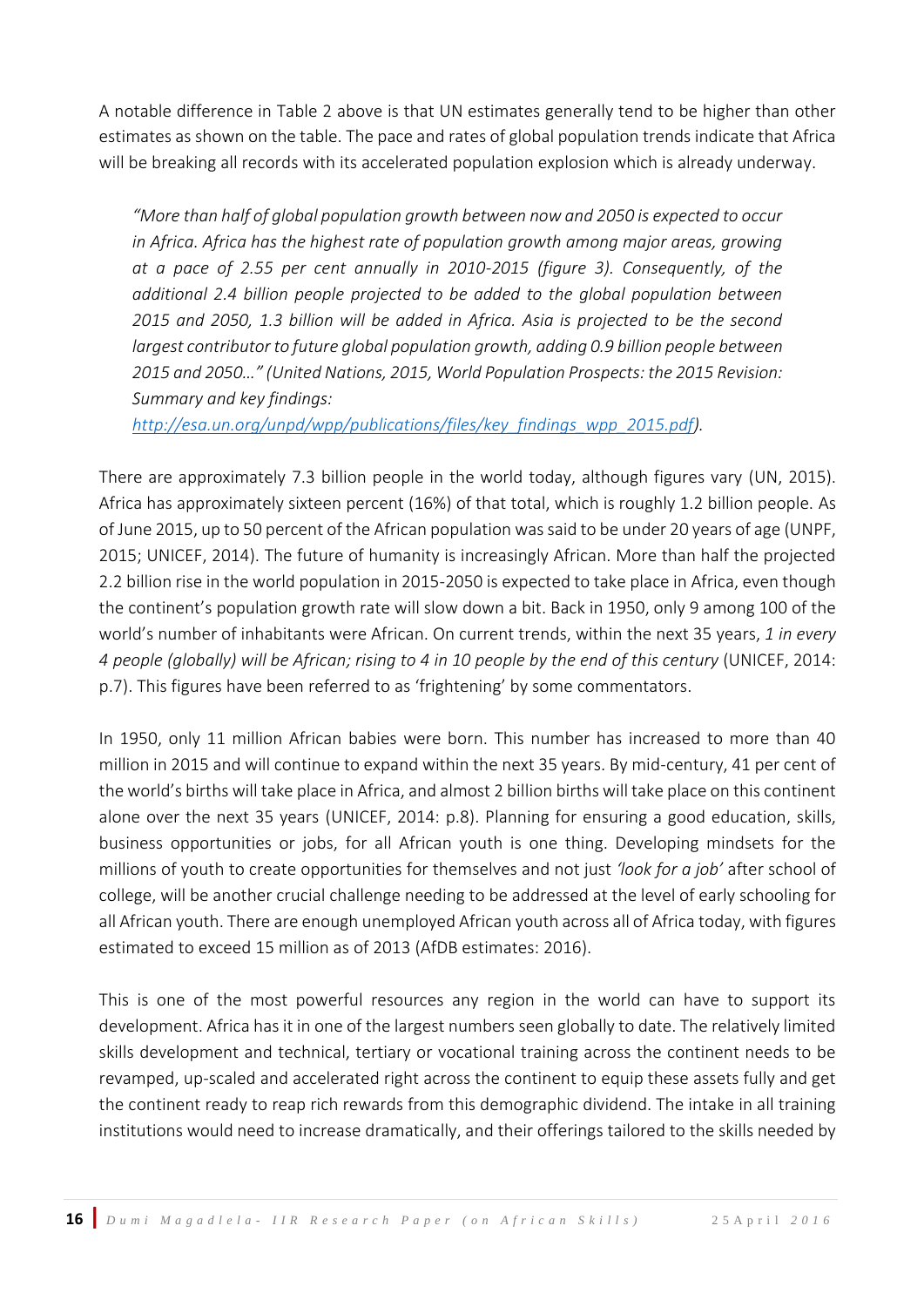the African growing economies. The African Development Bank sums this up well in this statement from its Human Capital Strategy (2014-2018):

*"To benefit from the demographic dividend and build a highly skilled labour force, Africa's cohort of high school and technical and vocational education and training (TVET) graduates needs to increase significantly"* (AfDB Human Capital Strategy 2014-2018).

The median age across the world currently shows Africa as having the youngest population of all continents. The World Population Counter (clock) as of March 2016, showed the world continental average ages as follows:

| No. | <b>Continent</b>         | <b>Average Population Age</b> | Comment                    |
|-----|--------------------------|-------------------------------|----------------------------|
|     | <b>Africa</b>            | 19 years                      | <b>Youngest Population</b> |
|     | Asia                     | 30 years                      |                            |
| 3   | <b>Europe</b>            | 42 years                      | <b>Oldest Population</b>   |
| 4   | atin America & Caribbean | 29 years                      |                            |
| 5   | North America            | 38 years                      |                            |
| 6   | Oceania                  | 33 years                      |                            |

#### Table 3: World Median Age

Source: <http://www.worldometers.info/world-population/#region>

From Table 3 above, Africa is the only teenager among the six major continental regions of the world, and has one of the fastest-growing populations globally. It is also urbanizing at breakneck speed not seen anywhere else before. All these new records and new figures suggest that Africa needs to think outside the norm and seek solutions beyond the margins of current innovations that brought solutions to other parts of the world. This alone requires new ways of analysing current African scenarios and challenges, and their solutions. An innovative mind-set is a skill in itself, and Africa needs this more than any other region to tackle its unique challenges.

In the above context, this youthful African population, faced with so-far unseen sets of challenges, must not only innovate, but *challenge* and *change* most of the unhelpful existing paradigms about what is it means to be African. Leaders must initiate new ways of being African that are framed in Africa and Africa-defined. The youth who will lead Africa tomorrow must create new images and references of Africa that must eventually be accepted and owned by every African, and subsequently by the rest of the world. The skill to change the African negative narrative into a positive one starts with and within every African and genuine friend of Africa outside the continent. This work has already commenced and the negative (noise) narrative about Africa will gradually be reduced, and eventually silenced.

The work of the United Nations in pursuit of the achievement of the Millennium Development Goals (MDGs) was commendable. It pushed African countries to raise their development game. This helped lay foundations for developments that must follow the MDGs. There are questions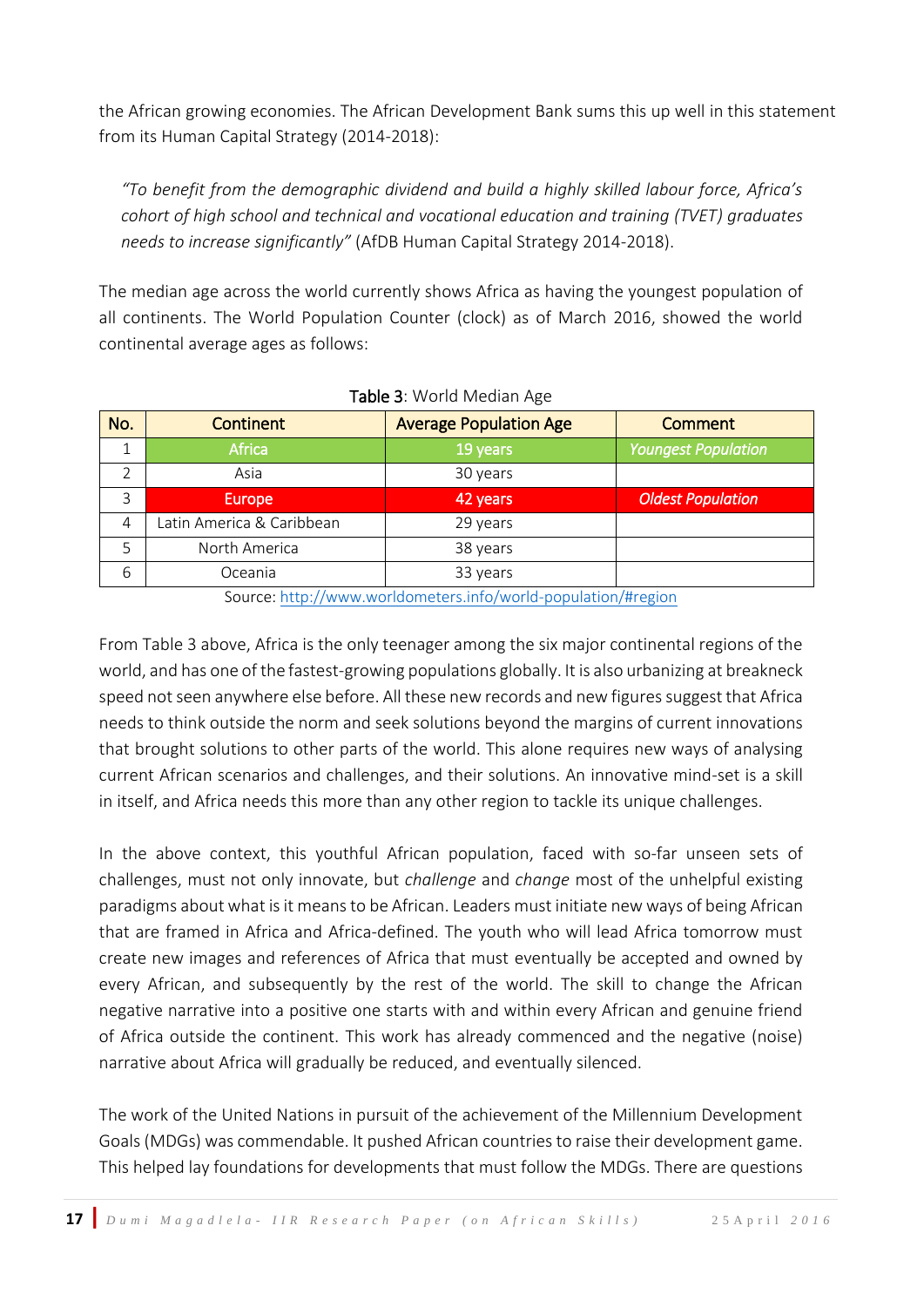that arise for Africa and African development activists when the United Nations says that the SDGs are here to complete what the Millennium Development Goals started (see  $UN - 2016$ : Sustainable Development Goals (SDGs). *"What are the Sustainable Development Goals?"* Source: [http://www.undp.org/content/undp/en/home/sdgoverview/post-2015-development](http://www.undp.org/content/undp/en/home/sdgoverview/post-2015-development-agenda.html)[agenda.html\)](http://www.undp.org/content/undp/en/home/sdgoverview/post-2015-development-agenda.html). There are gaps identified by MDGs in Africa's capacity or prioritisation of some of the development targets. The urgent needs of developing countries include poverty, hunger, educational development and unemployment, are not the same as those of developed nations.

The two major questions with the current 17 SDGs relate to the *how* part of engaging on, and addressing (meeting) these goals. The point being made here is that in all the 17 SDGs, Africa will need to develop some of the skills on her own, and with little prior experience in these areas. One such example is in SDG No. 7 on "Affordable and Renewable Energy". The achievement of this goal in Africa can assist the continent to 'leap-frog' industrialised nations in technological advancement within this sector (see section on renewable energy below).

The MDGs called for greater collaboration among regional partners to achieve the goals. Now the achievement of the new SDGs requires African governments to be visionary and pioneering beyond previous levels and examples, and to channel substantial resources towards building the skills and institutional capacity needed to ramp-up efforts to achieve development targets. To this effect, the location of initiatives such as the Square Kilometre Array (SKA) radio frequency project in South Africa and Australia (See here[: http://www.ska.ac.za/\)](http://www.ska.ac.za/) suggests that more highly technical skills will be expected from African youth to lead such projects in the near future. Current leaders in government and in business need to have the wherewithal to see where the skills investments and capacity are most urgently, and strategically, required to guarantee future success.

### <span id="page-19-0"></span>4. The African Union's Agenda 2063: A Clear Vision for Africa's Future

The African Union's Vision, as stated in the AU Agenda 2063 main document, is for the continent to finally realise and achieve: "A*n integrated, prosperous and peaceful Africa, driven by its own citizens and representing a dynamic force in the global arena*" (AU Agenda 2063). In order to achieve this vision, it is vital that African governments, institutions, multi-lateral agencies, local councils, civil society organisations, non-governmental organisations, community-based organisations, and all levels of society, work together. All of Africa needs to buy-in, share in the vision, and own it as their own, if we will lift the whole continent out of its unwanted conditions of poverty, low economic growth, crippling conflict, and uncoordinated utilization of the vast wealth in natural resources.

Skills provision and the development of institutional capacity across the continent, are at the centre of efforts to achieve the AU's Agenda 2063 vision. Africa's solutions lie within Africa itself, and will not be imported from elsewhere. For Africa to rise and to roar again, that voice needs to emerge from within the very depths of this rich continent. The good news is that this has already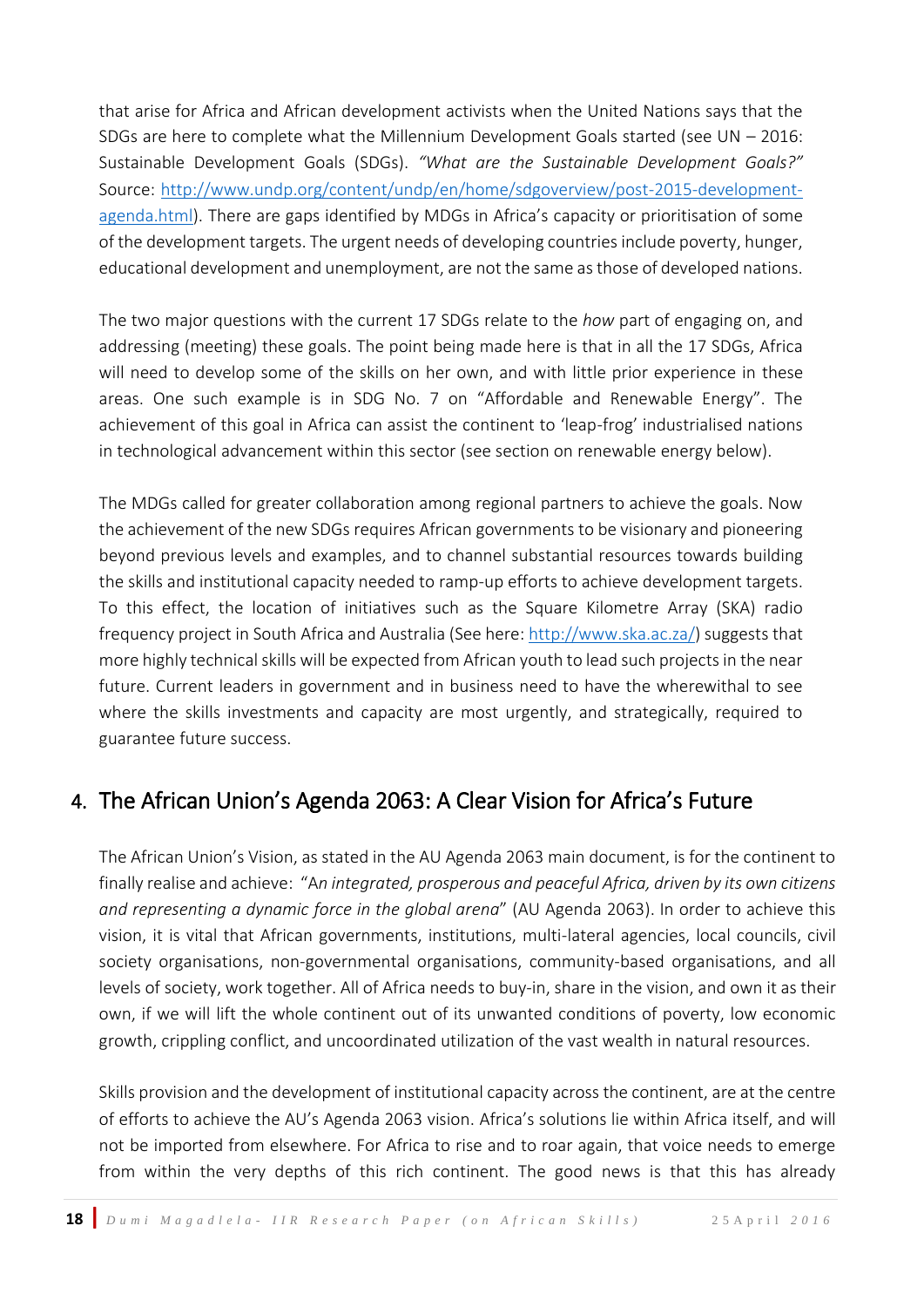commenced and the more than five percent average annual growth of African economies is just a small indicator of the positive direction and promising economic trajectory that African is on. The AU Agenda 2063 has seven key 'aspirations' that all Africans are expected to work towards. These are listed in Table 3 below:

| <b>Aspirations</b>                                                                             |  |  |
|------------------------------------------------------------------------------------------------|--|--|
| A prosperous Africa based on inclusive growth and sustainable development                      |  |  |
| An integrated continent, politically united and based on the ideals of Pan-Africanism and the  |  |  |
| vision of Africa's Renaissance                                                                 |  |  |
| An Africa of good governance, democracy, respect for human rights, justice and the rule of law |  |  |
| A peaceful and secure Africa                                                                   |  |  |
| An Africa with a strong cultural identity, common heritage, values and ethics                  |  |  |
| An Africa where development is people-driven, unleashing the potential of its women and youth  |  |  |
| Africa as a strong, united and influential global player and partner.                          |  |  |
|                                                                                                |  |  |

| Table 3: Our Aspirations for the Africa we are Building |
|---------------------------------------------------------|
|---------------------------------------------------------|

Source: AU Agenda 2063 (August 2014, p.2)

These seven aspirations are regarded as essential ingredients to fire up the engines that will drive the advancement of the continent towards reaching the desired state in 2063. What African aspire towards encompasses all aspects of life that more developed societies already enjoy. A large part of this, and an area that often goes unnoticed in well-developed nations, is the ability to selfdetermine and to chart your own course of development going forward.

In a side meeting of a meeting of the African Union in Addis Ababa on 26 March 2015, the African Capacity Building Foundation (ACBF), which is one of the leading African capacity building institutions, conducted a discussion chaired by the AU Commission Chair, Mrs Nkosazana Dlamini-Zuma on capacity-readiness. This meeting's main objective was to highlight the capacity building imperatives of the AU Agenda 2063. Proceedings and follow-up discussions from this session and other similar meetings clearly indicate that African governments are increasingly placing the issues of developing internal African skills and capacity at the centre of every strategic and key development across the continent, and rightfully so. For African plans to succeed and be sustainable in the long term, the critical internal skills and capacity requirements cannot be imported as has been happening in sectors such as mega-infrastructure construction projects.

African institutions need to develop the skills locally and ensure that these resources (skills) are retained long-term (PIDA, 2014). A cost-effective way is to build the technical expertise for delivering the required technical training, and ensuring that large numbers of African professionals receive this high level and global best-practice training. Governments must invest in bringing some of the globally recognised experts to deliver the training. Many governments cannot afford to send large numbers of African professionals to recognised technical training institutions abroad to receive training, and they risk losing them to rich nations after the training anyway (for more on brain drain, see here: [http://www.aljazeera.com/news/2016/03/einstein-forum-aims-stem-africa](http://www.aljazeera.com/news/2016/03/einstein-forum-aims-stem-africa-brain-drain-160310095834426.html)[brain-drain-160310095834426.html\)](http://www.aljazeera.com/news/2016/03/einstein-forum-aims-stem-africa-brain-drain-160310095834426.html).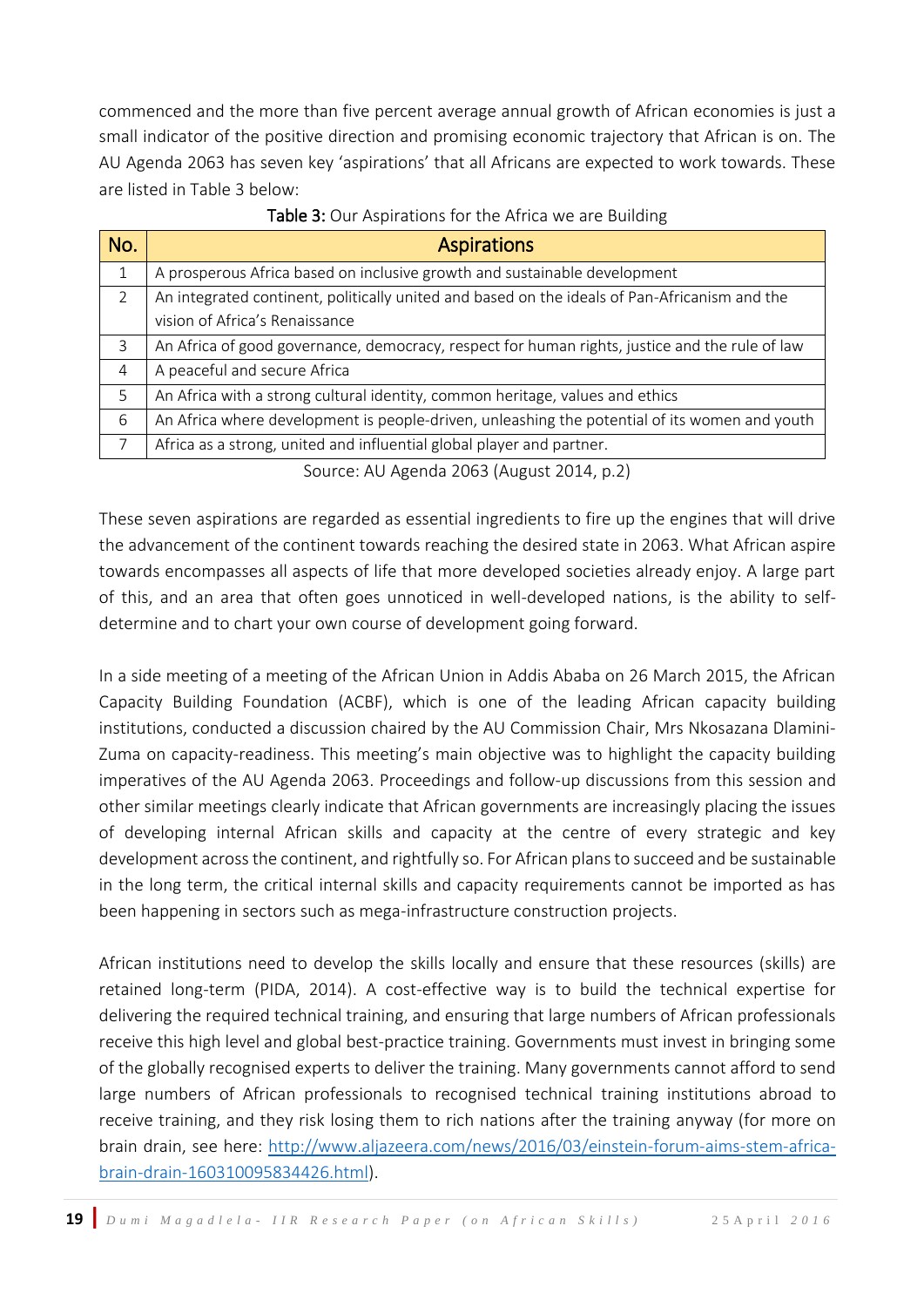To achieve the aspirations of the AU's Agenda 2063, Africa needs all its people focused on, and working towards, the common vision of a vibrant and successful continent. There should be ways to balance the benefits of emigration with the returns either from remittances or returning skilled professionals.

*"The emigration of African professionals to the West is one of the greatest obstacles to Africa's development" (*United Nations Economic Commission for Africa – ECA).

The African development context of massive infrastructure backlogs and skills shortages has been brought into sharp focus in the wake of recent plans and activities led by the launch of the New BRICS Bank, the African Union's Agenda 2063, the Programme for Infrastructure Development in Africa (PIDA), the New Economic Programme for Africa's Development (NEPAD), and other regional initiatives. These developments have heightened and sharpened the growing need to pay attention to the limited technical and leadership skills necessary and critical for accelerating the continent's development on all fronts.

There are growing calls for concerted and focused efforts by capacity building agencies on the continent to step up and take advantage of the positive and upward development trajectory currently being experienced by most African economies. In positioning the continent for the achievement of Agenda 2063, Africa needs her people well-equipped and with full capacity to vigorously pursue the continent's development targets.

The global brain-drain from emerging countries to rich nations who are able to pay higher salaries to highly qualified professionals, presents sub-Saharan Africa with one of its most formidable challenges. The commendable efforts such as those under PACBP to address capacity development are therefore timely and need to be commended. Further, assessing how effective this initiative has been to guide better decision making became critical.

The call must be for all Africans of all shades and cultures to raise their skills-game. This will enable Africa as a region to fully leverage on, and take full advantage of, the current high economic growth opportunities. This is especially relevant in the context of the African Union Commission's Agenda 2063, in the wake of the launch of the New BRICS Bank, and in the scenarios espoused by WEF Africa and other local and regional partners.

The picture painted by the AU's Agenda 2063 is the Africa that many Africans dream of, aspire to live in, and that they want their children and future generations to thrive in. The AU Agenda 2063 summary document paints a promising positive picture on the educational front for Africa in 2063:

*"In the Africa of 2063, at least 70% of all high school graduates will go on to have tertiary education with 70% of them graduating in the sciences, technology and innovation programmes, thus laying the basis for competitive economies built upon human capital to complement its rich endowments in natural resources"* (African Union, 2014).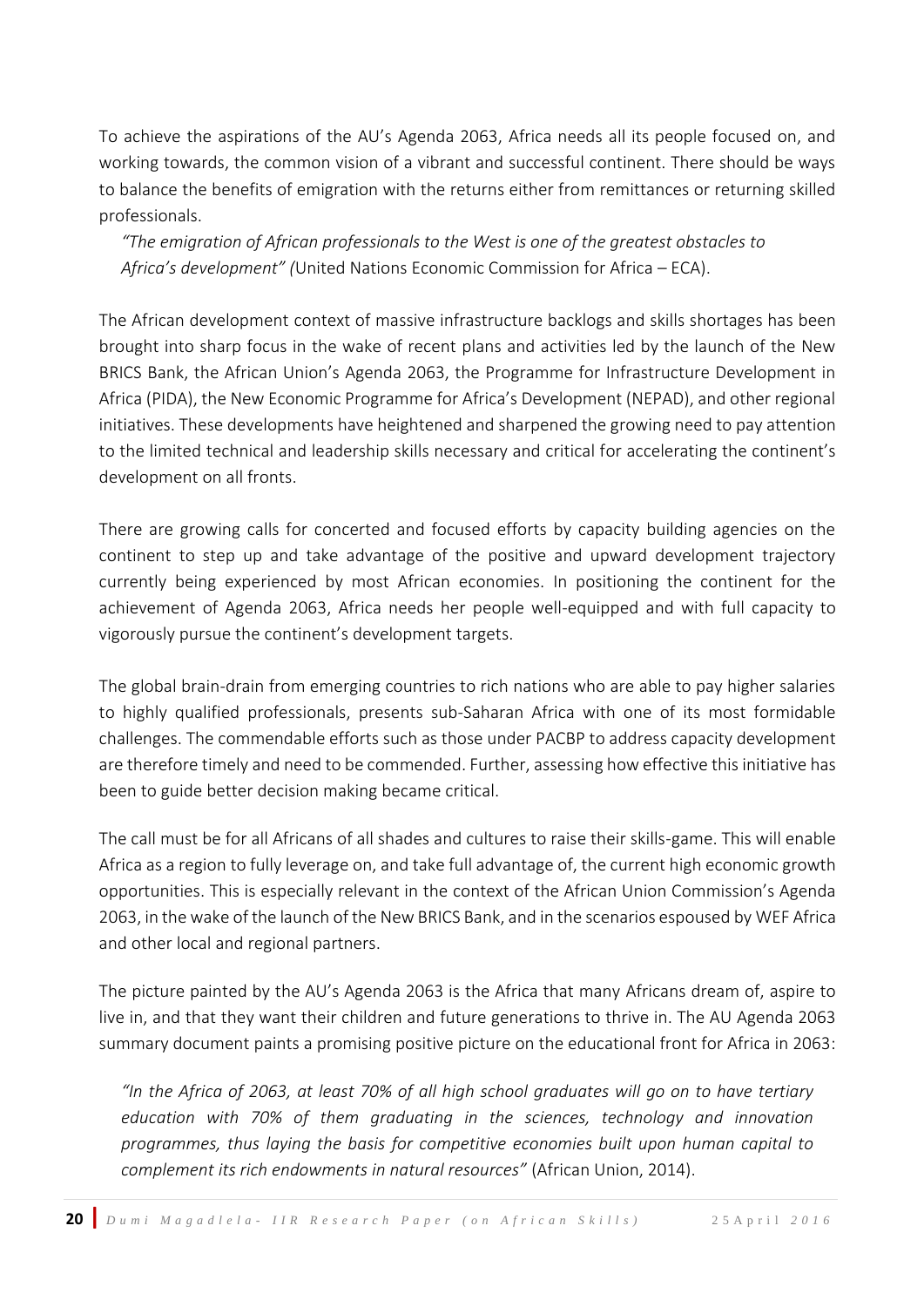The value of laying a solid educational foundation is supported by the call for developing African skills across all sectors. In a World Economic Forum on Africa meeting in June 2015, the Co-Chair of the WEF on Africa, Michael Rake, said:

*"The key is education and skills, so that the workforce is available to fulfil the needs when the investment comes in, which deals with the problem of youth unemployment" (Michael Rake, WEF of Africa, 2015: p.25).* 

Rake goes on to add that technology will play a significantly large part in the future of African education and skills development. The exploding numbers in African youth's uptake and use of mobile technologies is already testimony to this. Estimates are that Africa's mobile data technology usage will grow by 2000 percent by 2019 (Nduta, 2014). These are viable domestic resources and opportunities that Africa must take full advantage of, and there is more. The 2015 Annual Report of the African Capacity Building Foundation, entitled the Africa Capacity Report (ACR) 2015, strongly recommends reliance on local resources:

*"…successful implementation of Africa's development agenda will rely … on mobilizing domestic resources"* (ACBF Annual Report, 2015: [http://www.acbf](http://www.acbf-pact.org/media/news/good-governance-inclusiveness-and-conducive-business-environment-crucial-drm)[pact.org/media/news/good-governance-inclusiveness-and-conducive-business](http://www.acbf-pact.org/media/news/good-governance-inclusiveness-and-conducive-business-environment-crucial-drm)[environment-crucial-drm\)](http://www.acbf-pact.org/media/news/good-governance-inclusiveness-and-conducive-business-environment-crucial-drm).

The ACBF (2015) report emphasises that Africa will need to build capacity and skills to mobilise domestic capacity in what it calls Domestic Resource Mobilisation (DRM). This recognises the important fact that most answers to Africa's current challenges cannot be found anywhere else except within Africa itself. These solutions are not lying underground waiting to be extracted through exploitative mining deals that largely do not benefit the local population. Africa's solutions and her future lie squarely within each and every African young and old, and it starts with raising awareness.

The time to tap into that endless human resource is now. There are enough examples around the world of nations without Africa's natural resource wealth that have achieved tremendous economic growth and become powerful economies over time (e.g. the South East Asian 'Tigers'). Africa can excel and exceed these achievements if it carefully harnesses this unparalleled demographic dividend strategically and to its full potential.

The world will not teach the African lion to roar. The *knowhow to roar* is already within each African. Strategic partners that assist Africa to lift itself up are the much-needed forms of support for Africa. African states and African institutions can start this among themselves and model the desires institutional relationships in the best interest of the continent, without waiting for external approval.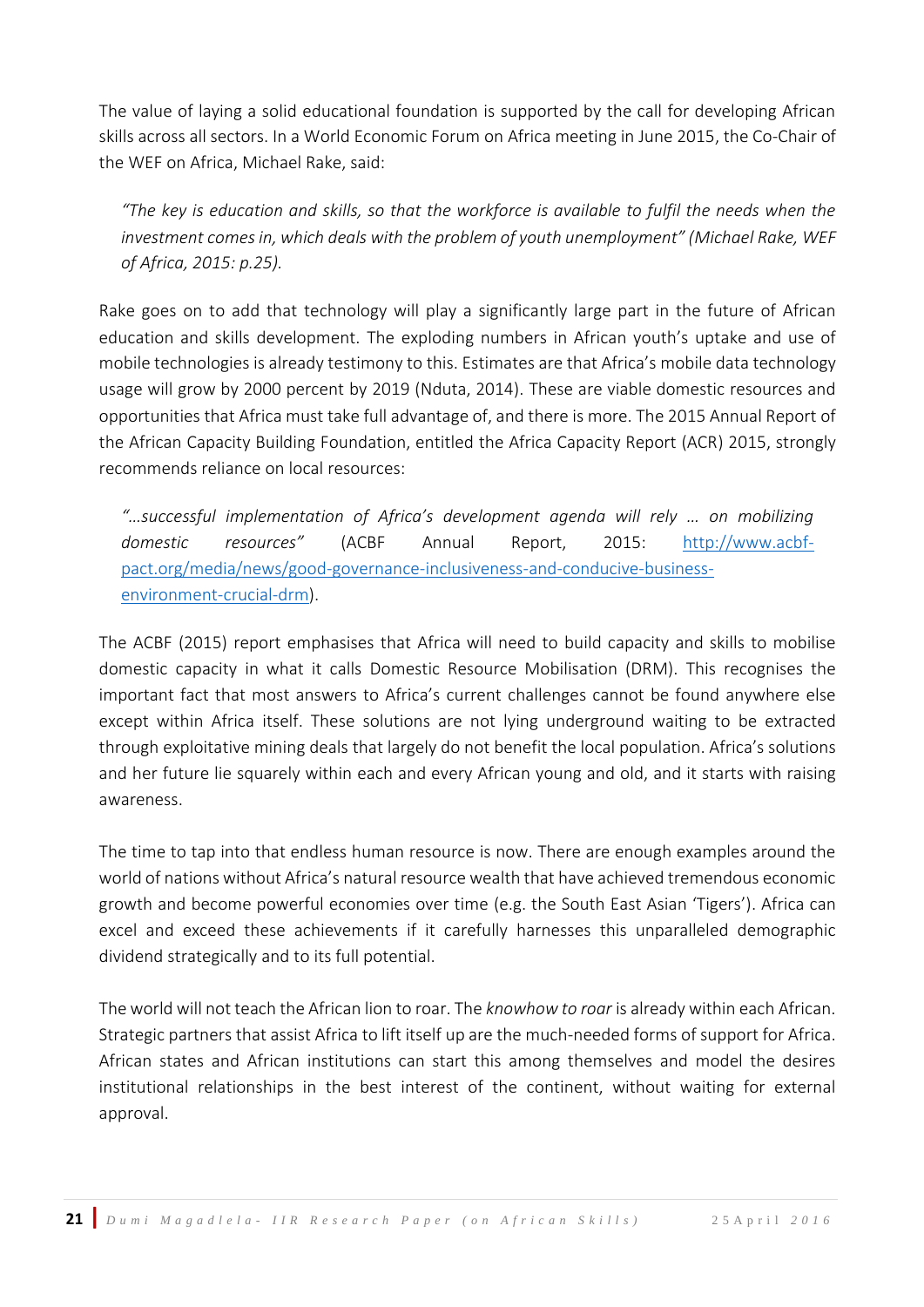# <span id="page-23-0"></span>5. African Institutional Set-Up for Skills Development and Capacity Building

The African Union University, the AU Nepad Agency's capacity building strategy, and the work of the African Capacity Building Foundation (ACBF) are among the leading institutions driving African skills development and capacity building. This is being done alongside the critical of other African partners such as various government agencies, the Pan African Capacity Building Programme (PACBP), and just about every other African, Pan African and Afrocentric University across the continent.

There are few integrated, aligned or synchronized African skills development and capacity building interventions across the continent. If anything, it is this lack of alignment and integration that has led to increasing calls for African capacity building and skills development work to be examined closely. The work of the Association of African Universities tends to dwell mainly on academic issues, while the work of the African Capacity Building Foundation (ACBF), while admirable and among the best on the continent, is less known and less visible, than it can be, and there is very limited access to it for most Africans on the ground.

Almost every multi-lateral institution in Africa has a capacity building and skills development interest in one form or another, and seeks to improve on existing skills to accelerate Africa's development. This is testimony to the fact that African stakeholders and partners across sectors and levels of operation, regardless of their divergent mandates and objectives, are doing more to ensure that there are enough technically skilled and competent Africans to drive Africa's development agenda. These capacity building institutional role-players have recognised that Africa is in a great position to capitalize on the continent's development opportunities, now more than ever before.

UNESCO has developed a [strategy for technical and vocational education and training \(TVET\) \(2010-](http://www.unesco.org/new/en/education/themes/education-building-blocks/technical-vocational-education-and-training-tvet/strategy/) [2015\)](http://www.unesco.org/new/en/education/themes/education-building-blocks/technical-vocational-education-and-training-tvet/strategy/) that identifies three main areas of work for its operations, and these are (i) policy advice and capacity development, (ii) setting international standards and monitoring, and (iii) knowledge sharing (UNESCO, 2016: [http://en.unesco.org/themes/skills-work-and-life\)](http://en.unesco.org/themes/skills-work-and-life). These are all areas that resonate with the thrust of this paper. However, the paper does not deal with detailed issues relating to technical and vocational education and training (TVET) on its own. This is for another research project. Our focus here are generic skills broadly.

Similarly, the paper recognizes the work of several multi-national projects across Africa, such as the [BEAR Project](http://www.unesco.org/new/en/education/themes/education-building-blocks/technical-vocational-education-and-training-tvet/the-bear-project/) (Better Education for Africa's Rise), which is a five-year initiative supported by the Republic of Korea. This project directly supports the development of technical and vocational education and training (TVET) – which aligns with the skills development that this paper advocates. The BEAR project's work can be found in Botswana, the Democratic Republic of the Congo, Malawi, Namibia and Zambia, and across the Southern Africa Development Community (SADC) region (UNESCO 2016, [http://en.unesco.org/themes/skills-work-and-life\)](http://en.unesco.org/themes/skills-work-and-life).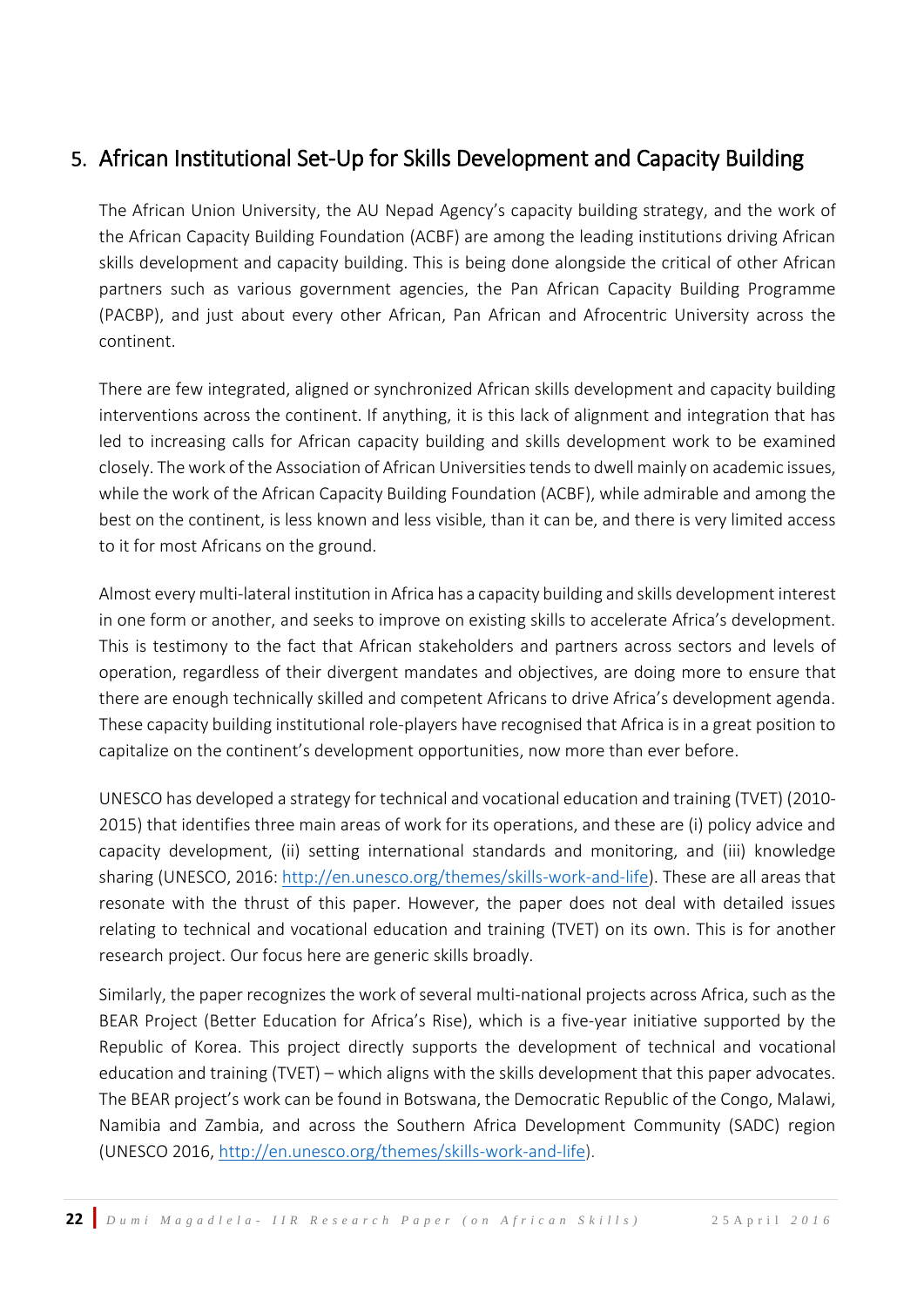One of the leading agencies for African capacity development is the AU-Nepad Agency. It its Capacity Building Strategic Framework, the agency placed African capacity at the centre of the continent's development. Early in 2016, the agency and the DBSA drew up a Memorandum of Understanding (MoU) outlining their intention to collaborate in, among others, the following areas:

"…*regional skills mapping initiatives to provide critical evidence to inform and design responsive national and regional human resource planning and training interventions to enable essential skills revolution"* (Draft MOU, February 2016).

This promises to be the start of greater things ahead for the region. Most multi-lateral international agencies assisting African countries to develop the skills necessary for the continent's development agree that the focus must be mainly on women and youth. However, this must not neglect males that are the dominant workforce across Africa.

The issue of which skills categories will require more attention to develop is up for debate. What is clear is that women and youth occupy lower positions with limited skills, and they provide the biggest advantage for Africa's development with the numbers, especially of young people, completing school or enrolling for tertiary education every single year. Agriculture is still a dominant economic activity for many Africans, and new knowledge and skills here will help households avert starvation while providing much-needed food and income for education if done well.

### *5.1 Accelerating Leadership Skills Benefits from the ABE Initiative*

There are many well-intentioned interventions seeking to help Africa develop, and many achieve great results towards this. The best of these interventions are those that support Africa and Africans to stand on their own feet *in their own ter*ms. The JICA-driven ABE initiative is one such programme whose concept builds young African professionals' skills for deployment in Japanese companies operating in African countries, with the result of building business and leadership skills to utilise beyond the contact with Japanese enterprises. The success of Japanese companies world-wide speaks for itself, and any experiential learning from such examples can only help to enrich the African experience.

There is a gap in the ABE Initiative when it comes to preparing African candidates to become leaders back home. There is need for targeted development of transformational leadership skills for all ABE initiative candidates to become exceptional leaders in their own right when they go back to their countries after the two-year masters. Self-leadership, self-mastery, coaching and mentoring skills are increasingly in great demand for any organisational manager and/or leader across sectors anywhere in the world.

African professionals receiving training outside Africa would be better equipped if they receive this leadership-related training before they go back home. The main reason for this is that there is increasing pressure for them to lead differently, and they must have these skills to manage themselves and their new situations. This will enhance the already substantial and credible benefits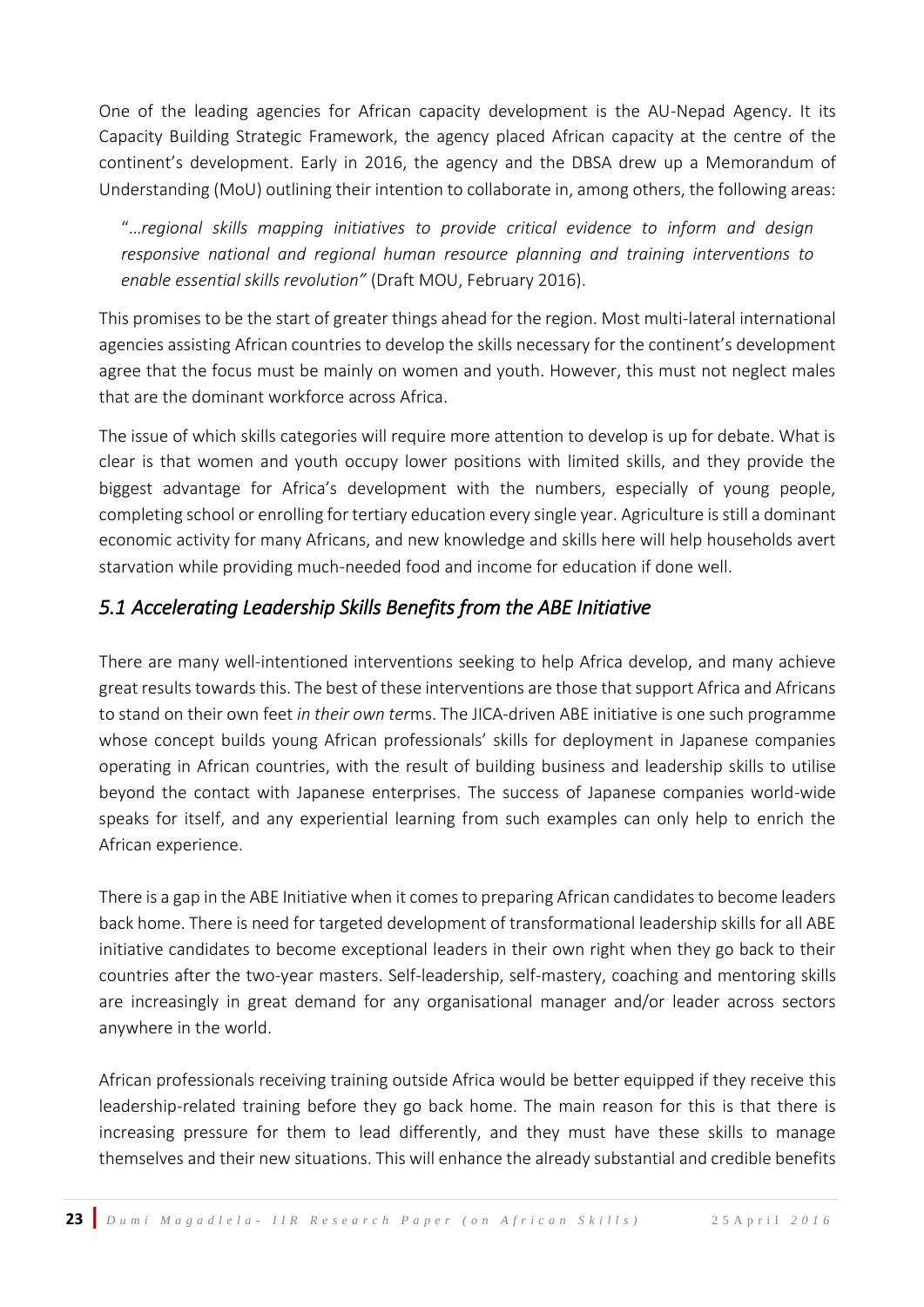from the ABE initiative, and empower the candidates to excel in their old or new roles when they get back. The ABE initiative can partner with the Pan African Capacity Building Programme (PACBP) to offer this as a one-day or two-day Module for all ABE students during their two years of studying and internship.

This call to strengthen the leadership training of ABE candidates is supported by the recent study from researchers at Columbia University (Centre for Creative Leadership – CCL) who carried out a study among current leaders in different organisations and across different levels. Their findings were that there was one common trait among the most successful leaders, and they called it *learning agility:* 

*"Learning agility is the mind-set and practice that allows leaders to continually develop, grow, and utilize new strategies that will equip them for the increasingly complex problems they face in organizations'. Simply put, learning agility is how quickly you can learn new skills that will help you solve complex problems". (*[Tim Casasola.](https://medium.com/@timcasasola) Source[: https://medium.com/the-ready/the-most](https://medium.com/the-ready/the-most-important-trait-leaders-need-for-the-21st-century-734380c22275#.jumtslyxx)[important-trait-leaders-need-for-the-21st-century-734380c22275#.jumtslyxx;](https://medium.com/the-ready/the-most-important-trait-leaders-need-for-the-21st-century-734380c22275#.jumtslyxx) Downloaded: 31 January 2016).

All ABE initiative candidates will be seeking to solve multiple complex and intertwined or interconnected challenges across the continent. They will need all the support they can get to remain agile, ready to unlearn, relearn and do things differently even in the face of clear and often hostile opposition. They will need to be leaders that transcend the obvious and do not seek to be popular or to please, but to be effective and make significant tangible differences to leave positive legacies in their wake.

In the World Economic Forum on Africa summit in Cape Town in June 2015, the Co-Chair of the Summit, Michael Rake, emphasized a point shared by many that in order for Africa do continue to grow economically, and to take its place at the global economic table, and thus to achieve its development targets. As African economies establish new markets and seek to attract global businesses with the promise of rich investment returns, the continent will need a large pool of knowledgeable, committed and highly skilled Africans to drive the continent's growth towards new levels of development that benefit the majority of the people is required.

It is useful here to indicate that there are multiple partners from around the world who are keenly interested in assisting Africa with the development of business and just about every other sets of skills needed to ensure that African economies function normally. As indicated elsewhere in this paper, within Africa, Universities, colleges, training institutes, and development finance institutions are regarded as among the leading skills developing bodies.

The selected partners listed below have been noted as having conducted or still conducting some kind of skills development or capacity building initiative across different parts of Africa. This is a very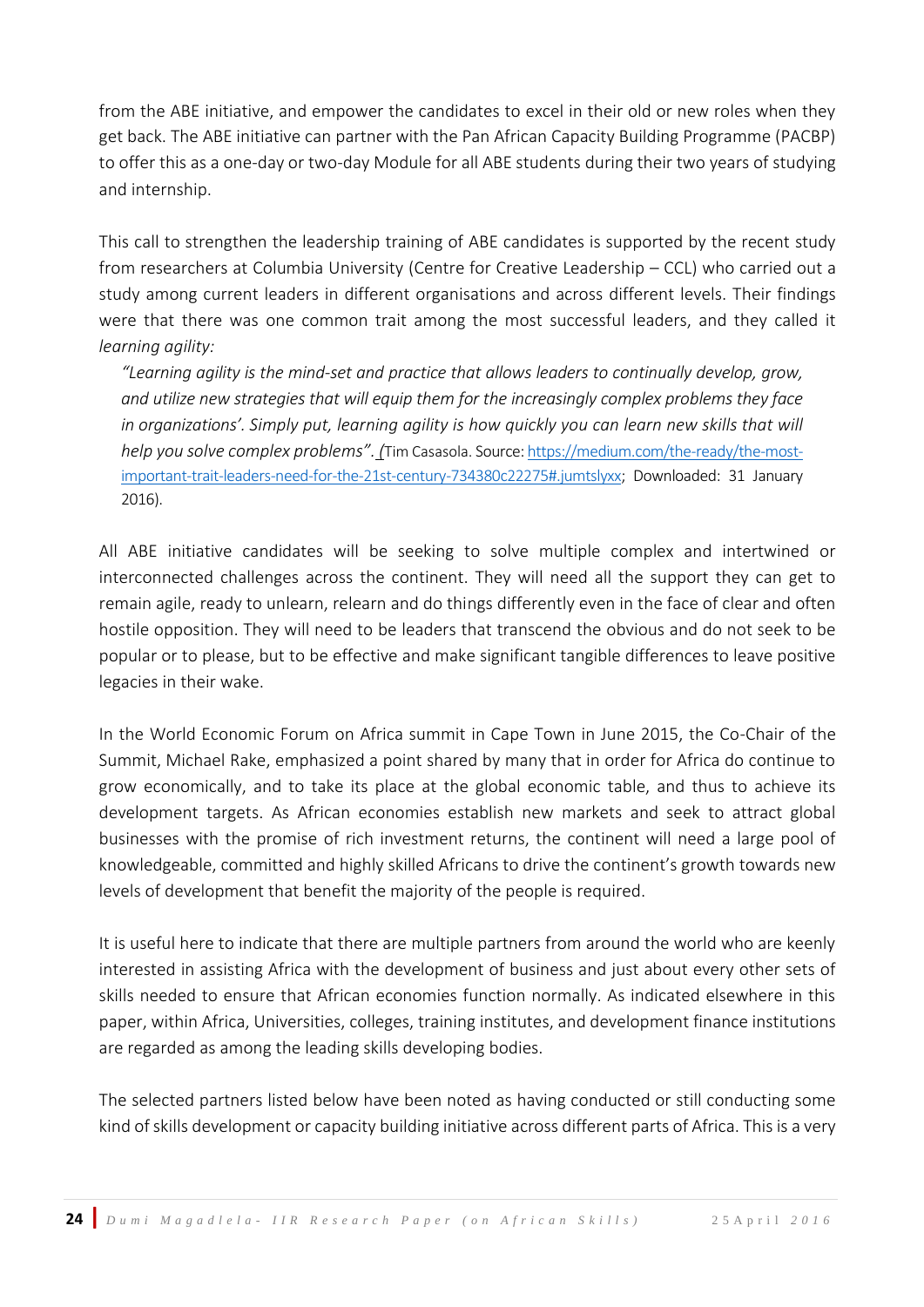limited list, and there are far more stakeholders involved in many different types of training in just about every sector of African economies.

| No.            | <b>Name of Institution</b>                    | <b>Current Location</b>       | <b>Funding Sources</b>       |
|----------------|-----------------------------------------------|-------------------------------|------------------------------|
| $\mathbf{1}$   | African Leadership Academy (ALA)              | South Africa (African intake) | Africa / international       |
| $\overline{2}$ | <b>JICA ABE Initiative</b>                    | Multiple (Africa-wide)        | Japan                        |
| 3              | Building<br>Foundation<br>African<br>Capacity | Zimbabwe HQ (Africa-wide)     | Africa / international       |
|                | (ACBF)                                        |                               |                              |
| 4              | <b>NEPAD</b>                                  | Multiple (Africa-wide)        | Africa / international       |
| 5              | AU                                            | Ethiopia HQ (Africa-wide)     | Africa / international       |
| 6              | Brazil, Russia, India, China, South Africa    | South Africa (branch)         | <b>BRICS</b> partners        |
|                | (BRICS)                                       |                               |                              |
| $\overline{7}$ | <b>PACBP</b>                                  | Multiple (Africa-wide)        | RSA (originally with France) |
| 8              | International Labour Organisation (ILO)       | Multiple (Africa-wide)        | ILO HQ - Brussels            |
| 9              | <b>UNESCO</b>                                 | Multiple (Africa-wide)        | UNESCO HQ                    |
| 10             | <b>UNIVERSITIES</b>                           | Multiple (global)             | African / international      |
| 11             | CHINA Exchange Programme                      | Multiple (Africa-wide)        | China                        |
| 12             | WORLD BANK (institute)                        | Multiple (Africa-wide)        | USA / Other                  |
| 13             | Young African Leaders Initiative (YALI)       | Multiple (Africa-wide)        | <b>USA</b>                   |
| 15             | Colleges (artisanal, etc.)                    | In loco (national)            | African                      |
| 16             | Sector-based training institutions            | In loco (national)            | African / International      |
| 17             | Workplace HR Programmes                       | Multiple (Africa-wide)        | African / international      |
| 18             | Government skills programmes                  | Multiple (national)           | African / international      |
| 19             | PIDA                                          | Multiple (Africa-wide)        | African / international      |
| 20             | SADC Development Finance<br>Resource          | Botswana                      | African / international      |
|                | Centre (DFRC)                                 |                               |                              |
| 21             | of<br>African<br>Development<br>Association   | Ivory Coast                   | African / international      |
|                | Finance Institutions (AADFI)                  |                               |                              |
| 22             | Donor Agencies (grants, etc.)*                | Multiple (Africa-wide)        | International                |
| 23             | Colleges (artisanal, etc.)                    | In loco (national)            | African                      |

Table 4: Selected African Skills Development and Capacity Building Partners/Stakeholders

Source: From research for this paper (2016) NOTE: awaiting responses from a list of other partners contacted. \* The list of donors doing some kind of skills development and training was too long to include here.

BRICS partners (Brazil, Russia, India, China and South Africa) have committed themselves to, among other things, work together to *"develop efficient cooperation in training, upgrading professional skills and motivating personnel"* (BRICS, 2011: p 1).

NOTE: there are hundreds and possibly thousands of organisations, both private and public, and multinational bodies, involved in one form or the other of skills development and capacity building. This paper focuses mainly on the skills additional to initial tertiary or post-school vocational training. The paper refers to skills that are in demand across the continent and have global significance whereby those who acquire them find themselves in demand beyond the continent.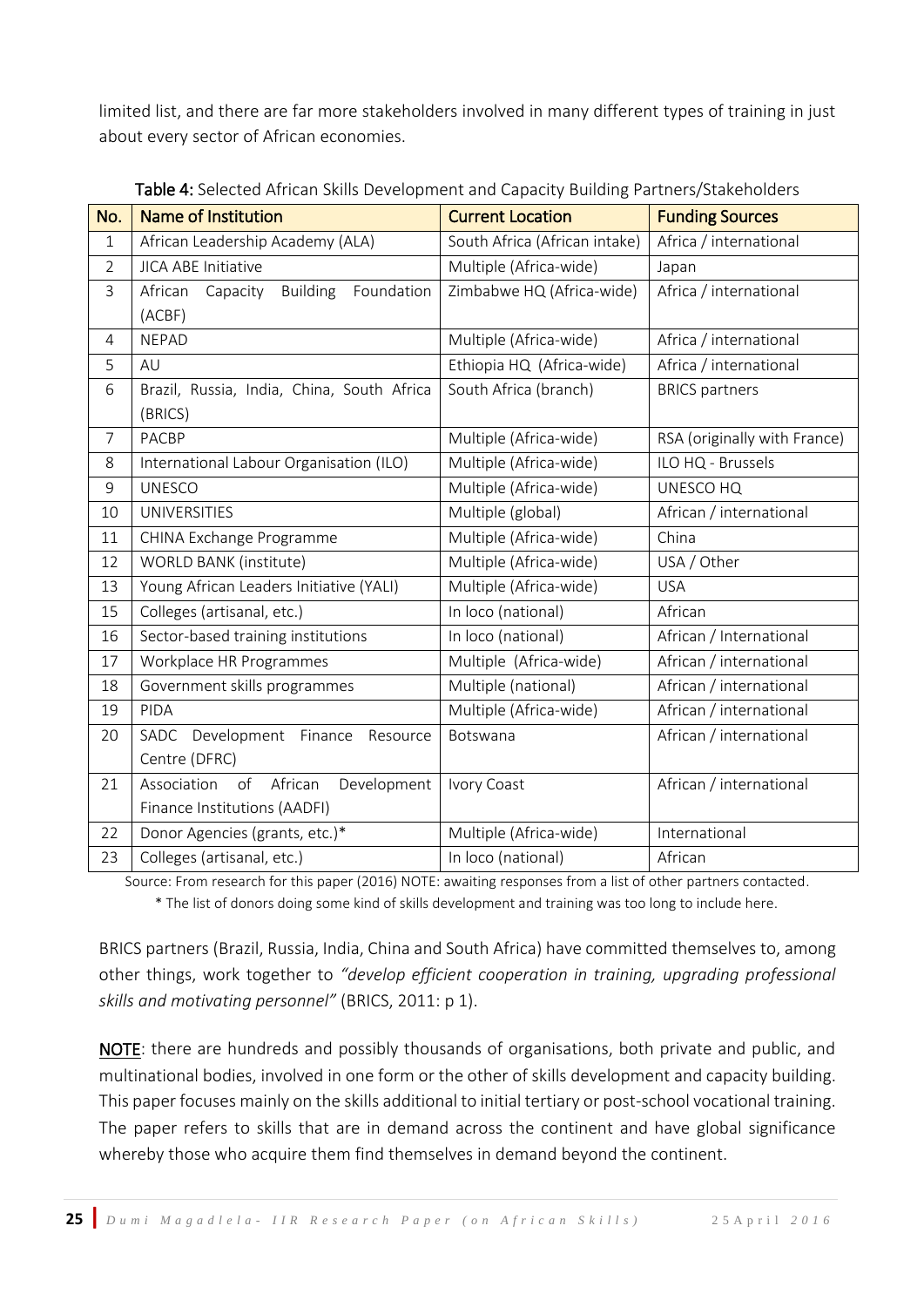Across sub-Saharan Africa and the SADC, two of the leading capacity development agencies are the Association of African Development Finance Institutions (AADFI), which is based in Abidjan, Ivory Coast, and the SADC Development Finance Resource Centre. These two bodies between them provide consistent, targeted, and customized skill development and capacity building interventions that have seen African professionals gain some of the latest and global best-practice ongoing learning and skills refresher courses. Most of their courses range from three to five days, and most of them use practical illustrations from real-life, and often ongoing African projects. For training or skills development details on these two regional bodies, please see here: [http://www.sadc](http://www.sadc-dfrc.org/training-and-development-programmes-201516)[dfrc.org/training-and-development-programmes-201516](http://www.sadc-dfrc.org/training-and-development-programmes-201516) and [http://www.adfi-ci.org/trainings/.](http://www.adfi-ci.org/trainings/)

### <span id="page-27-0"></span>6. Skewed Priorities? Which Skills Does Africa Need the Most and Why?

Africa needs to build a large pool of business leaders that represent their businesses, and their national and regional development objectives. This calls for a shared understanding of the priority skills that Africa needs to focus on. These skills will help Africa sustain the current levels of economic growth that have seen Africa become, once again, attractive as an investment destination. The same skills will also ensure that there are capable Africans that are able to drive, manage, re-focus, and sustain high levels of economic development required to address infrastructure backlogs, and other gaps/lags that the continent experiences. Not only does investing in Africa promise rich returns, it also carries with it great potential for growth into so-far uncharted markets and business territories.

The whole of Africa is in a crucial transition towards broader regional development. While a focus on technical and business skills is vital, these cannot be the only focus for skills development and capacity development. The often hidden challenge is that of developing the relevant leadership skills, relationship-management skills, people-management skills, coaching, mentoring, and emotional intelligence, and other soft skills that are critically needed to effectively manage organisations especially during this transitional period across Africa. Every professional across sectors must be exposed to and trained in skills that ensure that the new African workplace by 2063 is among the most attractive in the world. Africa's children in the Diaspora will finally have a place and opportunity to make a meaningful contribution to Africa's inevitable development. As Nelson Mandela once said: *"It is in our hands to make the world a better place".*

Africa urgently needs critical skills to prevent or address the debilitating effects of climate change now looming across the continent. The Africa Progress Report 2015 increased the decibels in the screams for the world to respond in concrete terms to this global challenge. Where Africa is concerned, the equation for causing climate trouble and suffering the effect is a typical one:

*"No region has done less to contribute to the climate crisis, but no region will pay a higher price for failure to tackle it"* (Africa Progress Report 2015: p. 11).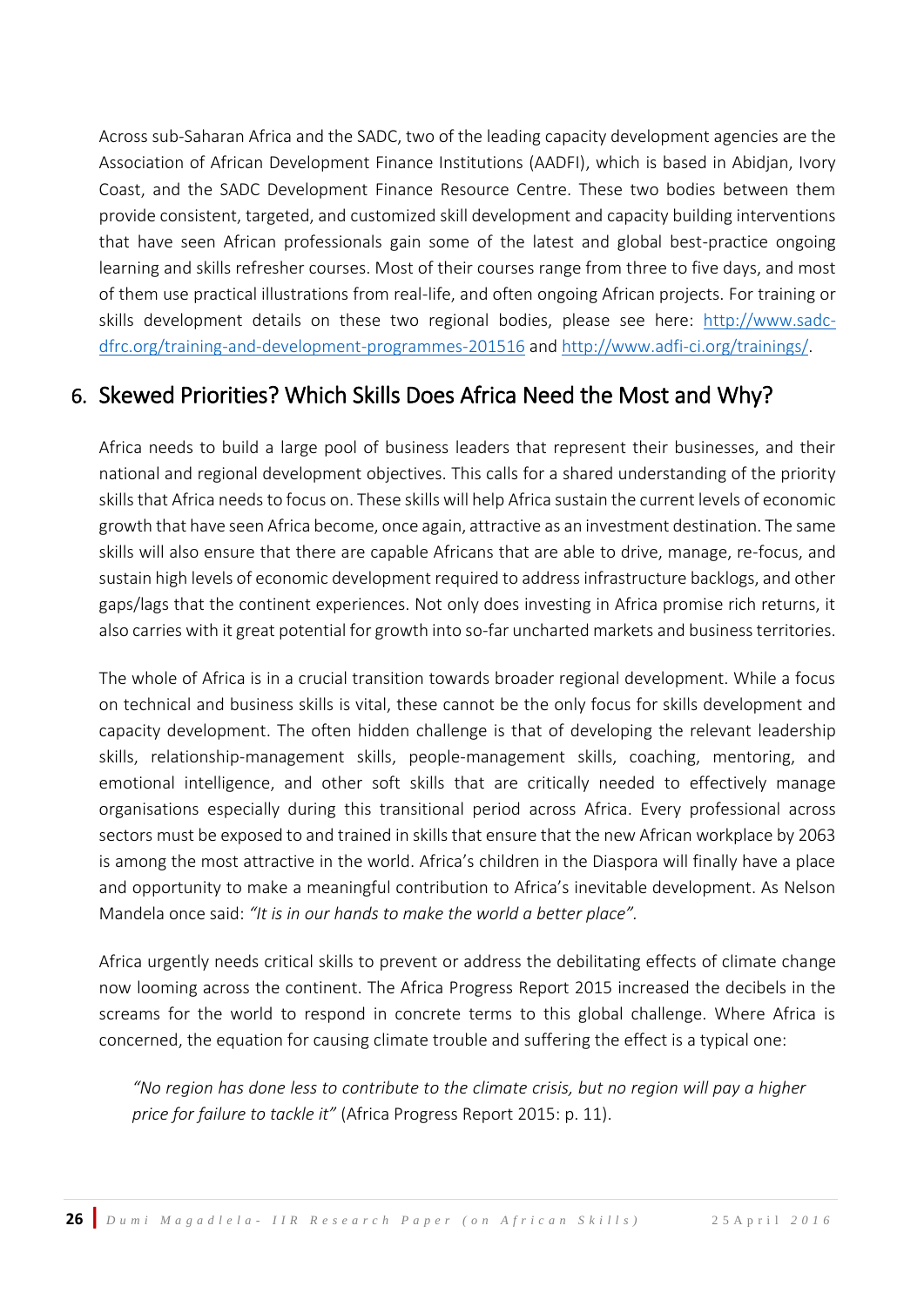This is one definitive area where Africa's development can 'leap-frog' the conventional forms of development that are fossil-fuelled and dependent on extraction or exploitation of natural resources for industrialisation, and champion alternatives ways that do not result in, or that do not worsen, the current state of our climate. The questions then come in quick succession: What are these critical skills that Africa needs to chart this way forward and do the 'leap-frogging'? Who will provide them? Are there clear career paths in this? How sustainable is it? Who is best-positioned across the continent to produce this range of expertise? Who will finance this training? How long should it be? Should this only be at graduate level, or should some programmes start at undergraduate level?

While these discussions and concurrent planning processes take place, Africa needs hands on deck to tackle already happening climate challenges on the ground. This means that practical solutionsfocused programmes such as the DBSA/IDC-funded Pan African Capacity Building Programme (PACBP), the AU-Nepad Capacity Building strategic framework, the work of the African Capacity Building Foundation (ACBF), and universities and their business schools across the continent, must design and offer practical short-term skills-enhancing courses for professionals in these related areas.

Ideally, every area of business that has primary or secondary impact on the environment or on climate must have their professionals either re-trained or empowered with additional skills to be able to manage current and emerging climate-related challenges. To do this effectively (upskilling of professionals), and in order to access relevant material and up-to-date data/information, strategic partnerships across all relevant stakeholders across the continent, and beyond, will be absolutely vital.

#### *6.1 Sector-Specific Skills Development and Capacity Issues*

Sector-specific skills challenges have been at the heart of most skills development interventions in Africa. It is critical for African partners interested in skills development and capacity building to identify which specific sectors justifiably deserve skills investments and at what scale.

#### *On Information and Communications Technologies (ICT)*

One of the fastest-growing sectors in Sub-Saharan Africa (SSA) is the ICT sector, especially the mobile communications sub-sector. Reports indicate that *"mobile phone subscriptions are now almost eight times higher in Africa than in 2000, reaching about 700 million"* (Adeyemi Adepetun, 2016). The same report by Adepetun (2016) quotes the International Telecommunication Union (ITU) as saying that "mobile technology has played a crucial role in promoting financial inclusion in Sub-Saharan Africa, where less than 20 per cent of households have access to formal financial services" (Adeyemi Adepetun, 2016 : Source[: http://allafrica.com/stories/201602170661.html\)](http://allafrica.com/stories/201602170661.html). The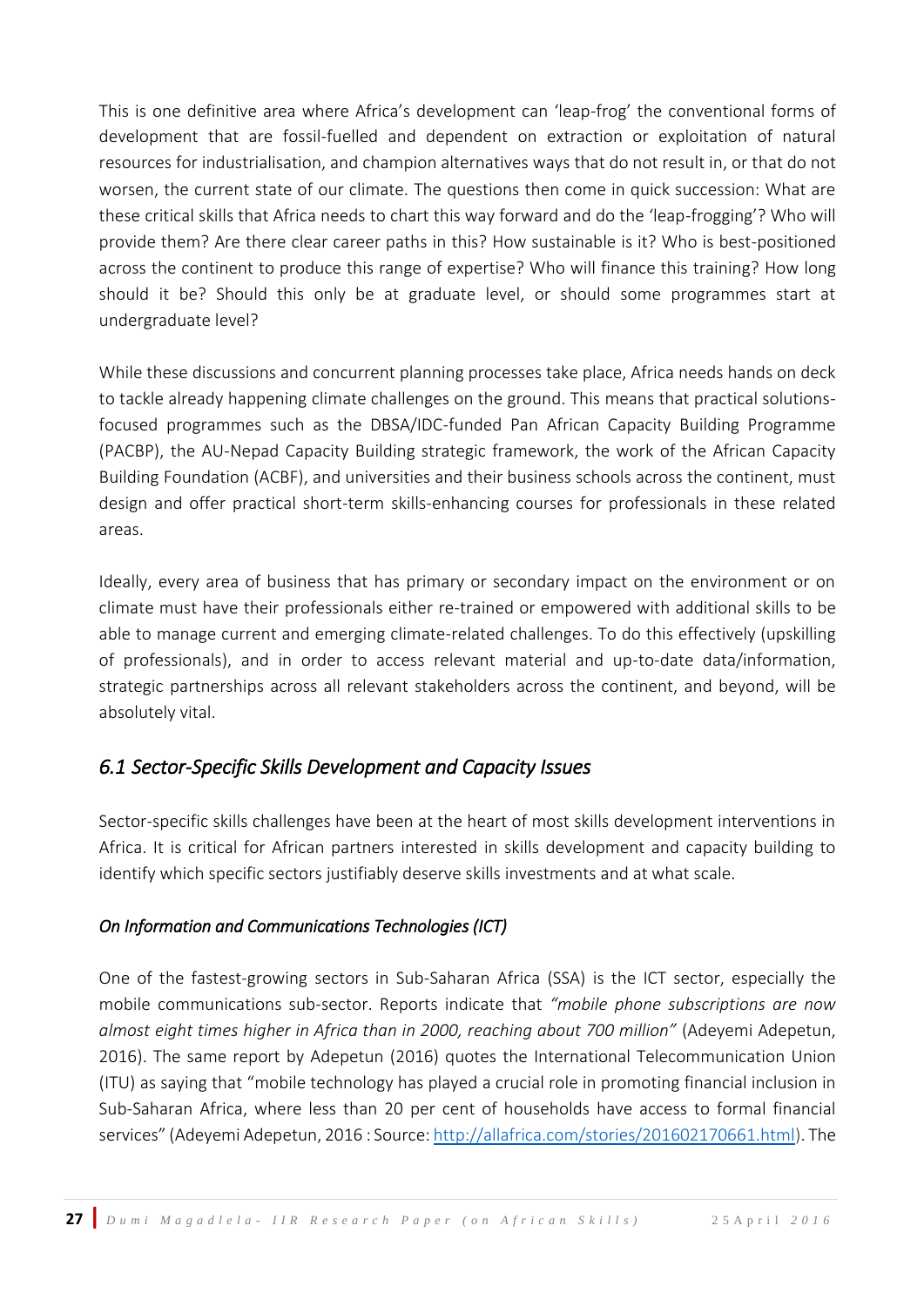accelerating access to information services opens up other development opportunities for African people, households and communities.

Across sub-Saharan Africa, it is reported that there are currently ten times more mobile phones than land-line connections. This is a practical illustration of the opportunity for Africa's development to leap-frog other types of developments and reach new and levels hither-to not seen ((Adeyemi Adepetun, 2016: Source: [http://allafrica.com/stories/201602170661.html\)](http://allafrica.com/stories/201602170661.html). The notes below on ICT sector-specific skills issues were shared by leading experts in the ICT sector in South Africa. This is a small sample to illustrate the challenges encountered in sector-specific changes and related skills development: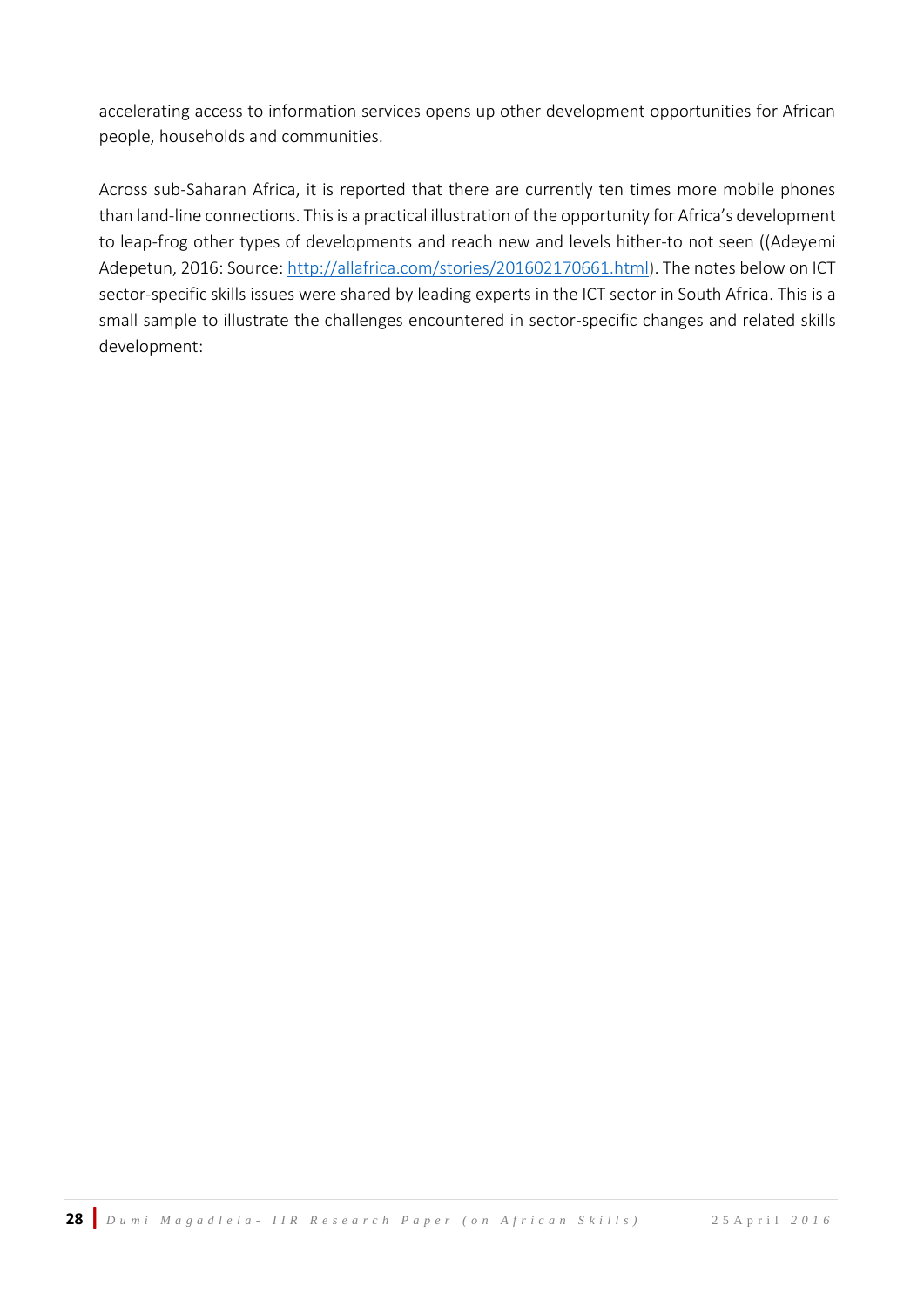*NOTE: The following text boxes illustrate the challenges (and solutions) often cited in one of the fastest-growing skills-demanding sectors in Africa. The case illustrations are drawn from South Africa, and may not be necessarily generalizable across other African settings.*

#### *Text Box 1: The Case of ICT Skills in South Africa*

*By George Finger (DBSA ICT Senior Specialist); Date: 18 February 2016, (via email: shortened)* "ICT is an evolving industry and cuts across all sectors of the economy. Lack of skills is … a global challenge as countries protect their Intellectual Property (IP). Because of this protection, the question arises as to whether or not South Africa is unique in respect of the ICT skills deficit? Well, in many ways it is. South Africa's history of apartheid and the attendant siege economy has left it with a legacy of scars on the one hand, and with some advantages on the other. SA used to be isolated from global competitive forces. During democratisation, the ICT industry liberalised, deregulated and globalised fast. Its workforce was (and still is) demographically unbalanced, its industry was protected and technologies were skewed towards National Defense (e.g. electronic warfare, frequency hopping radios and cryptology were of specific importance). Television came late to SA and then it came through the air. SA did not have cable Television and hence no cable and broadband to the curb or to the home at the time. But today we are there.

Although not an intended consequence, rapid liberalisation and globalisation practically destroyed the ICT industrial manufacturing component as the suppliers' market was opened for MNCs (Multinational Corporations). The fortunate heritage of this demise was an industrial core of experienced ICT people. Hesitant deregulation caused delays. Wireless applications such as satellite TV and Mobile telephony bloomed. Even the current wireless broadband boom, late as it is, can be traced back to that legacy. It is clear that the correction of South Africa's ICT imbalances and the development of its international ICT competitiveness is a problem to be repaired in decades, not in years. In philosophical terms it can be said that South Africa remained in the industrial economy and entered into the information economy somewhat later than its main trading partners. It is clear that the solution to South Africa's skills deficit problem cannot be imported. It has to be home grown. The following gaps or shortcomings in the current skills development program can be generalised as follows:

 Our skills development program delivers an inadequate number of skilled workers. The skills development pipeline is long. Often supply follows long after demand was signaled. Our skills development system is not agile enough to intercept the evolving demand.

 Structural changes in business in general, and in the ICT industry in particular, caused the deficit at the higher end of the spectrum to increase continuously above the relative oversupply at the lower end. Our skills development programmes deliver candidate workers of whose skills profiles do not adequately match the requirements of the industry. The most important deficit is not so much the deficit of qualification, but the deficit of experience. Describing the ICT skills deficit in global terms can obscure the granular nature of the problem. Some niches experience a surfeit, others a scarcity. South African developed technology is often exported due to the lack of an industrial home. In this way, foreign economies can become the beneficiaries of SA investment. South African technology development programmes should focus more on application and integration than on discovery. Due to the large gap between supply and demand, the HR market mechanism fails in two important respects: brain drain and job-hopping. There is a general lack of awareness and understanding of the significance of the ICT skills development challenges in South Africa. The current ICT skills development initiatives are comprehensive. In fact, there doesn't seem to be much that can be done to improve the intent and extent of current initiatives. Perhaps the following additional four areas of intervention should be considered:

- i. A public affairs program to further raise the level of awareness and understanding.
- ii. A more forceful balancing of technology and skills development.
- iii. Interventions to trigger a virtuous cycle of entrepreneurial growth.
- iv. Transparent and coherent planning, control and navigation of current initiatives.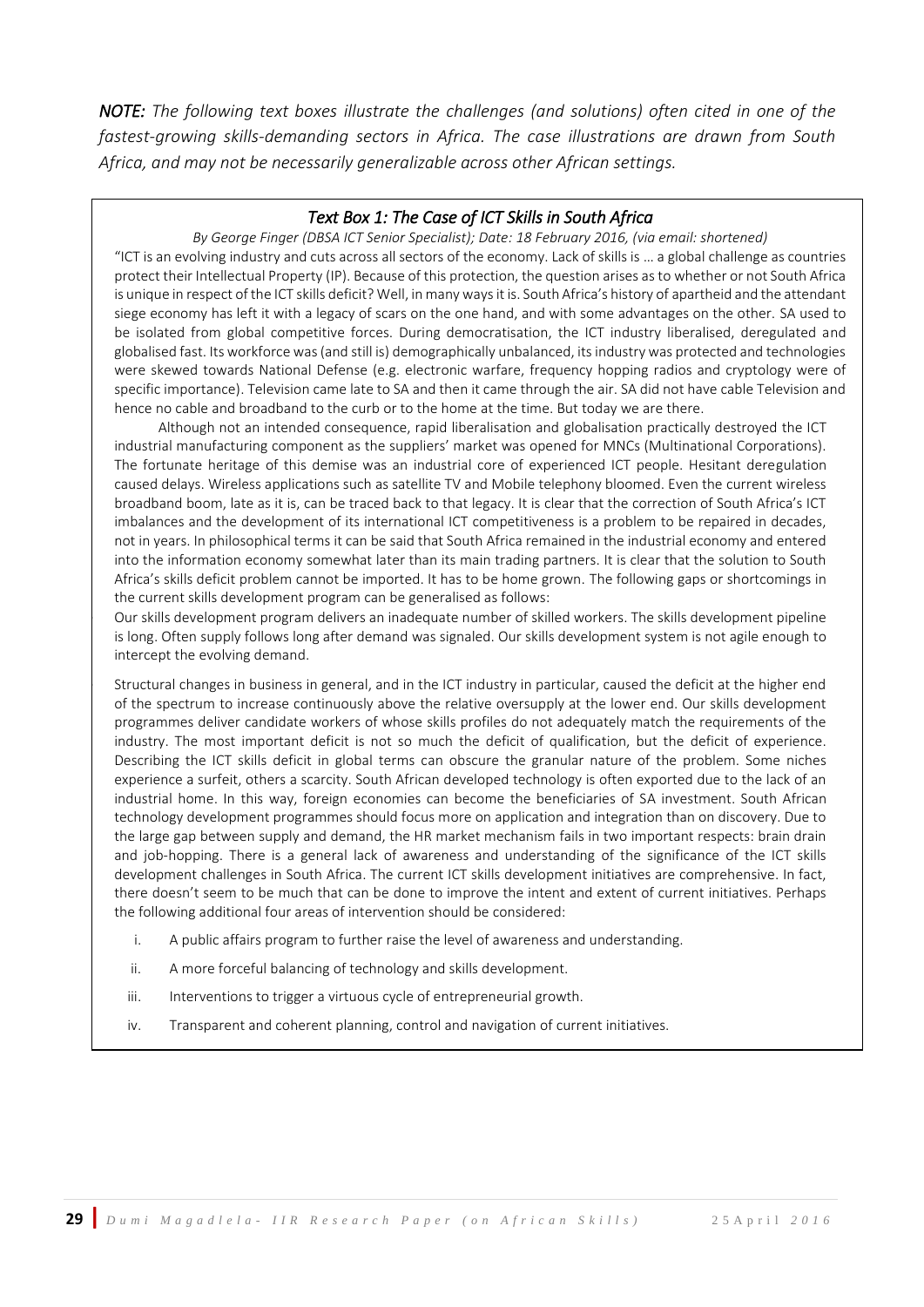#### Text Box No.2: Telkom from Lerato Mahasa *(Date: 18 February 2016, via email)*

*(Telkom, South Africa's main telecommunications company)* 

"My contribution will only be limited to SA's developments as I do not have much knowledge of the status in the African continent. I have four key points to make on the ICT sector:

- i. The bulk of the equipment used on the continent and within SA in particular, is imported. That translates to the lack of ICT equipment design, development and deployment on the continent.
- ii. By the very nature of ICT developments, fixed line technology has more people with skills that are no longer relevant since the world has moved on to mobile technologies (need for retraining / re-skilling).
- iii. Unless the ICT sector's developed countries or exporters of technologies are willing to create modern training facilities on the African continent, Africa will perpetually be dependent on them for those rare skills (how many countries on the continent can afford to send their people abroad for ICT training? Very few).
- iv. Business leaders, regional bodies and international NGOs need to realize that as the world is becoming smaller and people's mobility is increasing they can no longer avoid investing in the African continent's bulk ICT infrastructure where the bulk of mining, coffee production, agriculture, forestry and human resources are second to none.

If in 2011 the top 10 largest telecoms companies had a client base of just under 400 million, it is quite possible that in 2016 Africa might have reached that 700 million mark".

#### Text Box No.2: More Notes on ICT Skills from South Africa

*Comments below were received via email from Boni Gantile: Human Resources Executive for Organisational Capacity Development at Telkom Centre for Learning. Telephone No: +27 11 238 4051; Cell No: +27 81 361 5037. Olifantsfontein Campus, 1039 Old Kempton Park Pretoria Road; Clayville East, Olifantsfontein 1665. South Africa.* 

- 1. ICT skills currently in short supply in Africa are: *Network Infrastructure; Applications Development; Big Data; Information Security; Cloud Computing, and Programming.*
- 2. Which skills will be in short supply in future of the ICT sector (projections and trends ahead for Africa specifically)? These include all the ones listed above: *Network Infrastructure; Applications Development; Big Data; Information Security; Cloud Computing, and Programming.*
- 3. How can business leaders, DFIs, or regional bodies across Africa, such as Nepad, BRICS, the AU, or international NGOs play a part in the ICT skills landscape? I have these five areas to add to the discussion:
	- *i. Business leaders need to support the Universities of Technology and/or Technical Training and Vocational Education and Training (TVET) Colleges with placement opportunities in support of Work Integrated Learning (WIL) to ensure relevance and work readiness of students upon graduation*
	- *ii. Business to implement Internships for unemployed graduates to top their skills and relevance as well as improve their employability.*
	- *iii. Business Invest in continuous professional development of current employees to ensure employee relevance in the fast changing environment.*
	- *iv. Regional bodies, BRICS, AU or International NGOs initiate and implement Centres of Excellence concept that can offer development opportunities in identified areas of critical shortage, create opportunities for exchange programmes or international internships.*
	- *v. "We should rather overinvest in right skills and export skills rather than underinvest and have a shortage of critical skills".*

This is especially true as true as we seek to grow our African economies.

Many African countries have monopolies owning and driving telecommunications. South Africa until recently had one major telecommunications organisation owned by the state (Telkom). This lends itself to the call for opening such important businesses to market forces to enable competition and improvement of services offered. A critical part of competitiveness is ensuring the availability of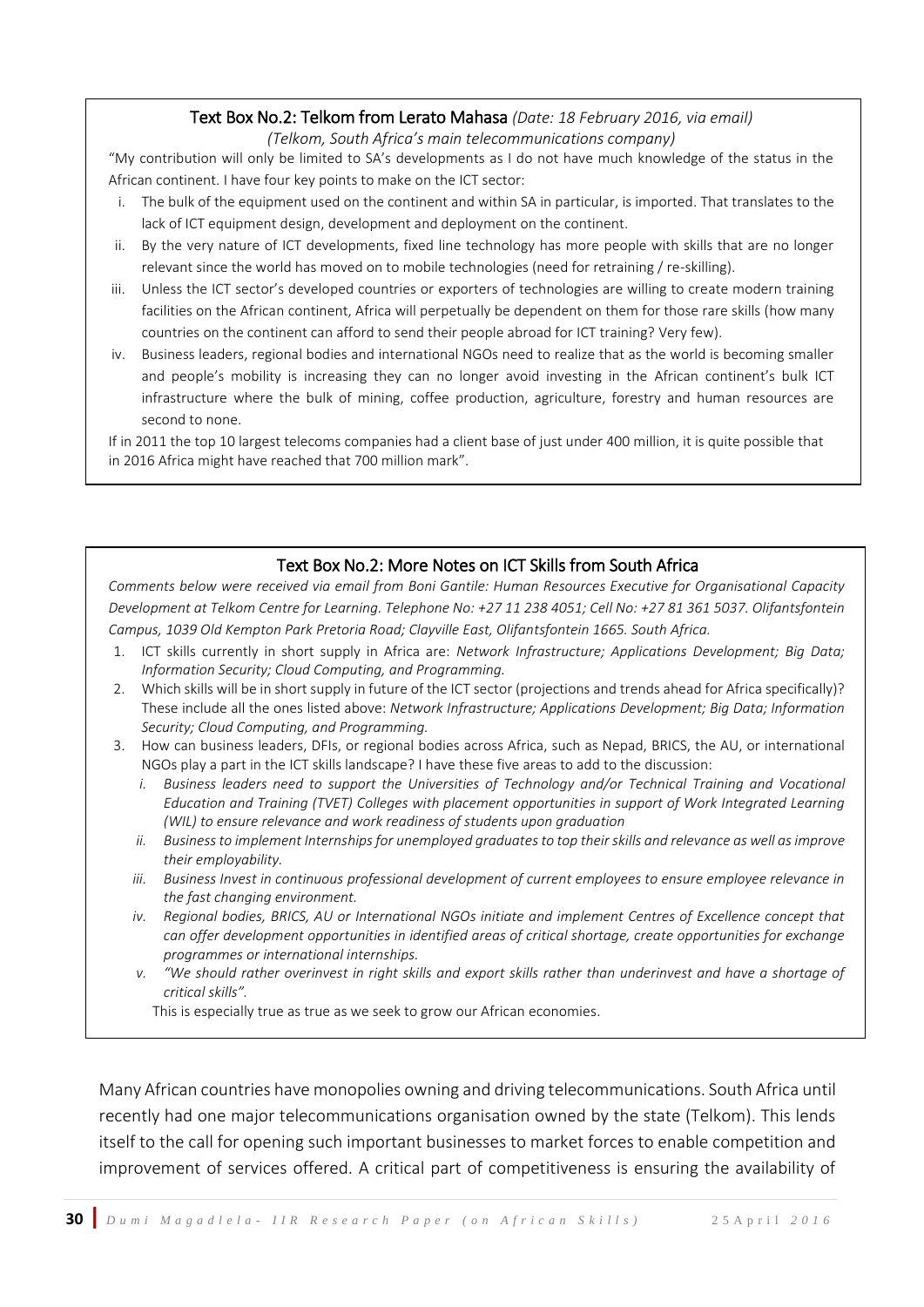high-level skills to be able to compete at the highest level. Text Box 4 below addresses some of the challenges as identified within Telkom and in South Africa.

#### *On Renewable Energy*

One of the leading sectors promising to pioneer Africa's industrial leap-frogging of currently developed nations is the renewable energy sector. Text Box No.4 below illustrates the significance of this fact, alongside some of the factors that makes this a critical issues to address for African nations:

#### Text Box 4: Africa's Renewable Energy Advantage

The energy sector, especially renewable energy, is fast becoming one of the most advanced technologically-based African scientific advancements. This is where most scientists in the field, and analysts observing the trends, agree that Africa stands a great chance to leap-from industrialised nations with its massive opportunity to development technologies that will boost the generation and provision of large amounts of energy all from renewables and with little, if any, negative environmental impact.

The argument that emerging economies must 'not industrialise the same way' that already industrialised nations did has its critics. Emerging economies feel that this poses a major dilemma for them especially with the bulging middle-class hungry for locally produced cheaper consumer products and the need to maintain a steady rate of economic growth. How can they accelerate economic development when they are being asked to cut down on carbon emissions, and in the process the rich nations that are the biggest culprits are not keen to do so? African economies are caught up in this and theirs is a more pressing matter of life and death:

*"It is indefensible that Africa's poorest people are paying among the world's highest prices for energy: a woman living in a village in northern Nigeria spends around 60 to 80 times per unit more for her energy than a resident of New York City or London. Changing this is a huge investment opportunity. Millions of energy-poor, disconnected Africans, who earn less than US\$2.50 a day, already constitute a US\$10-billion yearly energy market"* (Africa Progress Report 2015: 12).

At the January 2016 WEF Annual meeting in Davos, Switzerland, Kofi Annan said that *"Africa has the possibility of being the first continent to become a green continent"* (Africa Progress Panel, 2016). Annan was reflecting on the AfDB's 'New deal on Energy in Africa', in which this leading DFI undertook to provide up to tackle the continent's energy deficit by proving US\$12 billion in funding over five years towards Africa's energy sector (Jeff Kapembwa, 2016).

After COP-21 in Paris, France, in January 2016, there are discussions on massive funding to be made available for Africa's energy sector beyond the AfDB's commitment. These funds are *"…supposed to assist industrialising countries in 'decarbonising' their future growth"* (Peter Guest: *Blog Post, 26 January 2016*). It is critical for African nations to fast-track the development of local skills to take charge of the advancement in renewable energy technology. Importing these new technologies will again recreate the old paradigm of skills and technological dependency on external partners. However generous and understanding on shared options these partners are, the long-term bestcase for Africa is to develop African skills and capacity to manage this and related developments. The long-term economic success and sustainability of newly developed technologies will have far lasting positive effect when initiated and developed locally. The capacity and skills to do this are already available across the continent and need to be carefully and strategically harnessed.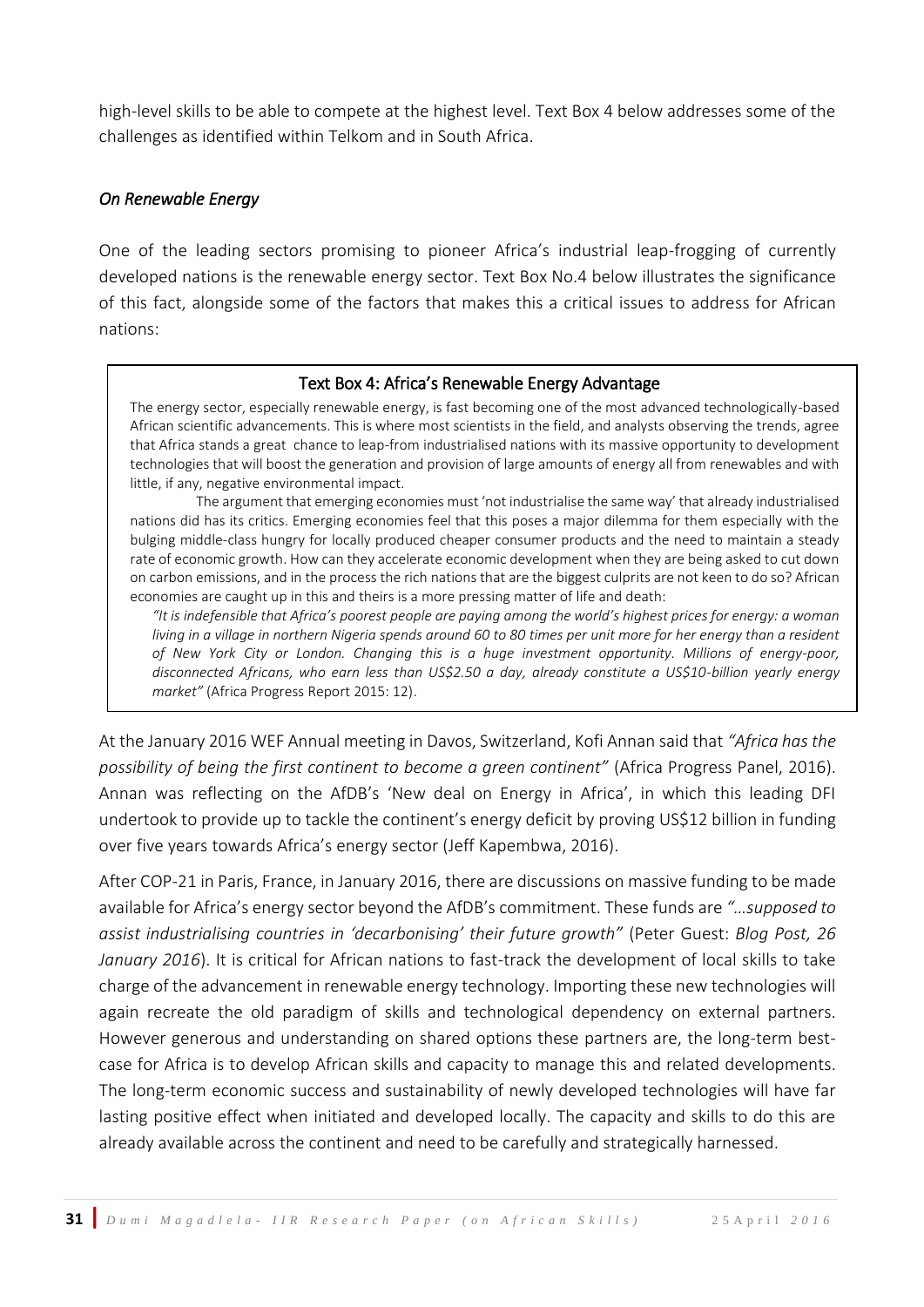# <span id="page-33-0"></span>7. Stakeholder Partnerships and the Strategic Role of African DFIs

Development finance institutions (DFIs) are often established by governments or other state organs to support the work of either sovereign states or identified sectoral needs of several partners or the international community. The World Bank is one of the largest DFIs worldwide. Most DFIs fulfil a counter-cyclical funding role and step up to provide funding when the market is struggling.

African DFIs, such as the African development Bank, the DBSA and the IDC are well-positioned to assist governments in delivering on skills development and capacity building. Capacity building is everyone's business. The onus is on every African leader, manager, or professional in every position, to ensure that all required skills are developed both through tertiary education and through short intervention courses aimed at enhancing existing skills to facilitate Africa's infrastructure and economic development.

Africa's promising demographic dividend will be harnessed if Africans themselves identify mechanisms to grow the human assets that the continent current carries. The fact that Africa has 6 or 7 of the fastest-growing economies in the world in 2015 should be enough motivation to ensure that this is accompanied by the accompanying development of all the necessary skills to build economic resilience to sustain the levels of growth beyond the short term period.

The African Development bank is the largest and one of the most dynamic and fa-reaching of all African development finance institutions (DFIs). Not only is it among the older ones (since 1966, 50years), it also covers the whole continent in its operations, with membership of all 54 Africa states. The AfDB's current strategic document, titled "At the Centre of Africa's Transformation - Strategy for 2013–2022", has five strategic thrusts that are at the centre of addressing Africa's leading challenges, and these are:

- i. Infrastructure development (AfDB seeks to help Africa improve on its current 4 percent of GDP invested in infrastructure to match China's 14 percent GDP investment in infrastructure annually)
- ii. Regional economic integration (ideally, African economies need to do more intra-Africa trade, and build larger markets with more linkages to the global network).
- iii. Private sector development (growing entrepreneurial network will assist Africa's development).
- iv. Governance and accountability (ensuring that the African environment is conducive to business).
- v. Skills and technology (The AfDB seeks to "equip young people with the right skills for both the formal and informal sectors" (AfDB, Strategy for 2013-2022).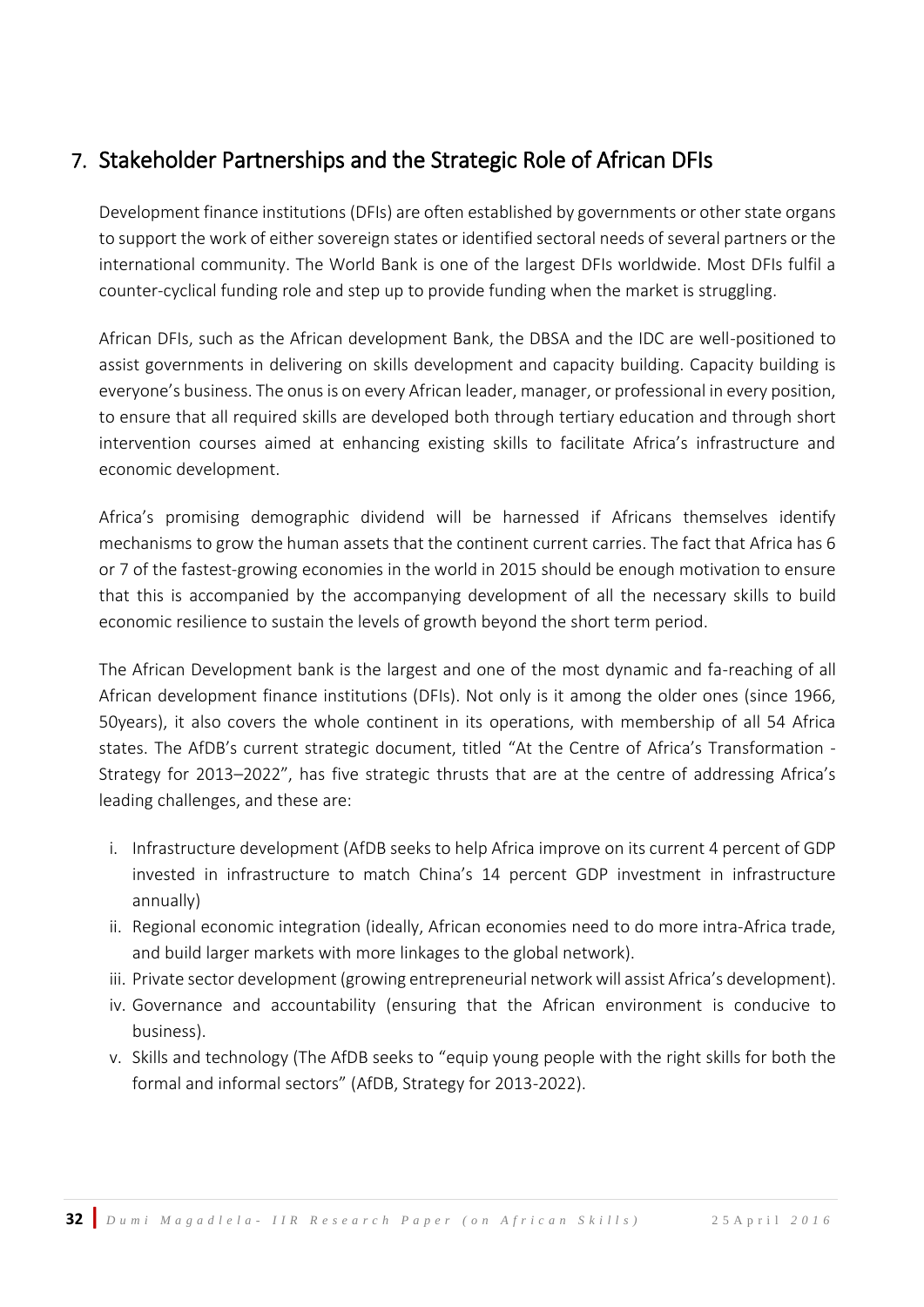The stance and human capital development work of the African Development Bank (AfDB) is one of the shining examples of how African DFIs can step up their efforts to contribute more directly towards building this critical resources to take advantage of this African growth opportunity.

*"The vision of the Bank's Human Capital Strategy (HCS) 2014–2018, is to harness the potential of one billion Africans by building skills and promoting technologies for better jobs, equal opportunities and workforce competitiveness. Several opportunities hold the promise of accelerating Africa's growth and economic prosperity. The widely recognized economic momentum along with mounting global interest dominated by new powers from the South portrays Africa's fast-evolving landscape and optimism for its future" (AfDB, 2014: p. iv).* 

African DFIs have an opportunity to leverage on, and take advantage of, the BRICS partners' agreement to have their DFIs focus special attention on skills development. Building on from their Memorandum of Cooperation signed on 15<sup>th</sup> April 2010, the BRICS partners of Brazil, Russia, India, China and South Africa instructed their respective DFIs to make special efforts to develop efficient cooperation in training and upgrading of professional skills through development for their respective personnel in order to improve their collaborative engagements as partners (signed BRICS Memorandum Agreement, 2011).

### *7.1 The Pan African Capacity Building Programme (PACBP)*

The Pan African Capacity Building Programme (PACBP) started with a feasibility study on African capacity building and skills development in 2009. The first phase (Phase One) ran from 2010 to 2015. The DBSA remains the implementing agent of the PACBP in Phase Two. The second feasibility study and programme partners have identified professional skills gaps to be addressed by the programme in Phase two. These are skills gaps in the current African educational and professional training landscape that continue to prevent efforts to fully address major infrastructural development objectives.

The objectives of the PACBP are:

- To promote the development of infrastructure development skills across Sub-Saharan Africa; and
- To actively capacitate public sector institutions in the delivery of infrastructure by training public sector professionals across sub-Saharan Africa, or as recommended by strategic partners.

During its first five years of operation (Phase One: 2011 – 2015), the PACBP achieved most of its targets and exceeded them. The programme is in partnership with regional universities in West Africa (UCAD, Dakar, Senegal), in East Africa (Makerere University, Kampala, Uganda), and Southern Africa 9Pretoria University, South Africa). The three institutions signed memoranda of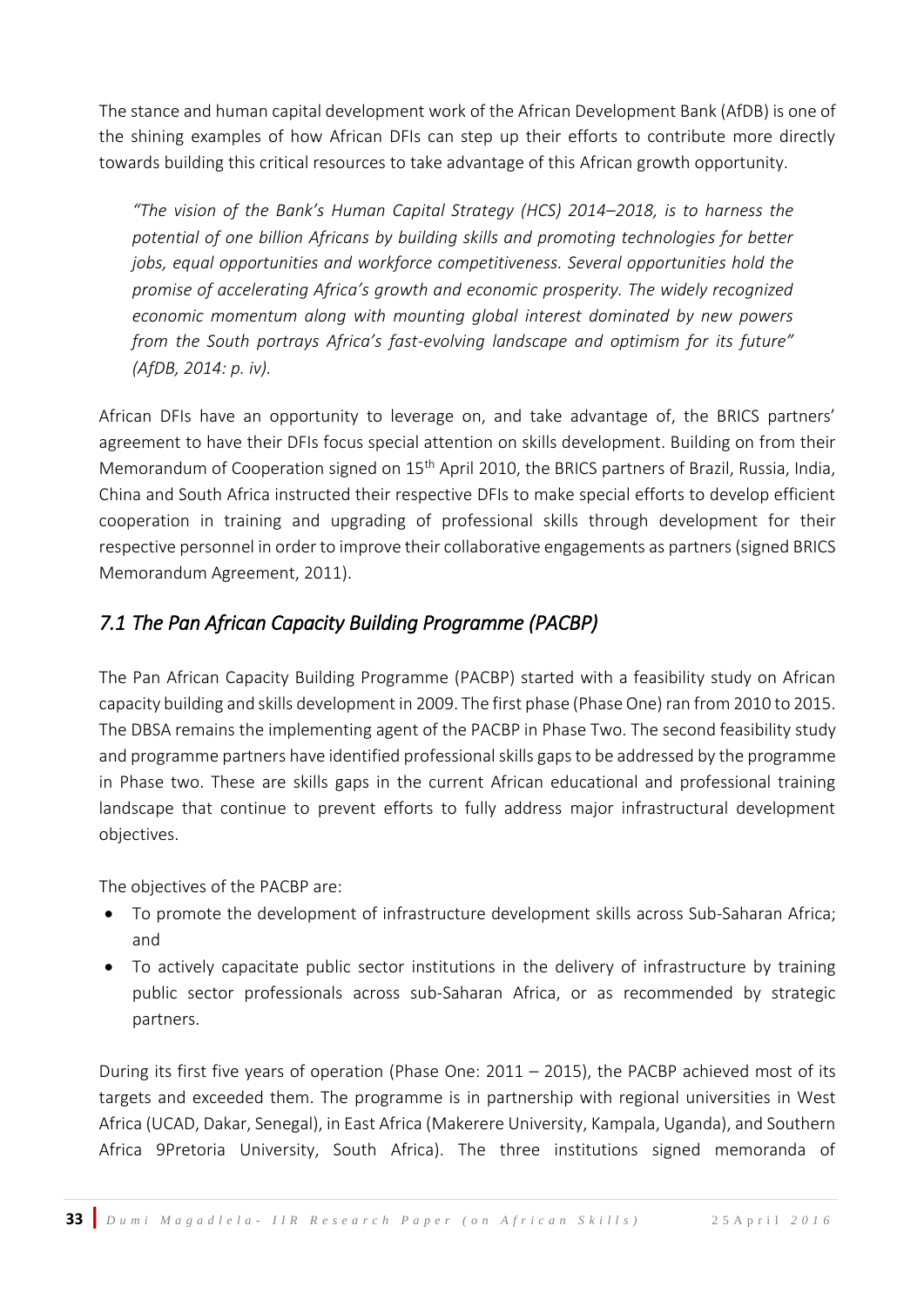understanding to deliver the Masters programme in partnership with the PACBP. This has worked out well with over 150 graduates from the two-year Masters in Public Infrastructure Management (MPIM). Recently, 2015, Umar Bongo University came into the programme to represent central Africa. Each institution is the catchment area for the regional institution's students.

Up to 30 African countries have been impacted by the PACBP programme. Programme evaluation results showed that the majority of beneficiaries from the PACBP programme were from Senegal, Uganda and South Africa. This was mainly because these countries are the regional centers for administering the Masters programme. There are efforts to increase the scope of benefits and deepen the programme's impact in more countries that clearly need more skills development. There are increasing calls for the programme to grow its offerings and the PACBP is looking to partner with agencies such as JICA to enable it to achieve more and have a greater Africa-wide impact going forward.

### <span id="page-35-0"></span>8. Conclusion: Taking Advantage of Current Opportunities

The above scenarios clearly indicate a continent at the cusp of exciting growth with some of the most promising, incredibly powerful and unparalleled opportunities for economic growth, poverty eradication, and inclusive growth that has not been seen anywhere around the world. What Africa needs to pay very close and special attention to is that it builds the skills and capacity required to carefully manage the massively fluid and volatile transitional situation. The skills and capacity required for Africa are not just the technical and vocational skills alone, but those often marginalized relationship management and people development skills are increasingly more needed now especially among managers and leaders in Africa's public and private sectors.

Every African professional and leader in every organisation and institution needs to wake up to where the continent is right now, and where it needs to go, in order to take full advantage of the current positive economic growth thrust and development trajectory. Burying our heads in our organisations' balance scorecards and annual targets is great for annual indicators, but not enough for a broader and more meaningful impact. Every business leader across Africa must lift their head up from their business' main trenches to check for and see the bigger opportunities (and challenges) looming ahead. A winning skills development combination requires a suit of multiple skills that help to grow a well-rounded African professional. *It is time to think outside the skills box, or to think as if there is no box.* 

A broader perspective and strategic partnerships and collaboration carries better hopes for achieving much-needed Africa-wide development success. This starts with strong African partnerships and stakeholder collaboration in developing critical awareness skills. It is relatively easier to provide technical skills such as training artisans, finance professionals, project managers, and other skills needed to build infrastructure and run operations. It is vital for African businesses and governments to ensure that the thrust to build high-levels skills does not focus only on technical areas, but also addresses management, leadership, and human interrelationship skills. The next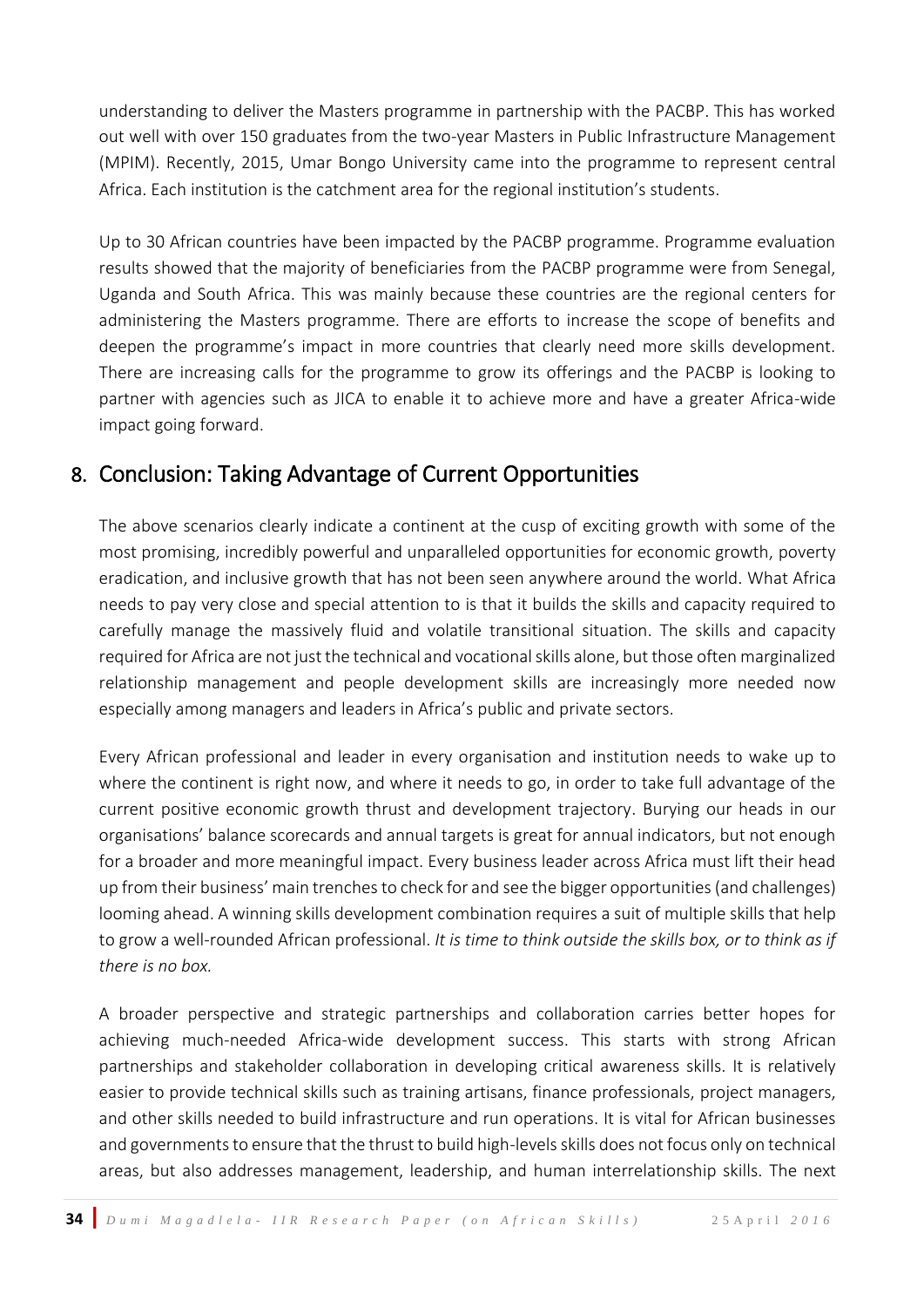generational African leaders beyond the millennials will have to be smarter than limiting themselves to the narrow perspectives defined by sectors. They will have to be innovative in their approaches and realise that the 'borders' are superficial limits to Africa's greatness, and are not always necessary. Africa's potentially lucrative demographic dividend will only be realised and richly harvested when there are adequate requisite skills and capacity in Africa's public and private sector institutions to manage all of Africa's businesses and harness Africa's other resources towards the achievement of Agenda 2063 and beyond. As the old man said, "It is in our hands…" (Mandela).

Finally, it is critical to note how Africa regards itself in this transitional space, and how Africans regard and see themselves in it too. The AfDB sums this up perfectly here: *"Africa sees itself becoming a prosperous continent with high-quality growth that creates more employment opportunities for all, especially women and youth"* (AfDB, 2013-2022 Strategy). It is about time.

The lion is roaring again.

# Acknowledgements

<span id="page-36-0"></span>*This Working Paper was written with the support of the Institute of Innovation Research (IIR) at Hitotsubashi University, in Kunitachi, Tokyo, Japan, between 1st February 2016 and 30th March 2016. It is a product of the partnership and continuing collaboration between the Development Bank of Southern Africa (DBSA) in South Africa, and the IIR at Hitotsubashi University in Japan.* 

*Great appreciation goes to the team at the IIR for making this possible, especially the hospitality and support of the Director of the Institute Professor Kantero Nobeoka and my host Professor Seiichiro Yonekura, and the rest of the faculty team. Special thanks to the dedicated coordination of Ms. Onuki Asami from the start. Thanks also go to the team at the DBSA Corporate Services Division, especially the Group Executive Dolores Mashishi, for releasing me for this opportunity, and the HR team for administering all the necessary arrangements for the secondment. Thank you to our CE's Office at the DBSA for your leadership and the background work that made this possible.* 

*A big thank you goes to my colleagues in the Pan African Capacity Building Programme: Dr Sifiso Mbatha and Ms. Simangele Manganyela, for all the support during this period, thank you guys. Finally, thank you to Dr Michele Ruiters (DBSA) and Mr Tetsuya Fukunaga (TICAD-JICA) for the recommendation and all the pre-secondment preparations and heads-up.*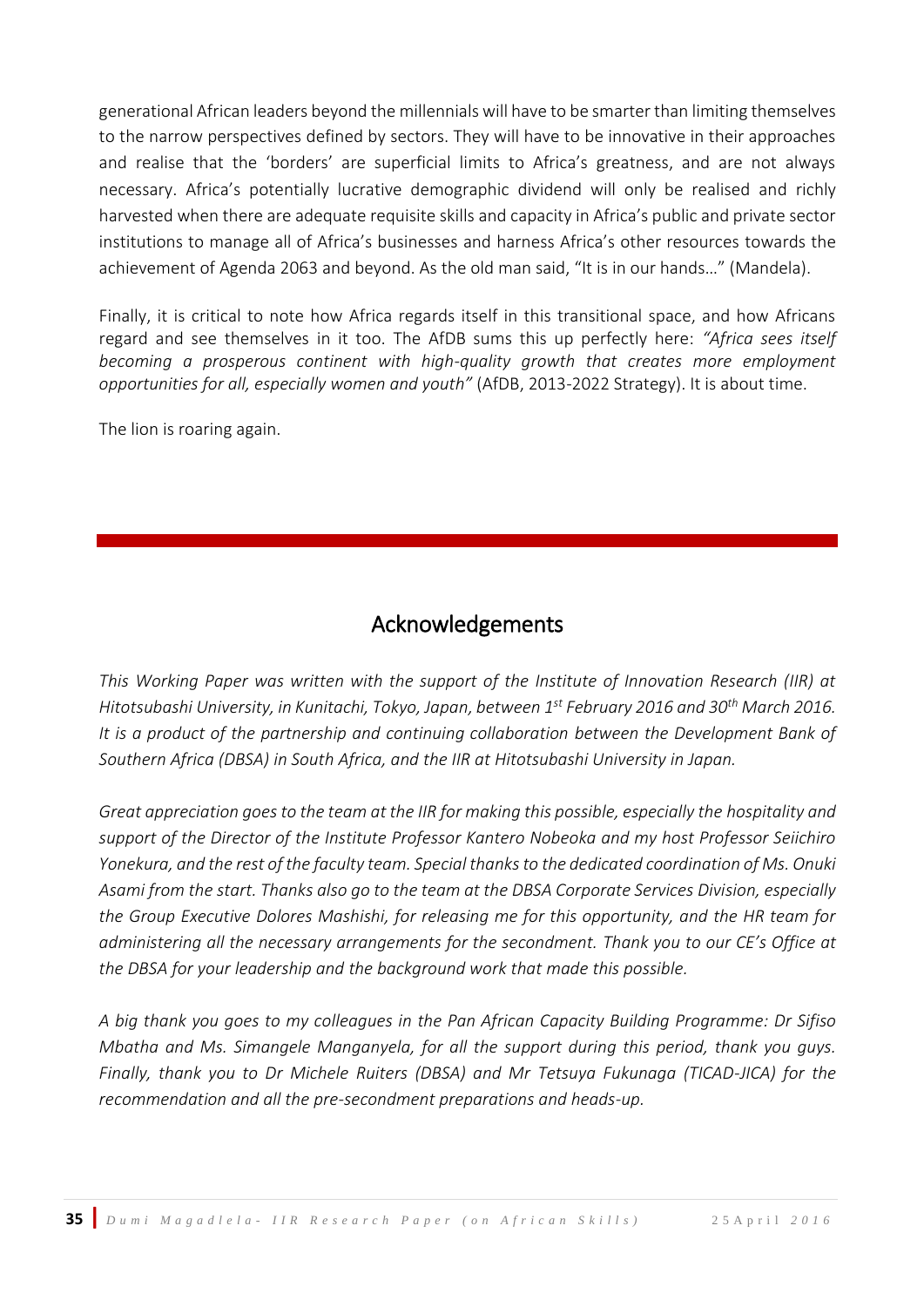# <span id="page-37-0"></span>**References**

- 1. AfDB, 2014. African Development Bank Human Capital Strategy for Africa (2014-2018). OSHD Department, May 2014. [http://www.afdb.org/fileadmin/uploads/afdb/Documents/Policy-](http://www.afdb.org/fileadmin/uploads/afdb/Documents/Policy-Documents/AfDB_Human_Capital_Strategy_for_Africa_2014-2018.pdf)[Documents/AfDB\\_Human\\_Capital\\_Strategy\\_for\\_Africa\\_2014-2018.pdf](http://www.afdb.org/fileadmin/uploads/afdb/Documents/Policy-Documents/AfDB_Human_Capital_Strategy_for_Africa_2014-2018.pdf)
- 2. DBSA, 2010. *"Evaluation of the Siyenza Manje Programme: Lessons from the first three years of operation".* Internal report.
- 3. Africa Progress Panel, 2015. Africa Progress Report "Power People Planet: seizing Africa's energy and climate opportunities". Africa Progress Panel.
- 4. UNICEF. 2014: "Generation 2030 Africa". UNICEF Division of Data, Research and Policy. Source: [http://www.unicef.org/publications/files/UNICEF\\_Africa\\_Generation\\_2030\\_en\\_11Aug.pdf](http://www.unicef.org/publications/files/UNICEF_Africa_Generation_2030_en_11Aug.pdf)
- 5. [Guest,](http://www.thisisafricaonline.com/ftauthor/view/Peter+Guest) P. "Climate Finance Questions Arise After COP 21". Posted on 26 January 2016. [http://www.thisisafricaonline.com/News/.](http://www.thisisafricaonline.com/News/)
- 6. Magadlela, D. 2015. *"[African Skills and Building African Institutional Capacity to Deliver Agenda 2063:](http://africabusiness.com/2015/10/21/dumisani-magadlela/) The Skills Not to Miss".* <http://africabusiness.com/2015/10/21/dumisani-magadlela/> (Posted on: 21 October 2015).
- 7. [Mail and Guardian Africa,](http://mgafrica.com/author/mg-africa-writer) 12 August 2015. "New Facts about the African Population Today and in Future that you just need to Know": Source: [http://mgafrica.com/article/2015-08-11-15-facts-about-africas](http://mgafrica.com/article/2015-08-11-15-facts-about-africas-current-and-future-population-that-will-have-you-rubbing-your-eyes)[current-and-future-population-that-will-have-you-rubbing-your-eyes.](http://mgafrica.com/article/2015-08-11-15-facts-about-africas-current-and-future-population-that-will-have-you-rubbing-your-eyes)
- 8. 2016 World Population Review [\(http://worldpopulationreview.com/continents/africa-population/\)](http://worldpopulationreview.com/continents/africa-population/)
- 9. United Nations, Department of Economic and Social Affairs, Population Division (2015). *World Population Prospects: The 2015 Revision*. New York: United Nations. [http://esa.un.org/unpd/wpp/publications/files/key\\_findings\\_wpp\\_2015.pdf.](http://esa.un.org/unpd/wpp/publications/files/key_findings_wpp_2015.pdf)
- 10. United Nations, 2015, World Population Prospects: the 2015 Revision: Summary and key findings [\(http://esa.un.org/unpd/wpp/publications/files/key\\_findings\\_wpp\\_2015.pdf\)](http://esa.un.org/unpd/wpp/publications/files/key_findings_wpp_2015.pdf).
- 11. UNFPA, 2015. <http://www.unfpa.org/>
- 12. World Population Estimates. 2016 [http://www.worldometers.info/world-population/population-by](http://www.worldometers.info/world-population/population-by-country/)[country/.](http://www.worldometers.info/world-population/population-by-country/)
- 13. AfDB, 2015: *presentation by AfDB HR Department to the Pan African Capacity Building team at the DBSA*.
- 14. Worldometers, 2016. World Population by Region [http://www.worldometers.info/world](http://www.worldometers.info/world-population/#region)[population/#region.](http://www.worldometers.info/world-population/#region)
- 15. African Development Bank (AfDB), 2016. *Youth Employment Initiative for Africa (2016)*. Presentation by the Human Development Department at the Development Bank of Southern Africa.
- 16. African Capacity Building Foundation. *Africa Capacity Report 2015, "Capacity Imperatives for Domestic Resource Mobilization" (DRM).* Source[: http://www.acbf-pact.org/media/news/good-governance](http://www.acbf-pact.org/media/news/good-governance-inclusiveness-and-conducive-business-environment-crucial-drm)[inclusiveness-and-conducive-business-environment-crucial-drm\)](http://www.acbf-pact.org/media/news/good-governance-inclusiveness-and-conducive-business-environment-crucial-drm). *Downloaded on 7th March 2016.* See also: [http://www.acbf-pact.org/knowledge-learning/africa-capacity-report.](http://www.acbf-pact.org/knowledge-learning/africa-capacity-report)
- 17. African Union. 2014. *African Union Agenda 2063: The Africa We Want (Second edition, August 2014),* Addis Ababa, Ethiopia.
- 18. UNESCO: 2016 [http://en.unesco.org/themes/skills-work-and-life.](http://en.unesco.org/themes/skills-work-and-life)

Zuzana Brixiová, Mthuli Ncube, and Zorobabel Bicaba. 2014. *Skills and Youth Entrepreneurship in Africa: Analysis with Evidence from Swaziland.* African Development Bank. Working Paper No. 204, July 2014.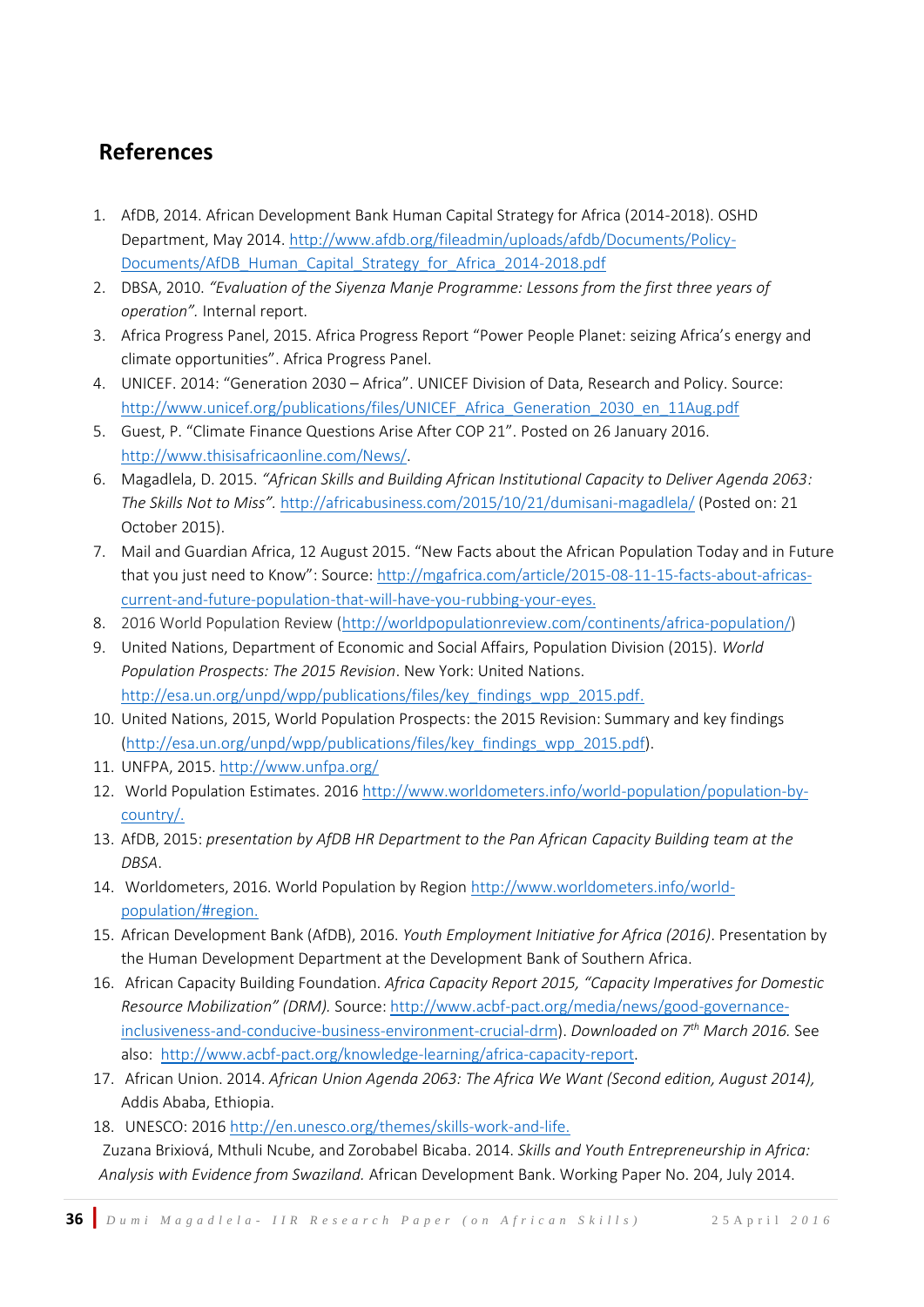- 19. Christian Kingombe, Lucia Wegner, 2008. "*Development's Invisible Hands".* DSA Annual Conference, November 2008 on Technical and Vocational Education and training in Africa).
- 20. JICA. 2013 *Development Challenges in Africa towards 2050*. JICA Research Institute. Source[: https://jica](https://jica-ri.jica.go.jp/publication/assets/TICAD_Africa_2050_JICA-RI.pdf)[ri.jica.go.jp/publication/assets/TICAD\\_Africa\\_2050\\_JICA-RI.pdf.](https://jica-ri.jica.go.jp/publication/assets/TICAD_Africa_2050_JICA-RI.pdf)
- 21. Akilagpa Sawyerr. "*African Universities and the Challenge of Research Capacity Development"*. JHEA/RESA Vol. 2, No. 1, 2004, pp. 211–240. Boston College and Council for the Development of Social Science Research in Africa 2004 (ISSN 0851–7762).
- 22. WEF 2015. *World Economic Forum on Africa. Then and Now: Reimagining Africa's Future*. Regional Agenda. Cape Town, South Africa. 3 – 5 June 2015 (Main Forum Document).
- 23. Al Jazeera. 2016. "Einstein forum aims to stem Africa brain drain". [http://www.aljazeera.com/news/2016/03/einstein-forum-aims-stem-africa-brain-drain-](http://www.aljazeera.com/news/2016/03/einstein-forum-aims-stem-africa-brain-drain-160310095834426.html)[160310095834426.html](http://www.aljazeera.com/news/2016/03/einstein-forum-aims-stem-africa-brain-drain-160310095834426.html) (Dated 10 March 2016).
- 22. Nduta, C. 2014. In this Continent Mobile Data will grow 2000% by 2019. In Mail&Guardian Africa. Source[: http://mgafrica.com/data/2014-06-05-africadata-revolution](http://mgafrica.com/data/2014-06-05-africadata-revolution)
- 25. International Organisation for Migration (IOM), 2016: Source: [http://publications.iom.int/books/world](http://publications.iom.int/books/world-migration-report-2015-migrants-and-cities-new-partnerships-manage-mobility)[migration-report-2015-migrants-and-cities-new-partnerships-manage-mobility.](http://publications.iom.int/books/world-migration-report-2015-migrants-and-cities-new-partnerships-manage-mobility)
- 26. Adeyemi Adepetun, 2016 *"African Mobile Phone Users in Nigeria, South Africa, and Kenya Hit 700million"*. Source: <http://allafrica.com/stories/201602170661.html> (Dated: 17 February 2016).
- 27. BRICS, 2011. Signed Memorandum of Agreement, on Cooperation in Personnel Training and Experience Sharing Between BNDES (Brazil), Vnesheconombank (Russia), EIMB (India), CDBC (China) and DBSA (South Africa).
- 28. African Development Bank Group, 2013. *"At the Centre of Africa's Transformation - Strategy for 2013– 2022"*. AfDB corporate strategy publication. Source: [http://www.africaneconomicoutlook.org/fileadmin/uploads/aeo/2015/PDF\\_Chapters/AfDB\\_\\_2013\\_\\_\\_A](http://www.africaneconomicoutlook.org/fileadmin/uploads/aeo/2015/PDF_Chapters/AfDB__2013___At_the_Center_of_Africas_Transformation_-_Strategy_for_2013-2022.pdf) t\_the\_Center\_of\_Africas\_Transformation -\_Strategy\_for\_2013-2022.pdf.
- 29. United Nations, 2016. Sustainable Development Goals (SDGs). What are the Sustainable Development Goals? Source: [http://www.undp.org/content/undp/en/home/sdgoverview/post-2015-development](http://www.undp.org/content/undp/en/home/sdgoverview/post-2015-development-agenda.html)[agenda.html.](http://www.undp.org/content/undp/en/home/sdgoverview/post-2015-development-agenda.html)
- 30. Square Kilometre Array (SKA) 2016. Radio Frequency Project in South Africa and Australia. (Source: [http://www.ska.ac.za/\)](http://www.ska.ac.za/).
- 31. Anne O. Krueger, *"Asia and the Global Financial Crisis"*: Proceedings from the Asia Economic Policy Conference, 2009 (Source: [http://www.frbsf.org/economic-research/files/Krueger.pdf\)](http://www.frbsf.org/economic-research/files/Krueger.pdf), and [www.frbsf.org.](http://www.frbsf.org/)
- 32. Sebola, M. 2014. "The Role of SALGA in Training Municipal Councillors for Development: Using the 'Knowledgeable' Experts". In *Mediterranean Journal of Social Sciences, MCSER Publishing, Rome-Italy, Vol 5 No 14. July 2014.*
- 33. Jeff Kapembwa, J. 2016. *"AfDB Dangles \$12bn to Develop Africa's Energy Sector"* (Source: <http://southernafrican.news/2016/02/08/afdb-dangles-12bn-to-develop-africas-energy-sector/> Dated: 8 February 2016).
- 34. [Africa Progress Panel](http://www.africaprogresspanel.org/en/author/africa-progress-panel/), 2016 "Africa Could be the First Continent to go Green" (Source: <http://www.africaprogresspanel.org/africa-could-be-the-first-continent-to-go-green-kofi-annan/> Dated: 01<sup>st</sup> February 2016).
- 35. Sunita Pitamber, 2015 "AfDB's Youth Employment Initiative for Africa": Presentation to Southern Africa Countries on 27 October - 04 November 2015; (Ag. Director, Human Development Department).
- 36. DBSA & AU-Nepad Agency. 2016. *Draft Memorandum of Understanding*. Unpublished.